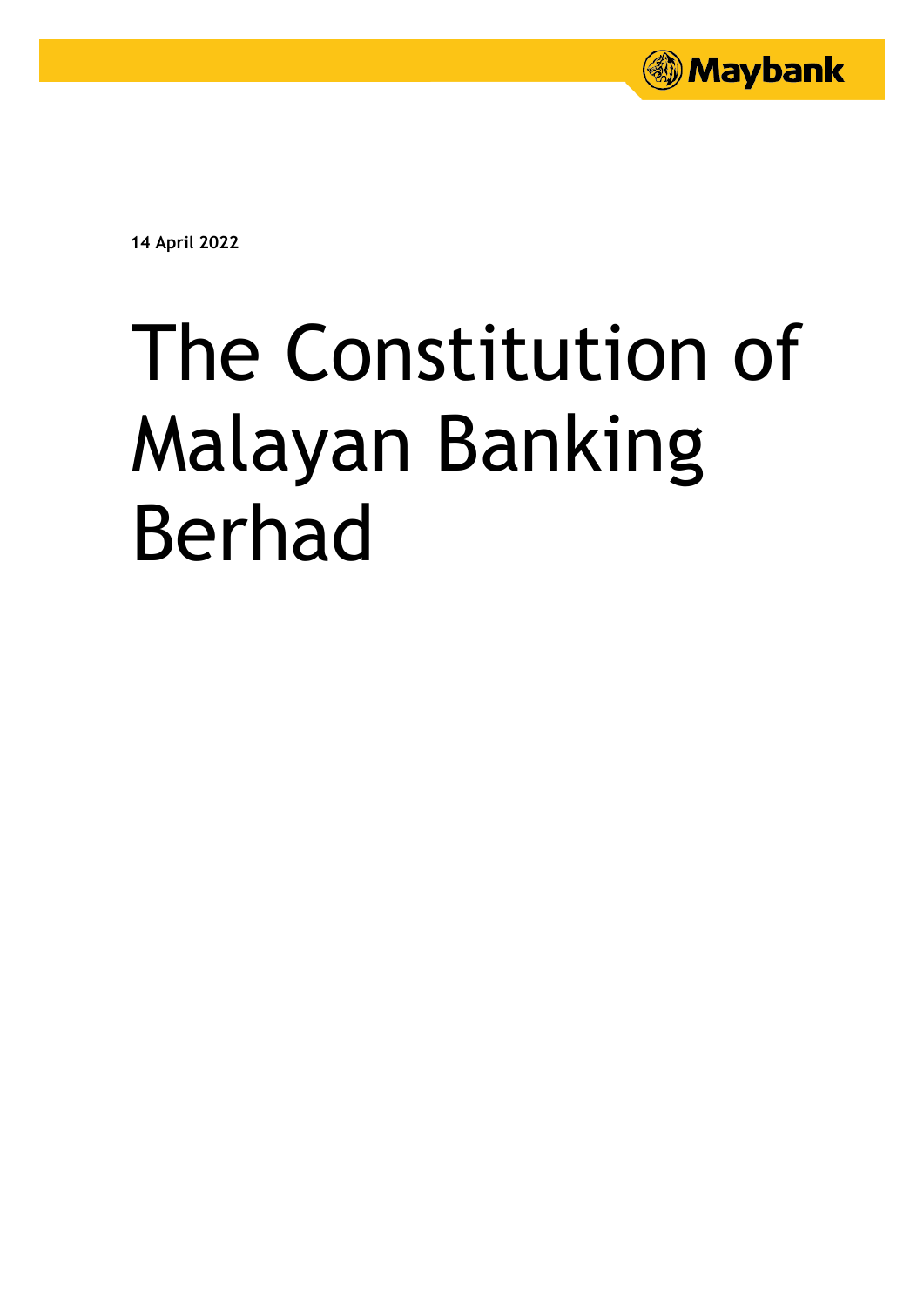# **THE COMPANIES ACT 2016**

# **PUBLIC COMPANY LIMITED BY SHARES**

<u> Alexandria (Carlo Carlo Carlo Carlo Carlo Carlo Carlo Carlo Carlo Carlo Carlo Carlo Carlo Carlo Carlo Carlo Ca</u>

**CONSTITUTION OF MALAYAN BANKING BERHAD**

<u> 1980 - Johann Barn, amerikan bernama per</u>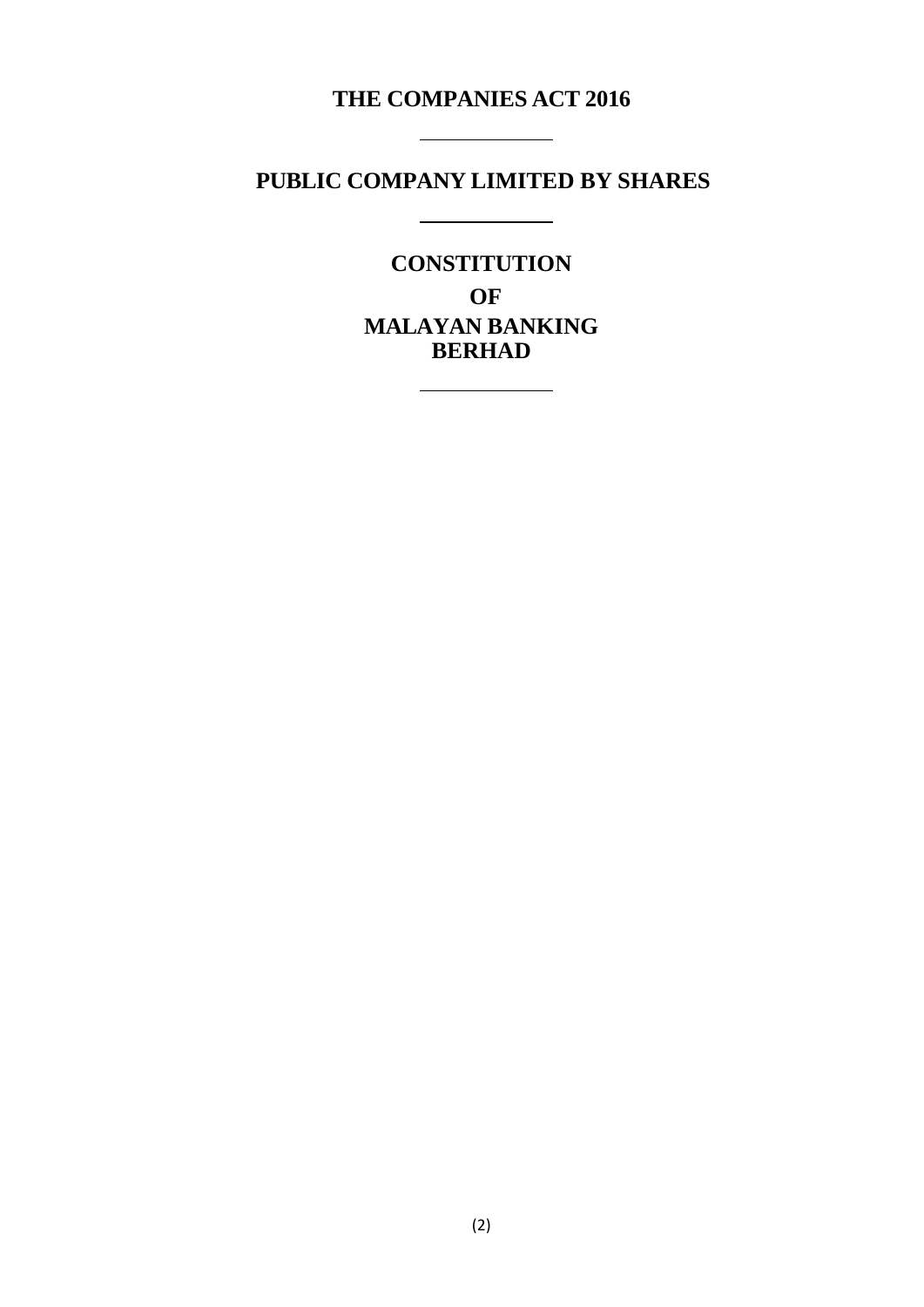|                        | <b>DEFINITION &amp; INTERPRETATION</b>                                            |                |
|------------------------|-----------------------------------------------------------------------------------|----------------|
| 1.1                    | Definition                                                                        | 1              |
| 1.2                    | Interpretation                                                                    | 3              |
| <b>INTRODUCTION</b>    |                                                                                   |                |
| $\overline{c}$         | Company Name                                                                      | 4              |
| 3                      | Office                                                                            | 4              |
| 4                      | Power of the Company                                                              | 4              |
| 5                      | Members' liability                                                                | 4              |
|                        |                                                                                   |                |
| <b>SHARE CAPITAL</b>   |                                                                                   |                |
| 6                      | Share capital                                                                     | 4              |
| 7                      | Alteration of share capital                                                       | 4              |
| 8(1)                   | Variation of class rights                                                         | $\overline{4}$ |
| 8(2)                   | Ranking of class rights                                                           | $\overline{4}$ |
| <b>SHARES</b>          |                                                                                   |                |
| 9                      | Powers of paying commissions and brokerage                                        | 4              |
| 10                     | Shares issued for purpose of raising money for construction of works or buildings | 5              |
| 11                     | New issue of Securities                                                           | 5              |
| 12                     | Allotment of shares                                                               | 5              |
| 13                     | Purchase of own shares                                                            | 5              |
| 14                     | Trust not to be recognised                                                        | 5              |
| 15                     | <b>Deposited Securities</b>                                                       | 6              |
| 16                     | Certificate and debentures to be under Seal                                       | 6              |
| 17                     | Condition precedent to entitlement of dividend, vote and privileges               | 6              |
|                        |                                                                                   |                |
| <b>LIEN ON SHARES</b>  |                                                                                   |                |
| 18                     | Company to have a paramount lien                                                  | 6              |
| 19(1)                  | Notice to pay amount due                                                          | 7              |
| 19(2)                  | Application of sale proceed                                                       | 7              |
| 20                     | Transfer of forfeited share                                                       | 7              |
| 21                     | Certificate of forfeited share or shares sold to be delivered to the Company      | 7              |
| 22                     | Liability to pay monies on shares which have been sold                            | 7              |
| 23                     | Notice to be given                                                                | 7              |
| 24                     | Evidence of sale                                                                  | 7              |
|                        |                                                                                   |                |
| <b>CALLS ON SHARES</b> |                                                                                   |                |
| 25                     | Calls, and when payable                                                           | 7              |
| 26                     | Interest on calls                                                                 | 8              |
| 27                     | Non-payment of calls                                                              | 8              |
| 28                     | Arrangements and time for payment of calls                                        | 8              |
| 29                     | Advance on calls                                                                  | 8              |
|                        | <b>TRANSFER OF SHARES</b>                                                         |                |
| 30                     | <b>Transfer of Deposited Securities</b>                                           | 8              |
| 31                     | No Restriction of Transfers                                                       | 8              |
| 32                     | Person to whom shares not transferable                                            | 8              |
| 33                     | Closing of registers                                                              | 8              |
|                        |                                                                                   |                |
|                        | <b>TRANSMISSION OF SHARES</b>                                                     |                |
| 34                     | Transmission                                                                      | 9              |
| 35                     | Transmission of Securities from Foreign Register                                  | 9              |
| 36                     | Death or bankruptcy of Member                                                     | 9              |
| 37                     | Election of person entitled to be registered himself                              | 9              |
| 38                     | Registration of nominee                                                           | 9              |
| 39                     | Person entitled to receive and give discharge for dividends                       | 9              |
| 40                     | Fees on registration of instruments                                               | 10             |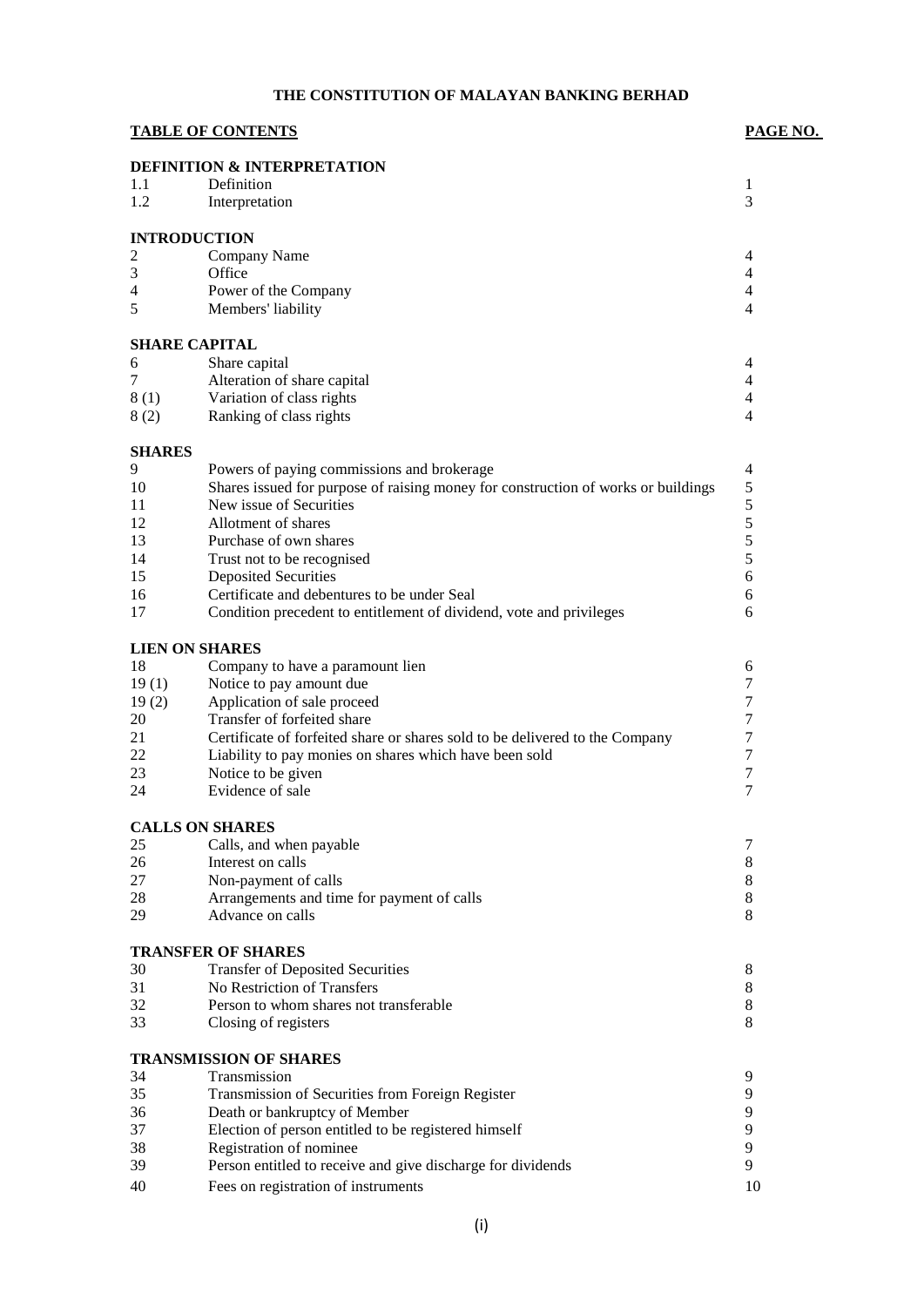|                | <b>FORFEITURE OF SHARES</b>                                         |          |
|----------------|---------------------------------------------------------------------|----------|
| 41(1)          | Notice to pay calls                                                 | 10       |
| 41(2)          | Length of notice                                                    | 10       |
| 42             | Failure to comply with notice                                       | 10       |
| 43             | Forfeiture to include dividend                                      | 10       |
| 44(1)          | Sale of forfeited share                                             | 10       |
| 44(2)          | Payment of residue for the sale of forfeited share                  | 10       |
| 44 (3)         | Liability of Member in respect of forfeited shares                  | 10       |
| 44 (4)         | Evidence of forfeiture                                              | 10       |
| 44 (5)         | Proceeds of sale                                                    | 11       |
|                | <b>CONVERSION OF SHARES INTO STOCK</b>                              |          |
| 45             | Conversion of shares into stock and reconversion                    | 11       |
| 46             | Members of stock may transfer their interests                       | 11       |
| 47             | Participation in dividends and profits                              | 11       |
| 48             | Provisions applicable to paid-up share to apply to stock            | 11       |
|                | <b>INCREASE OF CAPITAL</b>                                          |          |
| 49             | Power to increase capital                                           | 11       |
| 50             | When to be offered to existing Members                              | 11       |
| 51             | Creation of new shares to be considered as part of original capital | 12       |
|                | <b>ALTERATIONS OF CAPITAL</b>                                       |          |
| 52             | Alterations of capital                                              | 12       |
|                | <b>GENERAL MEETINGS</b>                                             |          |
| 53             | <b>Annual General Meeting</b>                                       | 13       |
| 54             | <b>Extraordinary General Meeting</b>                                | 13       |
| 55             | Time and place                                                      | 13       |
|                | <b>NOTICE OF GENERAL MEETINGS</b>                                   |          |
| 56(1)          | Notice of Meeting                                                   | 13       |
| 56(2)          | Notice to specify time and business                                 | 13       |
| 56(3)          | Notice of Annual General Meeting                                    | 14       |
| 56(4)          | Contents of notices of meetings                                     | 14       |
| 56(5)          | Member's right to appoint proxy                                     | 14       |
| 57(1)          | To whom given                                                       | 14       |
| 57(2)          | Omission not to invalidate proceedings                              | 14       |
|                | PROCEEDINGS AT GENERAL MEETINGS                                     |          |
| 58             | Extraordinary General Meeting and Annual General Meeting            | 14       |
| 59             | Quorum at General Meeting                                           | 14       |
| 60             | When quorum not present                                             | 15       |
| 61             | <b>Chairperson of General Meetings</b>                              | 15       |
| 62             | General Meeting may be adjourned                                    | 15       |
| 63             | Voting by poll                                                      | 16       |
| 64             | Error in counting votes not to vitiate result of voting             | 16       |
| 65             | Casting vote of chairperson                                         | 16       |
| 66             | <b>Management Review</b>                                            | 16       |
| 67(1)<br>67(2) | Forms of General Meeting<br><b>Physical Meeting</b>                 | 16       |
| 67(3)          | <b>Fully Virtual Meeting</b>                                        | 16<br>17 |
| 67(4)          | Virtual Meeting                                                     | 18       |
| 67(5)          | <b>Hybrid Meeting</b>                                               | 19       |
| 68             | Minutes                                                             | 21       |
|                |                                                                     |          |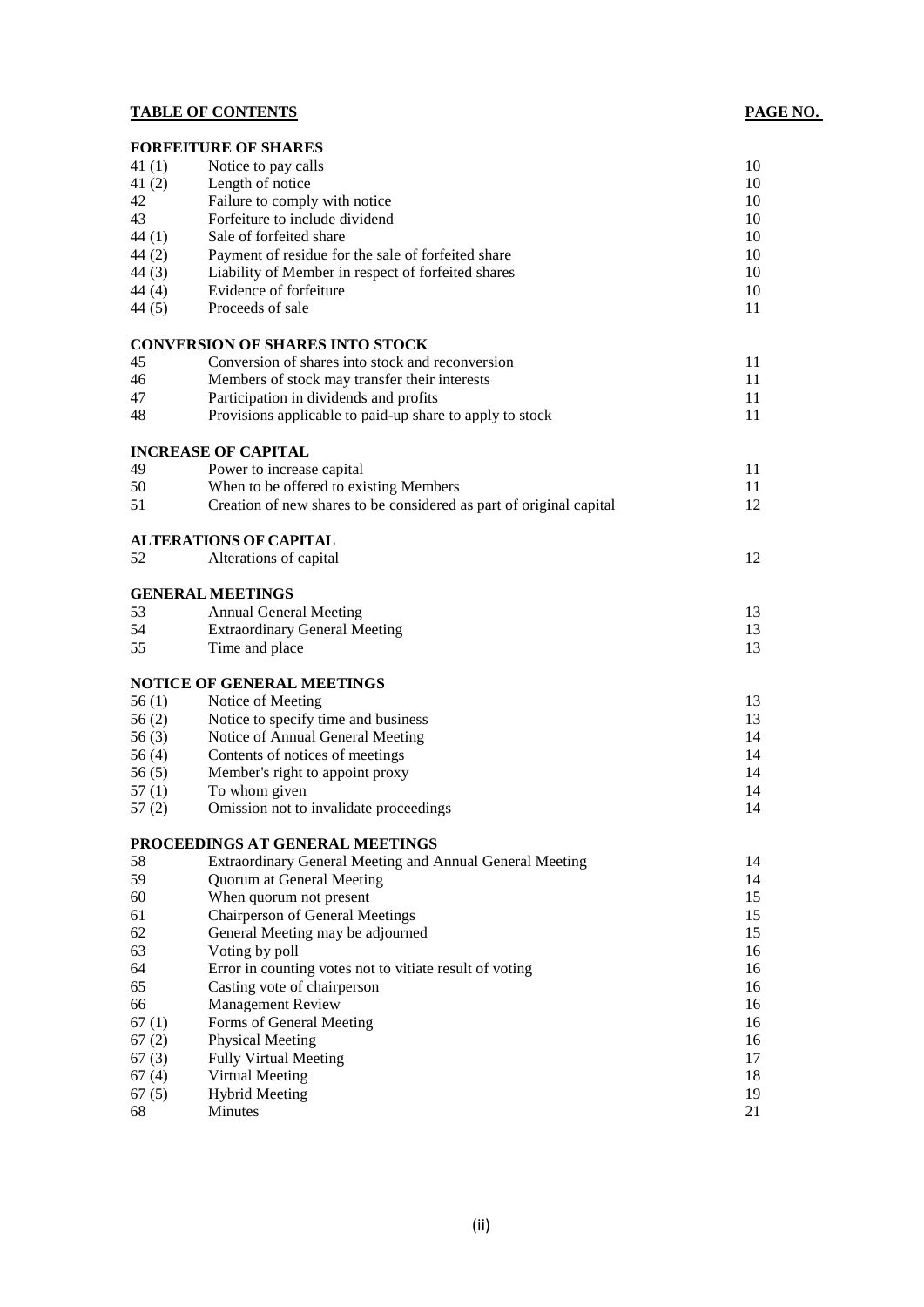| 69    | How Members may vote                                        | 22 |
|-------|-------------------------------------------------------------|----|
| 70    | Vote by persons under disability                            | 22 |
| 71    | Entitlement to vote                                         | 22 |
| 72    | Voting rights of shares of different monetary denominations | 22 |
| 73    | Poll and proxy                                              | 22 |
| 74    | Representation of Company-Member                            | 22 |
| 75    | Instrument of appointment                                   | 22 |
| 76    | Member an authorised nominee.                               | 23 |
| 77    | Appointment of multiple proxies                             | 23 |
| 78(1) | Instrument in writing                                       | 23 |
| 78(2) | Attestation                                                 | 23 |
| 79    | Instrument to be deposited.                                 | 23 |
| 80    | Extent of authority                                         | 23 |
| 81    | Validity of proxy                                           | 23 |

#### **DIRECTORS**

| Appointment of Directors                               | 24 |
|--------------------------------------------------------|----|
| Number of Directors                                    | 24 |
| Increase or reduction in number of Directors           | 24 |
| Director interested in material transaction to declare | 24 |
| Material transaction                                   | 24 |
| Safeguards                                             | 24 |
| Director may hold office of profit under the Company   | 24 |
| Director may become director of other company          | 25 |
| Director's Consent                                     | 25 |
| Register of Directors to be kept                       | 25 |
| Shareholding qualification of Directors                | 25 |
| Directors' remuneration                                | 25 |
| Company may remunerate Director for certain services   | 25 |
|                                                        |    |

#### **CHAIRMAN, PRESIDENT & CHIEF EXECUTIVE OFFICER AND EXECUTIVE DIRECTOR**

| 93(2) | The PCEO subject to retirement by rotation                                                         | 26 |
|-------|----------------------------------------------------------------------------------------------------|----|
| 93(1) | Term of office and remuneration of PCEO                                                            | 26 |
| 92    | Company<br>Power to appoint Executive Director and President & Chief Executive Officer<br>("PCEO") | 26 |
| 91    | Power to appoint Chairman and Vice-Chairman of the Board of Directors of the                       | 25 |

| <b>DECKETIMATIE</b> |                                                                                  |    |
|---------------------|----------------------------------------------------------------------------------|----|
| 94                  | Appointment of Secretary                                                         | 26 |
| 95(1)               | Same person may not act as Director and Secretary simultaneously                 | 26 |
| 95(2)               | Joint Secretaries                                                                | 26 |
|                     | <b>POWERS AND DUTIES OF DIRECTORS</b>                                            |    |
| 96(1)               | General powers of Company vested in Directors                                    | 26 |
| 96(2)               | Directors may pay gratuity, pension, or allowance                                | 27 |
| 96(3)               | Approval required for disposal of Company's undertaking or property by Directors | 27 |
| 97                  | Power of Directors to borrow                                                     | 27 |
| 98                  | Seal and official seal                                                           | 27 |
| 99                  | Official seal for use abroad                                                     | 27 |
| 100                 | <b>Branch Register</b>                                                           | 27 |
| 101                 | Execution of negotiable instruments                                              | 28 |
| 102(1)              | Local boards or agencies                                                         | 28 |
| 102(2)              | Powers of Attorney                                                               | 28 |
| 102(3)              | <b>General Advisers</b>                                                          | 28 |
| 103                 | Vacation of office                                                               | 29 |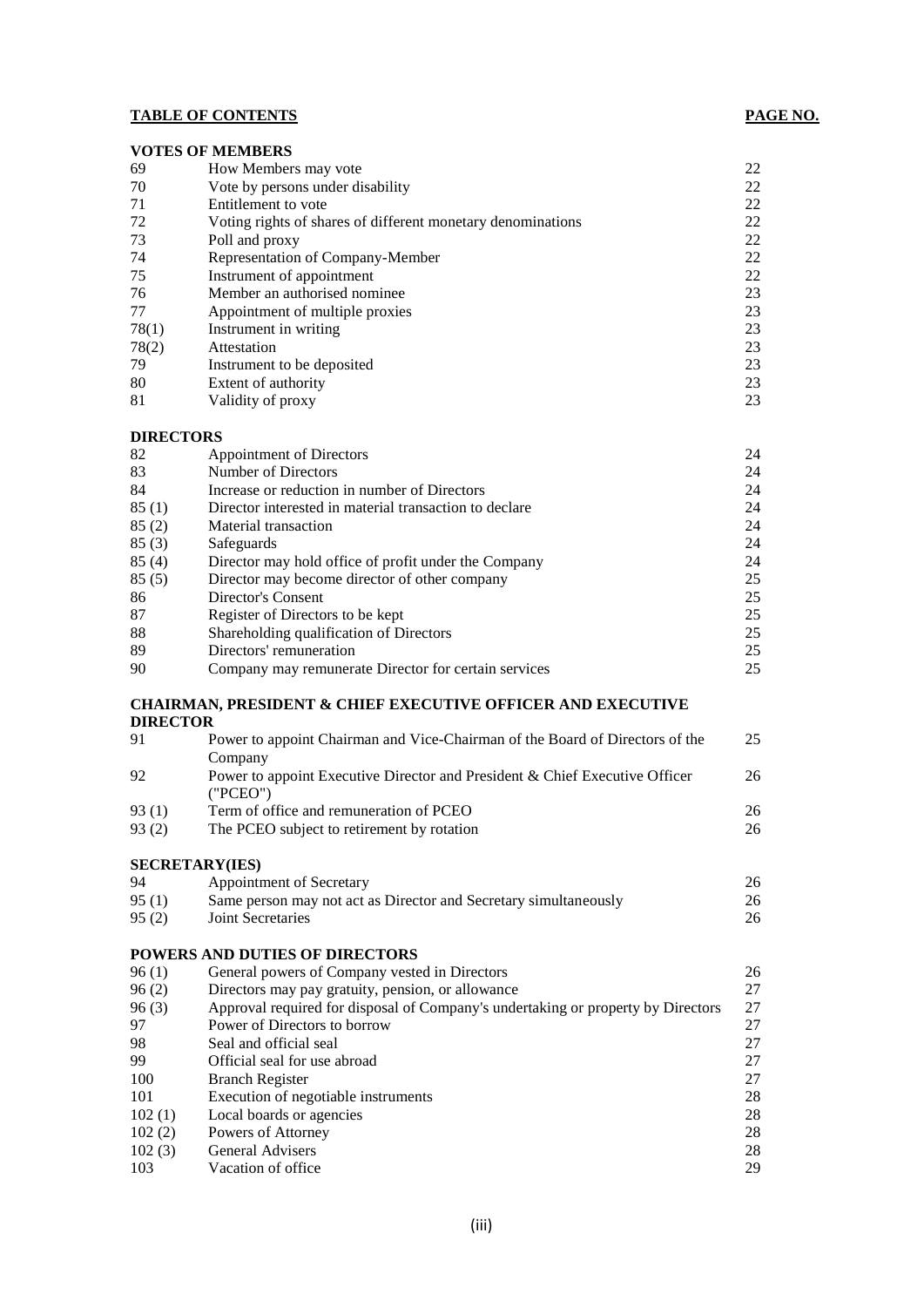|                 | <b>ROTATION OF DIRECTORS</b>                                               |    |
|-----------------|----------------------------------------------------------------------------|----|
| 104             | Rotation and retirement of Directors                                       | 29 |
| 105             | Which Directors to retire                                                  | 29 |
| 106             | Filling of vacancy                                                         | 29 |
| 107             | Nomination of Director                                                     | 29 |
| 108             | Directors' power to fill casual vacancy and make additional appointment    | 30 |
| 109             | Removal of Director                                                        | 30 |
| 110(1)          | Appointment of Director in place of one removed                            | 30 |
| 110(2)          | When resolution to remove a Director to take effect                        | 30 |
| 110(3)          | Company's power to fill vacancy or appoint Director                        | 30 |
| 111             | Motion for appointment or reappointment of two or more Directors           | 30 |
|                 | <b>PROCEEDINGS OF DIRECTORS</b>                                            |    |
| 112             | Meetings and quorum for transaction of business                            | 30 |
| 113             | Notice calling meeting of Directors                                        | 31 |
| 114             | Meetings by telephone, electronic, etc                                     | 31 |
| 115             | Chairman and Vice-Chairman                                                 | 31 |
| 116             | Power to appoint Committees                                                | 31 |
| 117             | Power to delegate powers to Committees                                     | 31 |
|                 |                                                                            | 31 |
| 118             | Committees to conform to regulations                                       |    |
| 119             | Continuing Directors or Director may appoint sufficient Directors to Board | 31 |
| 120             | All bona-fide acts valid notwithstanding                                   | 31 |
| 121             | Resolution in Writing valid and effectual under certain circumstances      | 32 |
| 122             | Proper minutes of all appointment and proceedings                          | 32 |
|                 | <b>DIVIDENDS AND RESERVES</b>                                              |    |
| 123             | Distribution of dividends                                                  | 32 |
| 124             | Declaration of dividend                                                    | 32 |
| 125             | Dividend in specie                                                         | 32 |
| 126(1)          | Reserve funds                                                              | 33 |
| 126(2)          | Application of reserve funds                                               | 33 |
| 127             | Notice of dividend                                                         | 33 |
| 128             | Debts may be deducted                                                      | 33 |
| 129             | Payment by cheque, warrant or electronic transfer                          | 33 |
| 130             | Payment by post and discharge                                              | 33 |
| 131             | Proportionality                                                            | 34 |
| 132             | No interest on unpaid dividend                                             | 34 |
| 133             | Unclaimed dividends may be invested                                        | 34 |
|                 | <b>CAPITALISATION OF PROFITS AND RESERVES</b>                              |    |
|                 |                                                                            | 34 |
| 134(1)          | Capitalisation of profits and reserves<br>Fractional certificates          | 34 |
| 134(2)          |                                                                            |    |
| <b>ACCOUNTS</b> |                                                                            |    |
| 135             | Books of account                                                           | 35 |
| 136             | Where to be kept                                                           | 35 |
| 137             | <b>Inspection by Members</b>                                               | 35 |
| 138             | Audited Financial Statements and Directors' and Auditor's report           | 35 |
| 139             | Members to have copies of accounts                                         | 35 |
| <b>AUDIT</b>    |                                                                            |    |
| 140             | Audit provisions                                                           | 36 |
| <b>NOTICE</b>   |                                                                            |    |
| 141             | How notices to be served on Members                                        | 36 |
| 142             | Notice by way of electronic means                                          | 36 |
| 143             | Notice exhibited at the Office                                             | 36 |
| 144             | Service of documents other than notice                                     | 36 |
| 145             | When notice by post deemed served                                          | 36 |
| 146             | When notice given by electronic communication deemed served                | 36 |
|                 |                                                                            |    |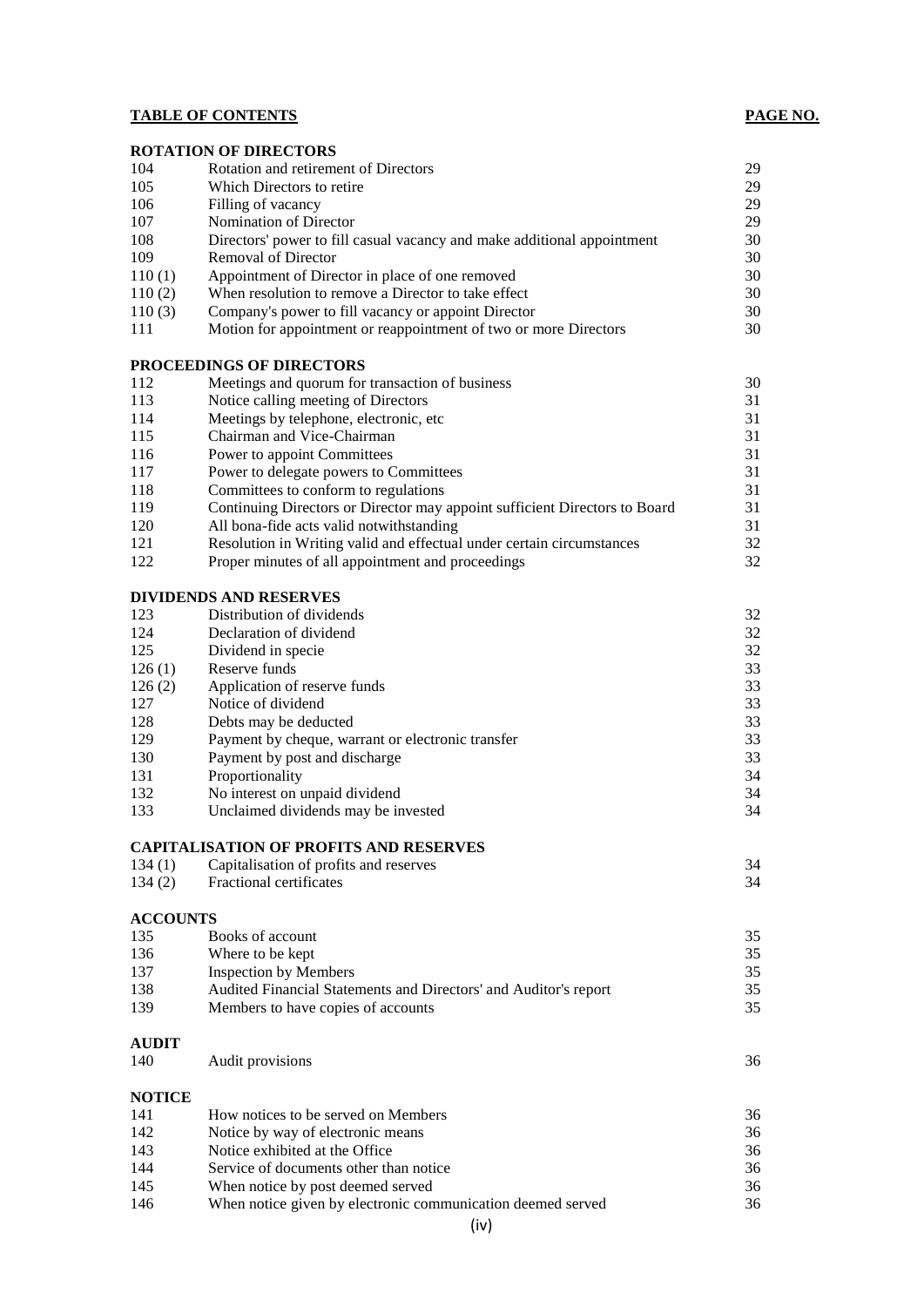| <b>WINDING UP</b> |                                           |    |
|-------------------|-------------------------------------------|----|
| 147               | Distribution of assets                    | 37 |
| 148               | Distribution of assets in specie.         | 37 |
| <b>INDEMNITY</b>  |                                           |    |
| 149               | Indemnity                                 | 37 |
|                   | <b>INFORMATION OF SHAREHOLDING</b>        |    |
| 150               | Information of shareholding               | 38 |
|                   | <b>ALTERATION OF CONSTITUTION</b>         |    |
| 151               | Alteration of Constitution                | 38 |
|                   | <b>AUTHENTICATION OF DOCUMENTS</b>        |    |
| 152               | Authentication of documents               | 38 |
|                   | <b>EFFECT OF THE LISTING REQUIREMENTS</b> |    |
| 153               | <b>Effect of the Listing Requirements</b> | 38 |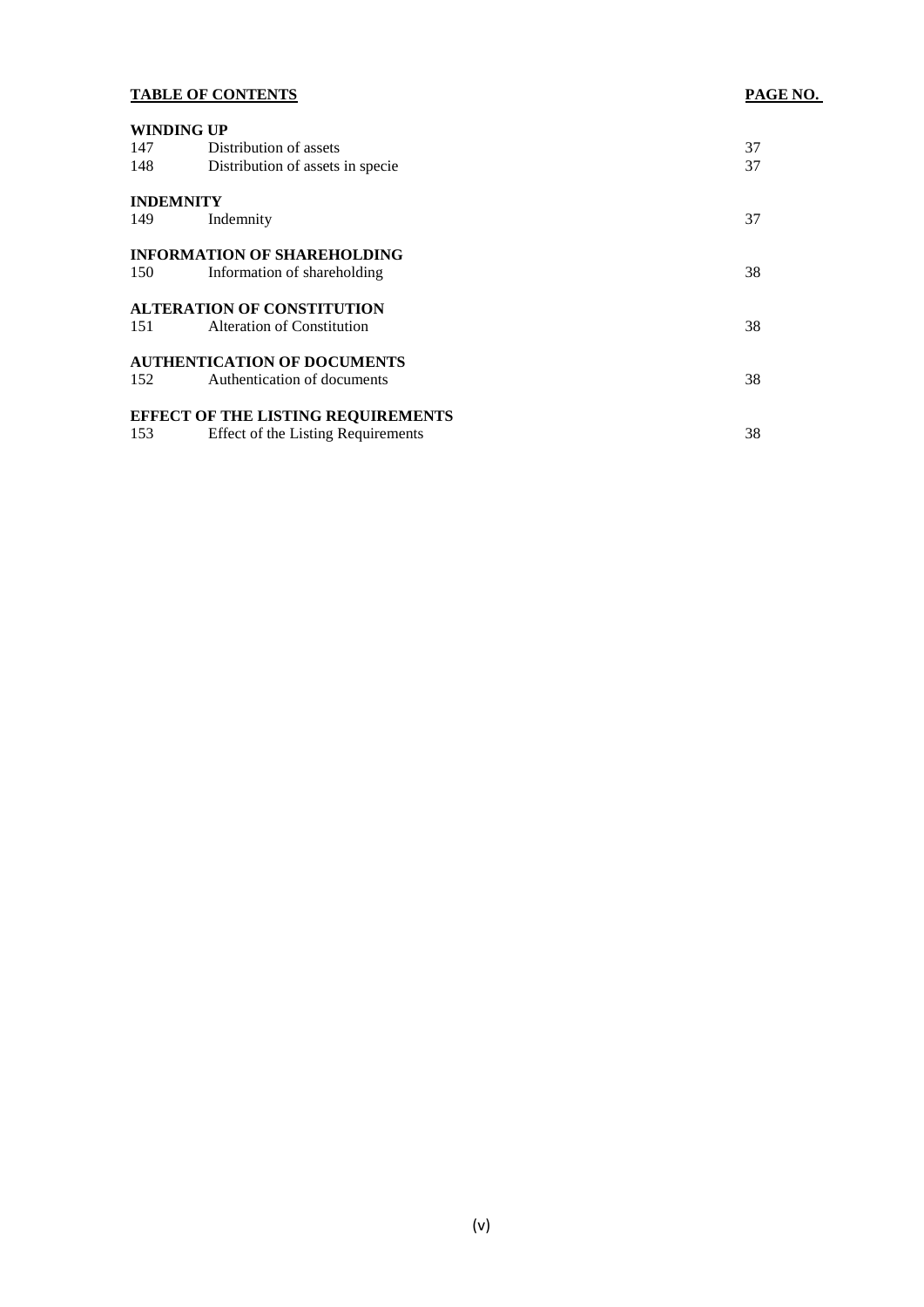#### 1. **DEFINITION AND INTERPRETATION**

1.1 Definition

(a) In this Constitution, unless the context otherwise requires:-

| <b>WORDS</b>                              | <b>MEANINGS</b>                                                                                                                                                                                                                                                              |
|-------------------------------------------|------------------------------------------------------------------------------------------------------------------------------------------------------------------------------------------------------------------------------------------------------------------------------|
| "Act"                                     | The Companies Act 2016 and any statutory modification,<br>amendment or re-enactment thereof;                                                                                                                                                                                 |
| "BNM"                                     | Bank Negara Malaysia;                                                                                                                                                                                                                                                        |
| "Board of Directors"                      | Board of directors for the time being of the Company;                                                                                                                                                                                                                        |
| "Bursa Securities"                        | Bursa Malaysia Securities Berhad (Registration<br>No.<br>200301033577 (635998-W));                                                                                                                                                                                           |
| "Central Depository"                      | Bursa Malaysia Depository Sdn Bhd (Registration No.<br>198701006854 (165570-W)) which expression shall include<br>any successors thereof;                                                                                                                                    |
| "Central Depositories Act"                | The Securities Industry (Central Depositories) Act 1991 and<br>any statutory modification, amendment or re-enactment<br>thereof;                                                                                                                                             |
| "Central Depositories<br>(Amendment) Act" | The Securities Industry (Central Depositories) (Amendment)<br>Act 1998 and any statutory modification, amendment or re-<br>enactment thereof;                                                                                                                                |
| "Chairman"                                | The Chairman of the Board of Directors;                                                                                                                                                                                                                                      |
| "Constitution"                            | This Constitution of the Company including any changes<br>made to it;                                                                                                                                                                                                        |
| "Deposited Security"                      | A Security or Securities standing to the credit of a Securities<br>Account and includes Securities in a Securities Account that<br>is in suspense;                                                                                                                           |
| "Depositor"                               | A holder of Securities Account established by the Central<br>Depository;                                                                                                                                                                                                     |
| "Directors"                               | The directors for the time being of the Company or a quorum<br>of the directors present at a board meeting;                                                                                                                                                                  |
| "dividend"                                | Includes monies and bonus shares;                                                                                                                                                                                                                                            |
| "Essential Individuals"                   | Such persons who must be physically present at a Virtual<br>Meeting, as may be decided by the Board of Directors;                                                                                                                                                            |
| "Fully Virtual Meeting"                   | A General Meeting held and conducted wholly and<br>exclusively by virtual attendance by all meeting participants<br>including the chairperson of the General Meeting, Board of<br>Directors, senior management, Members and/or proxies by<br>means of electronic facilities; |
| "General Meeting"                         | A meeting of the Members of the Company held in<br>accordance with the Constitution;                                                                                                                                                                                         |
| "General Meeting Record of<br>Depositors" | The record of depositors issued by the Central Depository as<br>at a date not less than three (3) Market Days before the<br>General Meeting;                                                                                                                                 |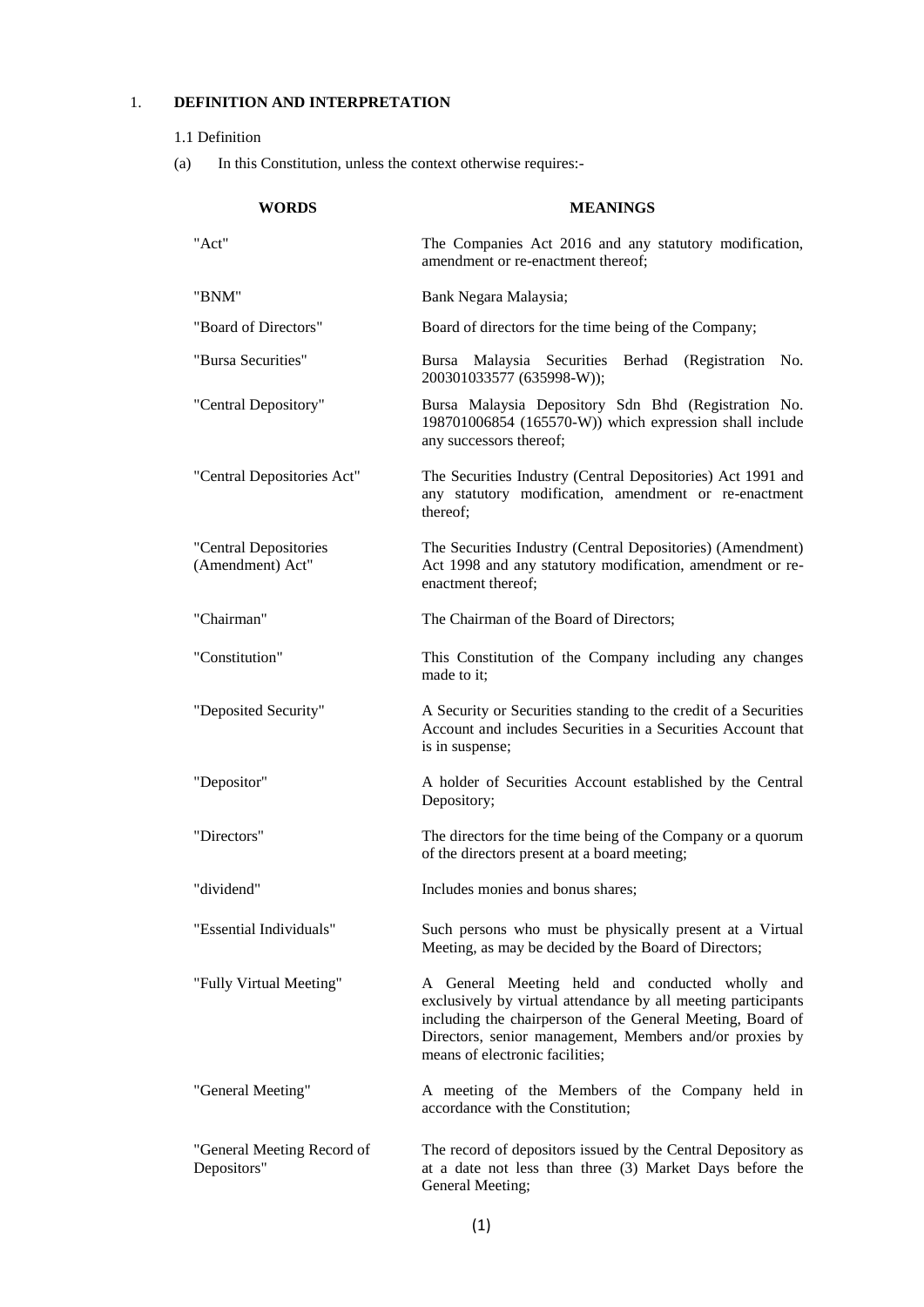| <b>WORDS</b>           | <b>MEANINGS</b>                                                                                                                                                                                                                                                              |
|------------------------|------------------------------------------------------------------------------------------------------------------------------------------------------------------------------------------------------------------------------------------------------------------------------|
| "Hybrid Meeting"       | A General Meeting held and conducted simultaneously by (i)<br>physical attendance by meeting participants including<br>Members and/or proxies, and (ii) virtual attendance by<br>meeting participants including Members and/or proxies by<br>means of electronic facilities; |
| "Listing Requirements" | The Main Market Listing Requirements of Bursa Securities<br>including any modification or amendment thereof that may<br>be made from time to time;                                                                                                                           |
| "Market Day"           | Any day on which there is official trading on Bursa<br>Securities;                                                                                                                                                                                                           |
| "Meeting Location(s)"  | A venue for a General Meeting held at one (1) or more<br>physical locations where Members and/or proxies attend<br>Hybrid Meetings or Physical Meetings;                                                                                                                     |
| "Member"               | Any person/persons for the time being holding shares in the<br>Company including Depositors whose names appear on the<br>Record of Depositors but shall exclude the Central<br>Depository or its nominee company in whose name the<br>Deposited Security is registered;      |
| "month"                | Calendar month;                                                                                                                                                                                                                                                              |
| "Office"               | The Registered Office of the Company;                                                                                                                                                                                                                                        |
| "Omnibus Account"      | A Securities Account in which ordinary shares are held in the<br>Company for multiple beneficial owners;                                                                                                                                                                     |
| "Physical Meeting"     | A General Meeting held and conducted exclusively by<br>physical attendance of meeting participants including<br>Members and/or proxies;                                                                                                                                      |
| "Record of Depositors" | A record provided by the Central Depository to the Company<br>or its registrar or its issuing house under Chapter 24 of the<br>Rules (including any modification or amendment thereof that<br>may be made from time to time);                                                |
| "Rules"                | The Rules of the Central Depository and any appendices<br>thereto including any modification or amendment thereof<br>that may be made from time to time;                                                                                                                     |
| "Seal"                 | The common seal of the Company;                                                                                                                                                                                                                                              |
| "Secretary(ies)"       | The Secretary or Joint Secretaries of the Company appointed<br>by the Directors under Article 94 of this Constitution;                                                                                                                                                       |
| "Securities"           | The securities of the Company which have the meaning<br>given in Section 2 of the Capital Markets and Services Act<br>2007;                                                                                                                                                  |
| "Securities Account"   | An account established by the Central Depository for the<br>recording of deposit or withdrawal of securities and for<br>dealings in such securities by the Depositor;                                                                                                        |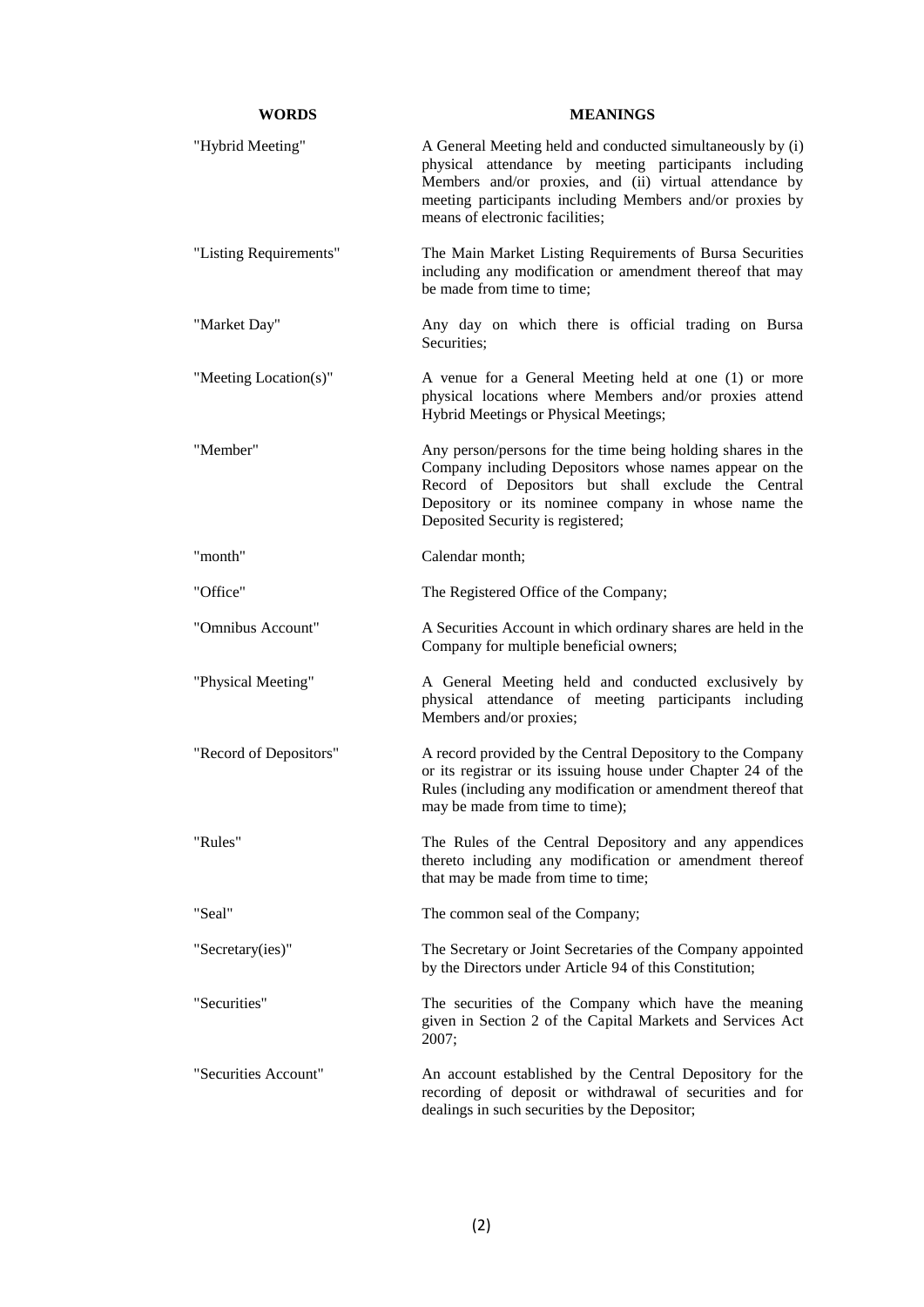| "Special Resolution" | A resolution of which a notice of not less than twenty-one<br>(21) days has been given and which has been passed by a<br>majority of not less than seventy-five per cent $(75%)$ of such<br>members who are entitled to vote and do vote in person, or<br>where proxies are allowed, by proxy; |
|----------------------|------------------------------------------------------------------------------------------------------------------------------------------------------------------------------------------------------------------------------------------------------------------------------------------------|
| "Statutes"           | The Act, the Financial Services Act 2013, and any statutory<br>modification, amendment, or re-enactment thereof and all<br>other legislation for the time being in force concerning<br>banking and affecting the Company;                                                                      |
| "Vice-Chairman"      | The Vice-Chairman of the Board of Directors;                                                                                                                                                                                                                                                   |
| "Virtual Meeting"    | A General Meeting held and conducted online from a<br>broadcast venue, where only Essential Individuals are<br>physically present at the broadcast venue. All Members<br>and/or proxies in a Virtual Meeting shall participate by<br>means of electronic facilities.                           |
| "year"               | Calendar year.                                                                                                                                                                                                                                                                                 |

- (b) Unless otherwise defined in this Constitution, words and expressions defined in the Statutes or the Interpretation Act 1967 shall when used in this Constitution bear the same meanings.
- (c) A reference to a statute or a statutory provision in this Constitution shall be deemed to include any modification, amendment or re-enactment thereof and any subsidiary legislation, regulations, rules, orders or other statutory instruments made pursuant thereto.
- (d) Expressions referring to "writing" shall include, unless the contrary intention appears, printing, lithography, photography and any other representation or reproduction of words, letters, figures or marks in a visible form, whether in hard copy or in electronic form sent by way of an electronic communication or in such other form that allows the document and/or information to be easily accessible and reproduced into written, electronic or visible form.
- (e) Expressions referring to "electronic communications" shall include, unless the contrary intention appears, delivery of documents or information in electronic form by electronic means to the electronic mail address or any other address or number of the addressee, as permitted by the applicable laws.

#### 1.2 Interpretation

- (a) Unless there be something in the subject or context inconsistent therewith:-
	- (i) words denoting the singular number only shall include the plural and vice versa;
	- (ii) words denoting the masculine gender only shall include the feminine and neuter genders and vice versa;
	- (iii) words denoting persons shall include firms, partnership, companies and corporations;
	- (iv) the abbreviation "**RM**" or "**Ringgit Malaysia**" means the lawful currency of Malaysia.
- (b) Where a word or phrase is given a defined meaning in this Constitution, any other grammatical form in respect of such word or phrase has a corresponding meaning.
- (c) Any reference in this Constitution to a numbered Article shall be construed as a reference to the Article bearing that number in this Constitution.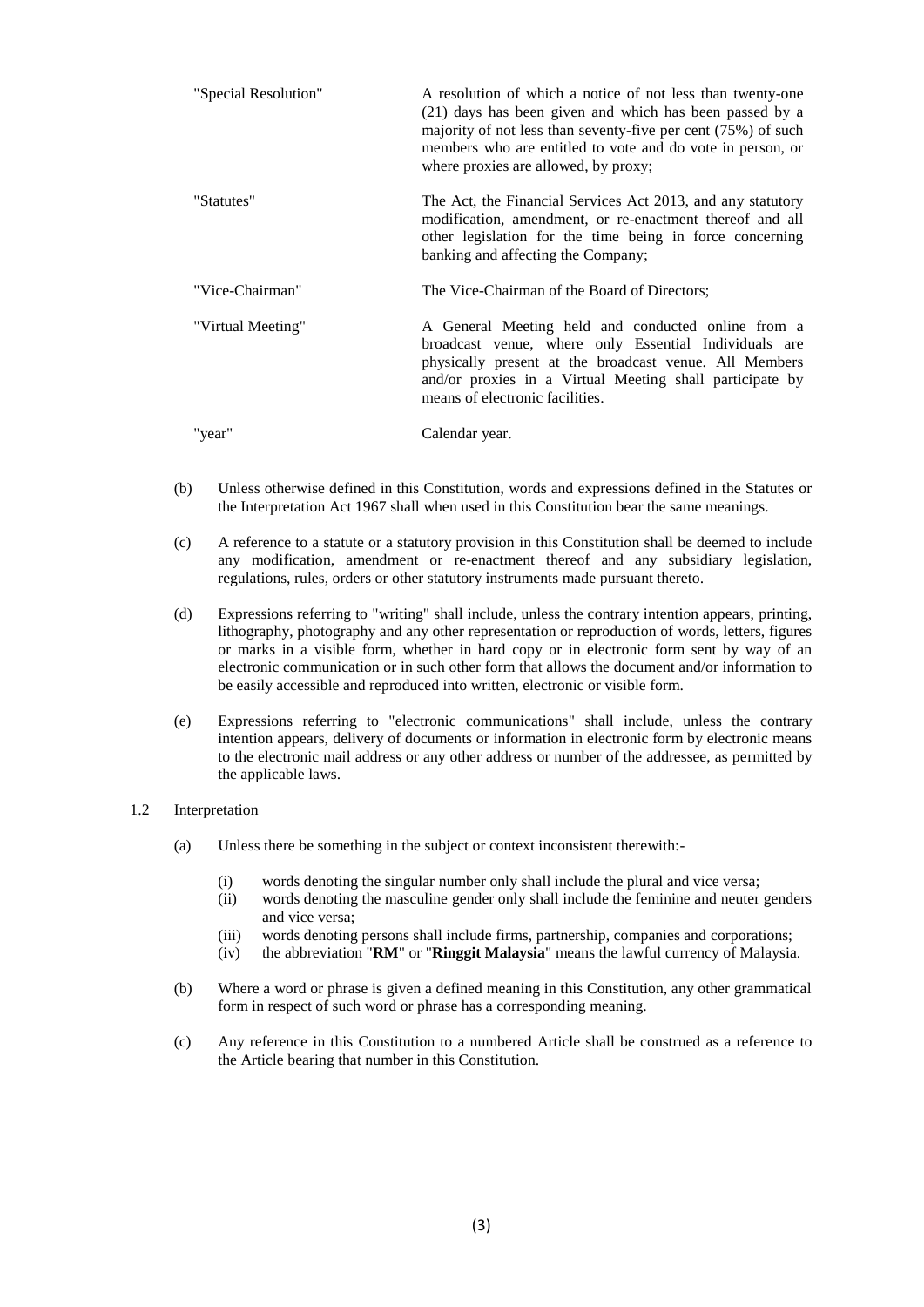#### **Introduction**

#### 2. **Company Name**

The name of the Company is "MALAYAN BANKING BERHAD".

#### 3. **Office**

The Office of the Company will be situated in Malaysia.

#### 4. **Power of the Company**

The Company shall have full capacity to carry on any business and shall have the full rights, powers, and privileges as contained in Section 21 of the Act, subject always that the business is approved, or not objected to by BNM or other applicable authorities.

### 5. **Members' liability**

The liability of the Members is limited.

#### **SHARE CAPITAL**

6. The shares in the Company may be divided into several classes and may respectively have preferential, deferred, or other special rights, privileges, conditions, or restrictions as to dividends, capital, voting, or otherwise. Share capital. 7. Subject to the terms in this Constitution, the Company shall have the power to increase or reduce capital, and to consolidate and divide its capital and to alter, modify, or deal with any such rights, privileges, terms or designations in accordance with this Constitution. Alteration of share capital. 8. (1) (a) If the share capital is divided into different classes of shares, the repayment of preference capital (other than redeemable preference capital) or any alteration of the rights attached to any class of shares (unless otherwise provided by the terms of issue of those shares) may only be made with the sanction of a Special Resolution passed by the Members holding such class of shares at a separate General Meeting. (b) The provisions of this Constitution relating to General Meetings shall apply, provided always that the necessary quorum for such General Meeting shall be at least two (2) persons holding or representing by proxy one-third (1/3) of the issued shares of the class, and any holder of shares of the class present in person or by proxy may demand a poll. To every such Special Resolution, the provisions of Section 292 of the Act shall apply, with such adaptations as are necessary. (c) Where the necessary majority for such a Special Resolution is not obtained at the General Meeting, consent in writing representing no less than seventy-five per cent (75%) of the total voting rights of the Members in that class that is obtained within two (2) months of the General Meeting shall be as valid and effectual as a Special Resolution carried at the General Meeting. Variation of class rights. (2) The rights conferred upon the Members of the shares of any class issued with preferred or other rights shall, unless otherwise provided by the terms of issue of the shares of that class, be deemed to be varied by the creation or issue of further shares ranking equally as regards participation in the profits or assets of the Company in all respects. Ranking of class rights.

#### **SHARES**

9. Subject to the provisions of Section 80 of the Act, the Company may pay commissions and brokerage as is provided for in the Act.

Powers of paying commissions and brokerage.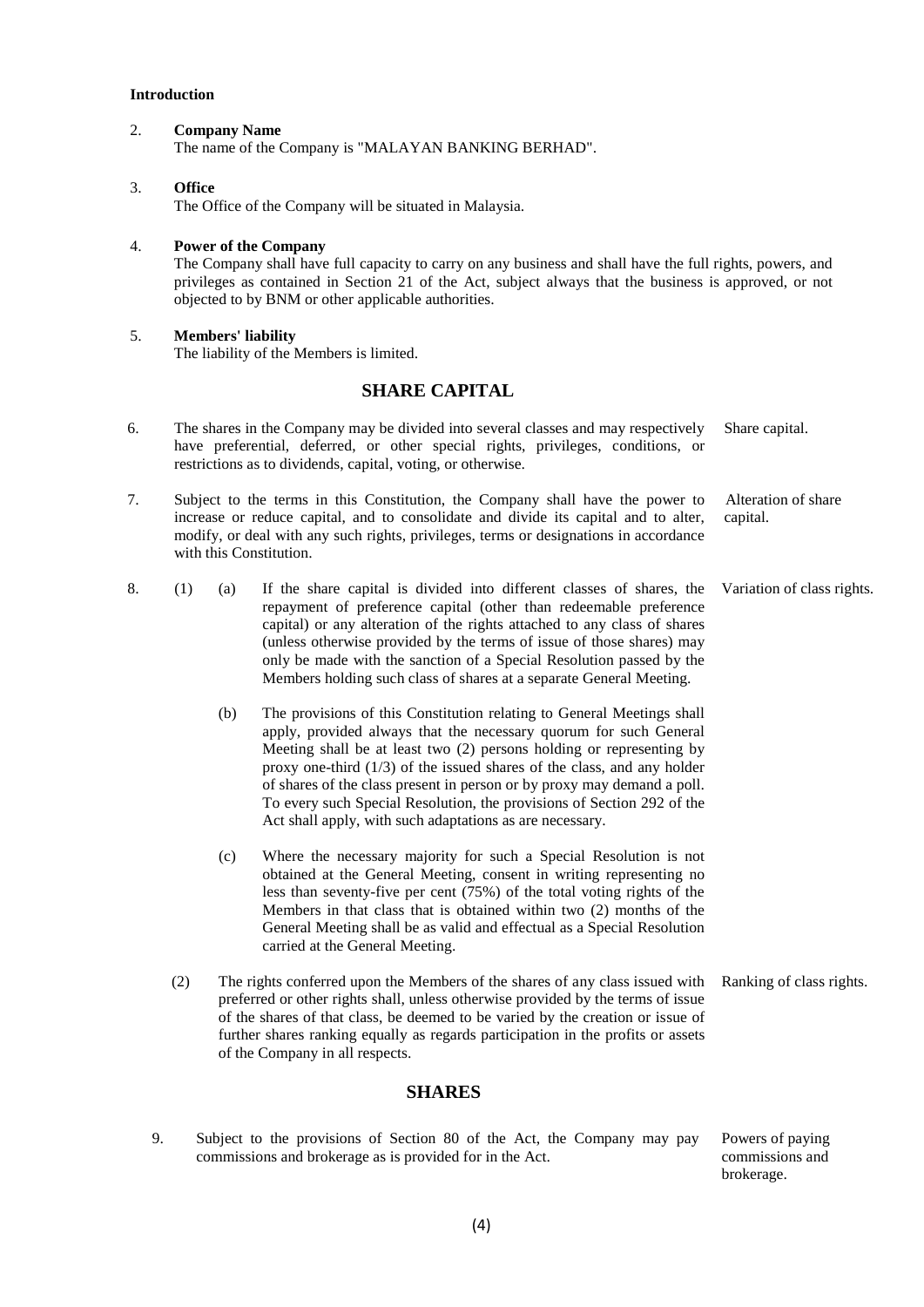- 10. Where any shares are issued for the purpose of raising money to defray the expenses of the construction of any works or buildings or the provision of any plant which cannot be made profitable for a long period, the Company may pay interest or returns on the amount of such share capital as is for the time being paid up for the period and subject to the conditions and restrictions mentioned in Section 130 of the Act, may charge the same to capital as part of the cost of the construction of the works, buildings, or plant.
- 11. Subject to the Act, the Central Depositories Act, the Rules, and the Listing Requirements, the Company shall ensure that any new issue of Securities is made by way of crediting the Securities Account of the allottee with such Securities. The Company shall notify the Central Depository of the name of the allottee or entitled person and all particulars required by the Central Depository to make the appropriate entries in the Securities Account of such allottee or entitled person, and deliver to the Central Depository the appropriate scrip or jumbo certificate registered in the name of the Central Depository or its nominee.
- 12. (1) Subject to Section 75 of the Act, the shares shall be at the disposal of the Directors, and they may allot, grant options over, or otherwise deal with or dispose of them to such persons at such times and generally on such terms as they think proper. The Directors shall, as regards any offer or allotment of shares, comply with the provisions of the Statutes if and insofar as such provisions may apply.
	- (2) The Company shall not issue any shares without the prior approval of Members in General Meeting and BNM, if it will have the effect of giving or transferring a controlling interest to any person, company, or syndicate.
	- (3) Every issue of shares or options to employees and/or Directors shall be approved by Members in a General Meeting and such approval shall specifically detail the amount of shares or options to be issued to each Director. No Director shall participate in an issue of shares pursuant to the Company's share option scheme(s) unless the Members in General Meeting have approved the specific allotment to be made to the said Director.
	- (4) Preference shareholders shall have the same rights as ordinary shareholders as regard receiving notices, reports and audited financial statements and attending General Meetings. The rights of the Members attached to the preference shares or shares convertible into preference shares are set out below and include the Members' rights on:-
		- (a) repayment of capital;
		- (b) participation in surplus assets and profits;
		- (c) cumulative or non-cumulative dividends;
		- (d) voting; and
		- (e) priority of payment of capital and dividend in relation to other shares or other classes of preference shares.
- 13. Subject to and in accordance with the provisions of the Statutes, this Constitution, the Listing Requirements, and any relevant rules, regulations and guidelines for the time being in force, the Company may by ordinary resolution passed at a General Meeting authorise its Directors to purchase its own shares. Any shares purchased by the Company shall be dealt with in accordance with the provisions of the Statutes and the requirements of the relevant authorities.
- 14. Subject to the Statutes, the Central Depositories Act, and the Rules, no person shall be recognised by the Company as holding any shares on any trust, and the

Shares issued for purpose of raising money for construction of works or buildings.

New issue of Securities.

Allotment of shares.

(5)

Purchase of own shares.

Trust not to be recognised.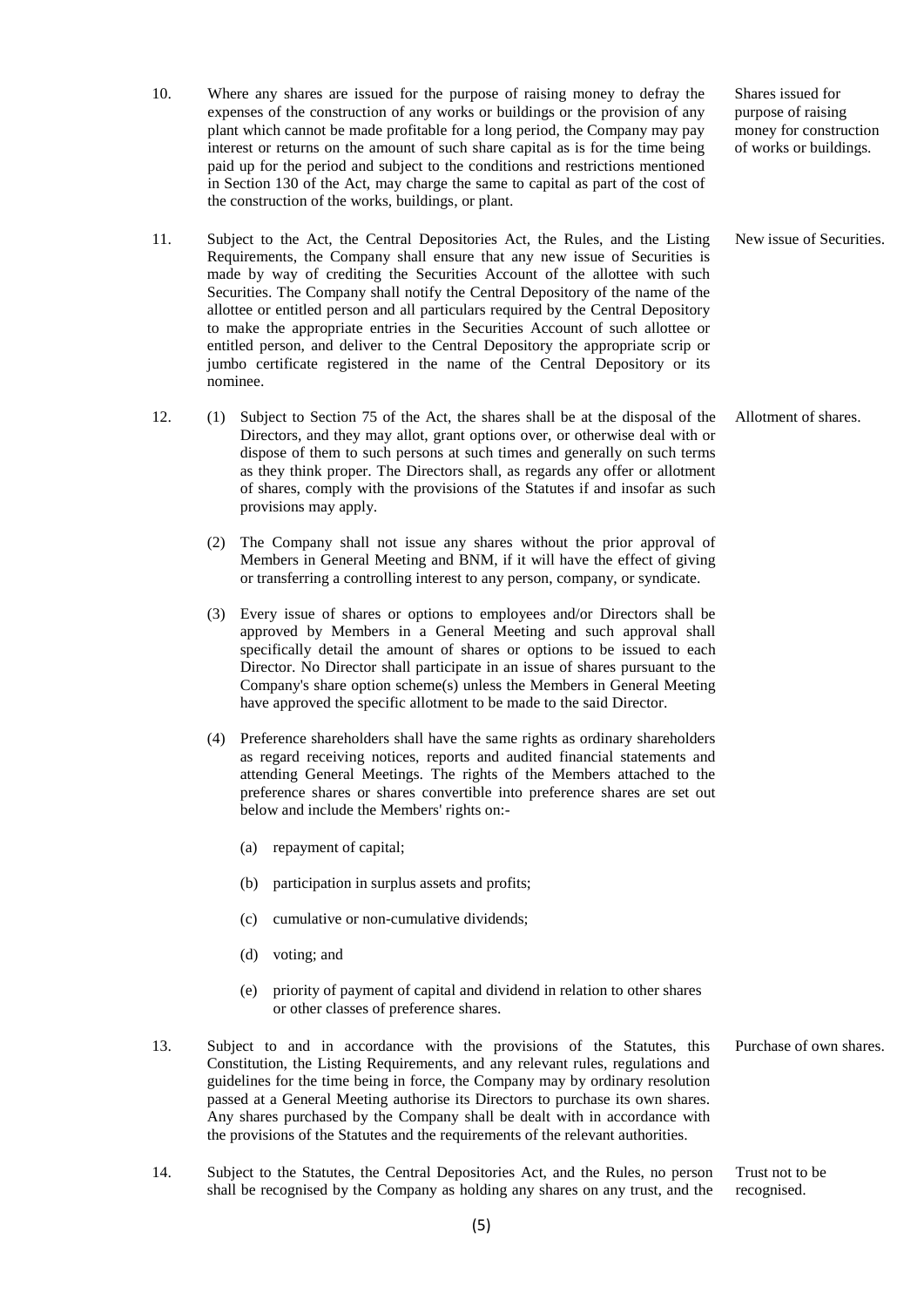Company shall not be bound by or be compelled to recognise any other rights in respect of any share except an absolute right to the entirety of a share in the registered holder.

- 15. With respect to Deposited Securities, subject to the provisions of the Act, the Central Depositories Act, the Rules, and the Listing Requirements:-
	- (1) where any new Securities which are designated as Deposited Securities are issued by the Company, the Company shall notify the Central Depository of the name of the allottees or entitled persons and all information as may be required by the Central Depository to enable the Central Depository to make the appropriate entries in the Securities Accounts of the relevant allottees or entitled persons and the Company shall deliver the appropriate scrips or jumbo certificates registered in the name of the Central Depository or its nominee in respect of such Securities to the Central Depository; and
	- (2) the Company shall allot Securities and despatch notices of allotment to the allottees or entitled persons and make applications for quotations of such Securities within the time period prescribed, and in accordance with the provisions of the Rules, the Central Depositories Act, and the Listing Requirements.
- 16. Every certificate for shares, debentures, or representing any other form of security (other than letters of allotment or scrip certificates) shall be issued under the Seal or official seal in accordance with Article 98 of this Constitution.
- 17. No Member shall be entitled to receive any dividend, be present or vote at any General Meeting or upon a poll, or to exercise any privilege as a Member until he has paid all calls for the time being due and payable on every share held by him together with interest and expenses (if any).

#### **LIEN ON SHARES**

- 18. (1) The Company shall have a first and paramount lien on every share (not being a fully paid up share) and such lien shall be restricted for unpaid calls and instalments upon the specific shares in respect of which such monies are due and unpaid, and to such amounts as the Company may be called upon by law to pay and has paid in respect of such shares registered in the name of any Member or deceased Member.
	- (2) Such lien shall have priority over all debts, obligations, engagements, and liabilities of any such Member to or with any other person notwithstanding that any such debt, obligation, engagement, or liability was incurred or undertaken prior to the date when any debt, obligation, engagement, or liability to the Company in respect of which the Company may claim to exercise the lien conferred by this Article was incurred.
	- (3) The Company's lien, if any, on any share shall extend to all dividends payable in respect of such shares.

Deposited Securities.

Certificate and debentures to be under Seal.

Condition precedent to entitlement of dividend, vote and privileges.

Company to have a paramount lien.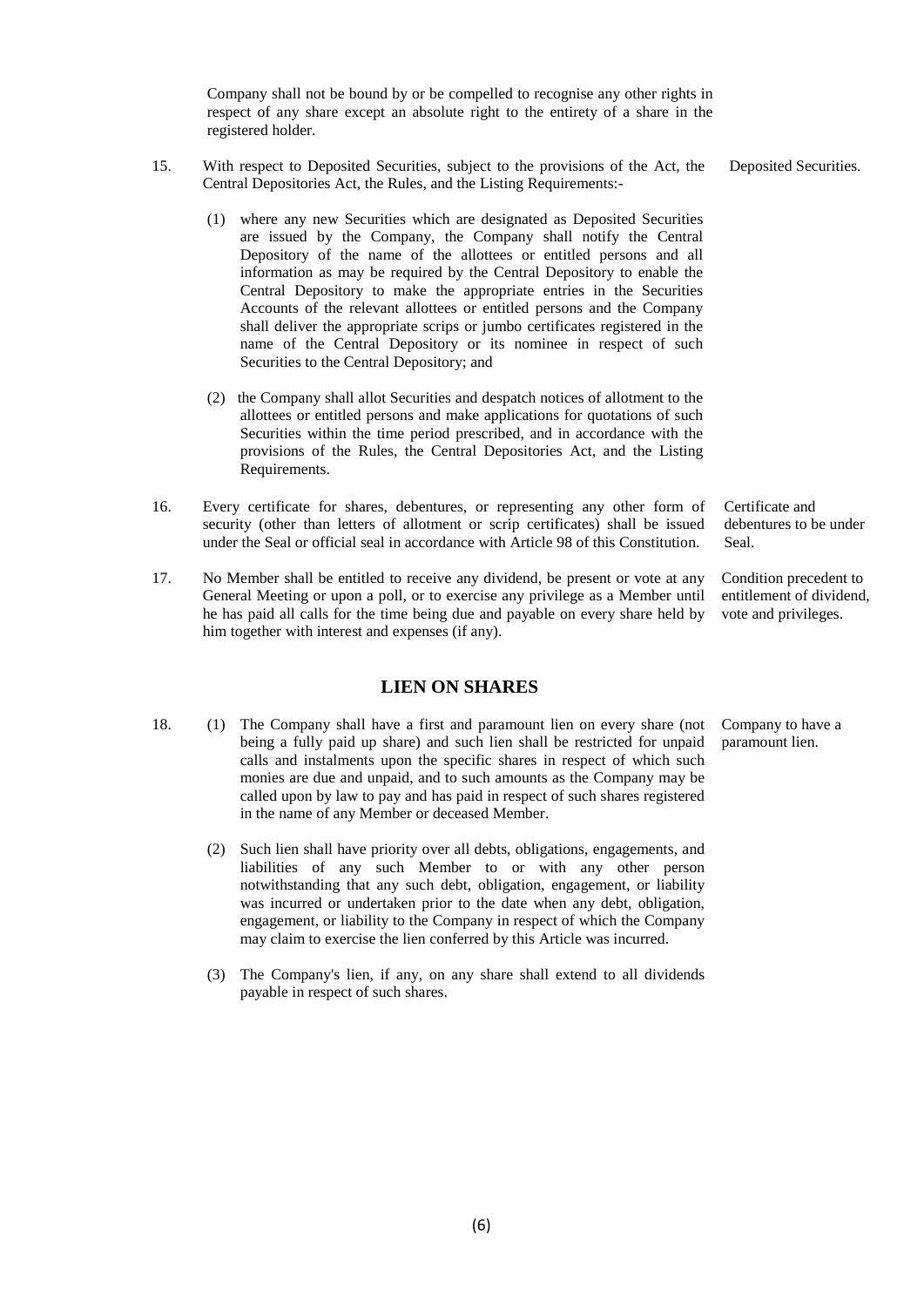- 19. (1) The Directors may serve upon any Member or any person entitled to such shares by reason of the death or bankruptcy of a Member who is indebted or under obligation, engagement or liability to the Company, a notice requiring him to pay the amount due to the Company or satisfy the said obligation, engagement or liability. The notice shall also state that if payment is not made or the said obligation, engagement, or liability is not satisfied within a given time (not being less than fourteen (14) days) as specified in such notice, any shares held by such Member which are subject to a lien in favour of the Company will be liable to be sold. If such Member does not comply with such notice within the time aforesaid, the Directors, without further notice, may for the purposes of enforcing the lien of the Company sell such shares in any manner as they think fit.
	- (2) Upon any sale being made by the Directors of any shares to satisfy the lien of the Company thereon, the proceeds shall be applied as follows:-
		- (a) firstly, in the payment of all costs of such sale;
		- (b) secondly, in satisfaction of the debt, obligation, engagement or liability of the Member to the Company; and
		- (c) finally, the residue (if any) shall be paid to the Member or his executors, administrators, or his permitted assignees; or as he shall otherwise direct.
- 20. For giving effect to any sale of shares under Article 19 of this Constitution, the Directors may authorise some person to transfer the shares sold to the purchaser of the said shares. The purchaser shall be registered as the holder of the shares comprised in any such transfer, and the Directors shall not be bound to see to the application of the purchase money. The title of the purchase of the shares shall not be affected by any irregularity or invalidity in the proceedings with reference to the sale.
- 21. In the event of a sale of shares to satisfy the Company's lien on the shares, the Member who held the said shares prior to such forfeiture or sale shall be bound to deliver and shall forthwith deliver the certificate or certificates held by him for the shares so forfeited or sold.
- 22. A person whose shares have been sold shall cease to be a Member in respect of the shares sold but shall, despite the sale, remain liable to pay the Company all monies which at the date of sale were payable by him to the Company in respect of the shares; his liability shall only cease if and when the Company has received payment in full of such monies in respect of the shares.
- 23. Notice of any sale shall be given to the holder of the share or to the person entitled by transmission to the share sold as the case may be. An entry of the sale, with the date thereof, shall be made in the Record of Depositors opposite to the share. The provisions of this Article are directory only, and no sale shall be in any manner invalidated by any omission or neglect to give such notice or to make such entry as aforesaid.
- 24. A statutory declaration in writing that the declarant is a Director or the Secretary of the Company and that a share in the Company has been duly sold on a date stated in the declaration shall be conclusive evidence of the facts therein stated against all persons claiming to be entitled to the share. Evidence of sale.

#### **CALLS ON SHARES**

25. (1) The Directors may from time to time make calls upon the Members in respect of any monies unpaid on their shares or on any class of their shares and not by the conditions of allotment of the shares made payable at fixed times. Each Member shall (subject to receiving at least fourteen (14) days' notice specifying the date or time and place of payment) pay to

(7)

Notice to pay amount due.

Application of sale proceeds.

Transfer of forfeited share.

Certificate of forfeited share or shares sold to be delivered to the Company.

Liability to pay monies on shares which have been sold.

Notice to be given.

Calls, and when payable.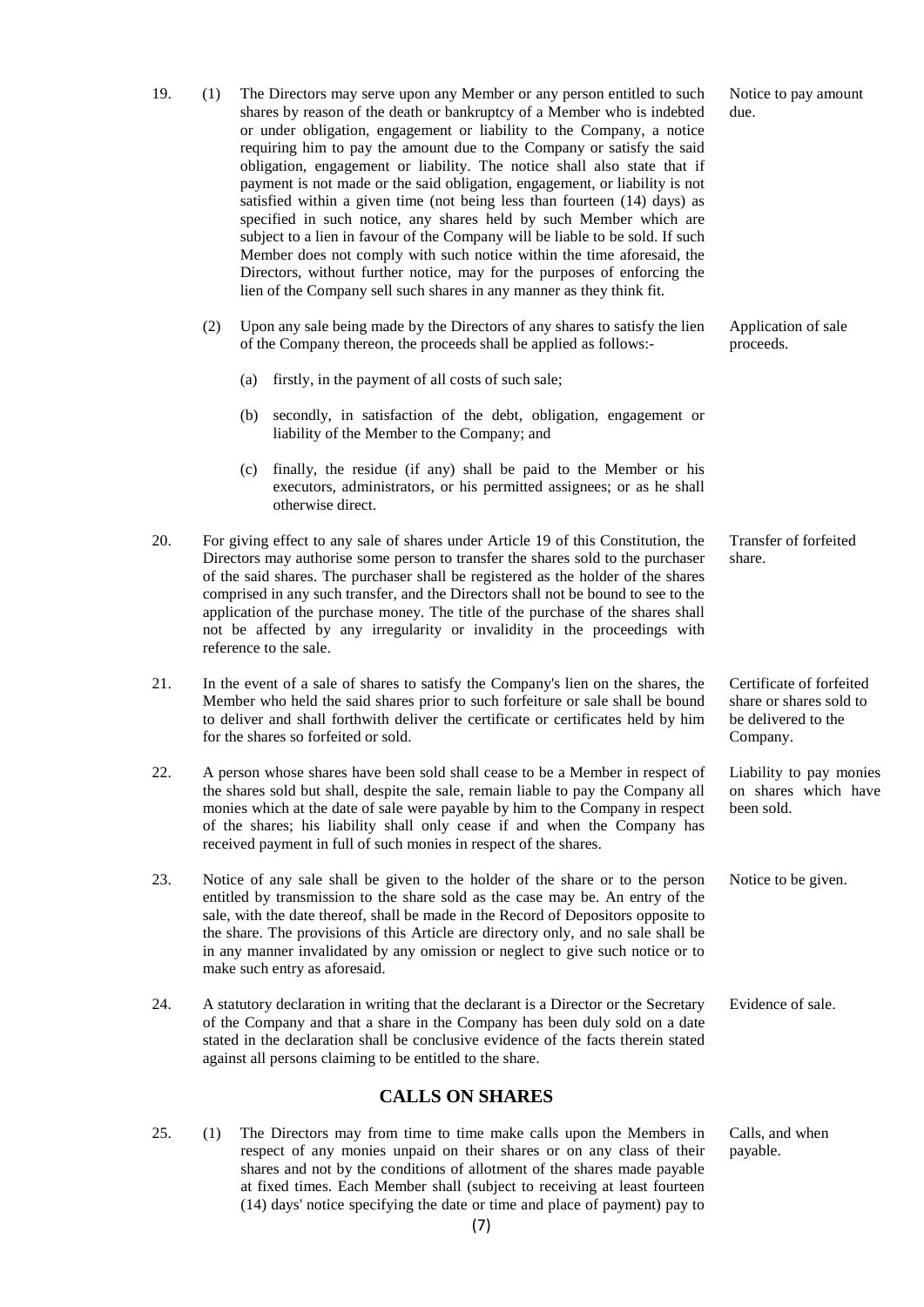the Company at the date, time, and place so specified the amount called on his shares provided that no call shall exceed one-fourth (1/4) of the issued price of the share or be payable less than thirty (30) days from the date fixed for the payment of the last preceding call (if any). A call may be made payable by instalments.

- (2) A call shall be deemed to have been made at the time when the resolution of the Directors authorising the call was passed. Any call may be revoked or postponed as the Directors may determine.
- 26. If a sum called in respect of a share is not paid on or before the day appointed for payment of such sum ("due date"), the person from whom the amount of the call is due shall pay interest on such amount at the rate of eight per cent (8%) per annum from the due date to the time of actual payment, but the Directors shall have power to waive payment of such interest or any part of such interest. Interest on calls.
- 27. Any sum which, by the terms of allotment of a share, is made payable upon issue or at any fixed date; and any instalment of a call shall for all purposes of this Constitution be deemed to be a call duly made and payable on the date fixed for payment. In case of non-payment, all relevant provisions of this Constitution as to payment of interest and expenses, forfeiture, or otherwise; and all other relevant provisions of the Statutes or of this Constitution shall apply as if the sum had become payable by virtue of a call duly made and notified. Non-payment of calls.
- 28. The Directors may from time to time make arrangements on the issue of shares to vary the amounts and times of payments of calls as between the holders of such shares.
- 29. The Directors may, if they think fit, receive from any Member willing to advance payment, all or any part of the monies uncalled and unpaid upon any shares held by the Member. The Directors may (until the same would, but for such advance, become presently payable) pay or allow such interest or return on all or any part of the monies so advanced as may be agreed upon between them and the said Member at a rate not exceeding eight per cent (8%) per annum (or such other rate as may be directed in the General Meeting) in addition to the dividend payable upon such part of the shares in respect of which such advance has been made as is actually called up. Except in a liquidation, sums paid in advance of calls shall not, until the same would but for such advance have become payable, be treated as paid up on the shares in respect of which they have been paid. Any capital paid on shares in advance of calls shall not, whilst carrying interest, confer a right to participate in profits.

#### **TRANSFER OF SHARES**

- 30. The transfer of any Deposited Security or class of Deposited Securities shall be by way of book entry by the Central Depository in accordance with the Rules and notwithstanding Sections 105, 106, or 110 of the Act; but subject to Subsection 148(2) of the Act and any exemption that may be made from compliance with Section 148(1) of the Act, the Company shall be precluded from registering and effecting any transfer of the Deposited Security.
- 31. There shall be no restriction on the transfer of fully paid Securities except where required by law.
- 32. No share shall in any circumstances be transferred to any person who has not attained the age of majority, is a bankrupt or a person of unsound mind. An instrument of transfer must be in respect of only one class of shares.
- 33. The Record of Depositors shall be closed at such times (if any) for such reasons and for such period as the Directors may determine, provided always that such closing complies with the requirements of the Act, the Central Depositories Act, the Rules, and the Listing Requirements. The Company shall give written notice

(8)

Arrangements and time for payment of calls.

Advance on calls.

Transfer of Deposited Securities.

No Restriction of Transfers.

Person to whom shares not transferable.

Closing of registers.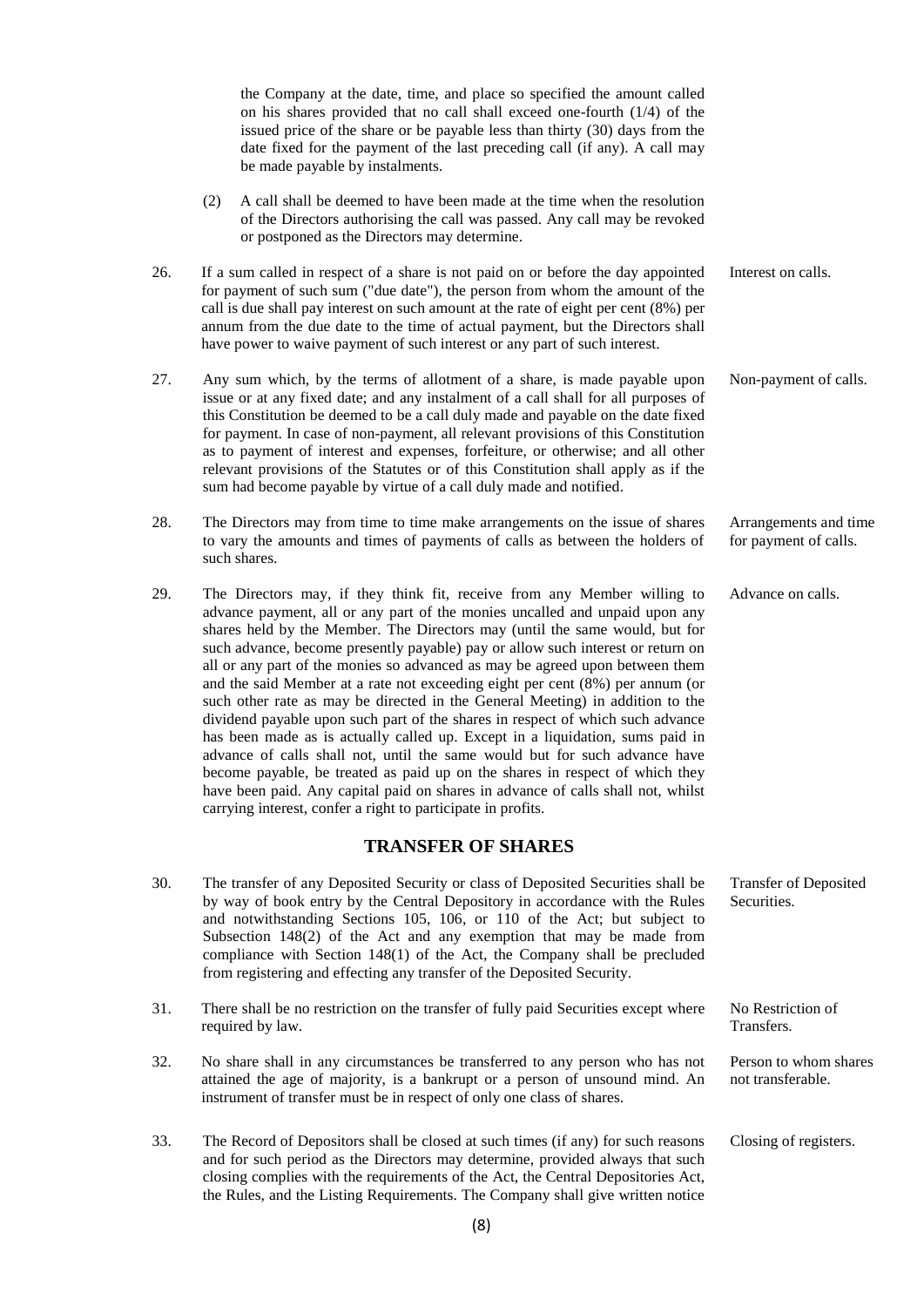of such closure to the Central Depository in accordance with the Central Depositories Act, the Rules, and the Listing Requirements, to enable the Central Depository to prepare the appropriate Record of Depositors.

#### **TRANSMISSION OF SHARES**

- 34. In the case of the death of a Member, the legal personal representatives of the deceased shall be the only persons recognised by the Company as having any title to his shares, but nothing contained in this Constitution shall release the estate of a deceased Member from any liability in respect of any shares held by him.
- 35. Where:-
	- (a) the Securities of the Company are listed on another stock exchange;
	- (b) and the Company is exempted from compliance with Section 14 of the Central Depositories Act or Section 29 of the Central Depositories (Amendment) Act, as the case may be, under the Rules in respect of such Securities;

the Company shall, upon receiving the request of a Securities holder, permit a transmission of Securities held by the said Securities holder from the register of holders maintained by the registrar of the Company in the jurisdiction of the other stock exchange to the register of holders maintained by the registrar of the Company in Malaysia and vice versa provided that there shall be no change in the ownership of such Securities.

- 36. Any person becoming entitled to a registered share as a consequence of the death or bankruptcy of any Member may, upon producing such evidence or title as the Directors shall require and subject to Article 37 below, either be registered himself as holder of the share, or elect to have some person nominated by him registered as the transferee of the share. Subject to the Rules, a transfer or withdrawal of the share may be carried out by the person becoming so entitled.
- 37. If the person becoming entitled shall elect to be registered himself, he shall deliver to the Company a notice in writing signed by him and stating that he elects himself. Where the share is a Deposited Security and the person becoming entitled elects to have such shares transferred to him, the same notice must be served by him on the Central Depository. For all purposes of this Constitution relating to the registration of transfers of shares, such notice shall be deemed to be a transfer, and the Directors shall have the same power of refusal to give effect thereto by registration as if the event upon which transmission took place had not occurred and the notice was a transfer executed by the person from whom the title by transmission is derived.
- 38. Subject to the Rules, if the person so becoming entitled shall elect to have his nominee registered, he shall testify his election by executing to his nominee a transfer of such share. The Directors shall have, in respect of transfers so executed, the same power of refusing registration as if the event upon which the transmission took place had not occurred, and the transfer was a transfer executed by the person from whom the title by transmission is derived.
- 39. A person entitled to a registered share by transmission shall be entitled to receive and may give a discharge for any dividends, bonuses, or other monies payable in respect of the share, but he shall not be entitled to receive notices of or to attend or vote at General Meetings or, save as aforesaid, to any of the rights or privileges of a Member, unless and until he becomes a Member in respect of the share.

Transmission.

Transmission of Securities from Foreign Register.

Death or bankruptcy of Member.

Election of person entitled to be registered himself.

Registration of nominee.

Person entitled to receive and give discharge for dividends.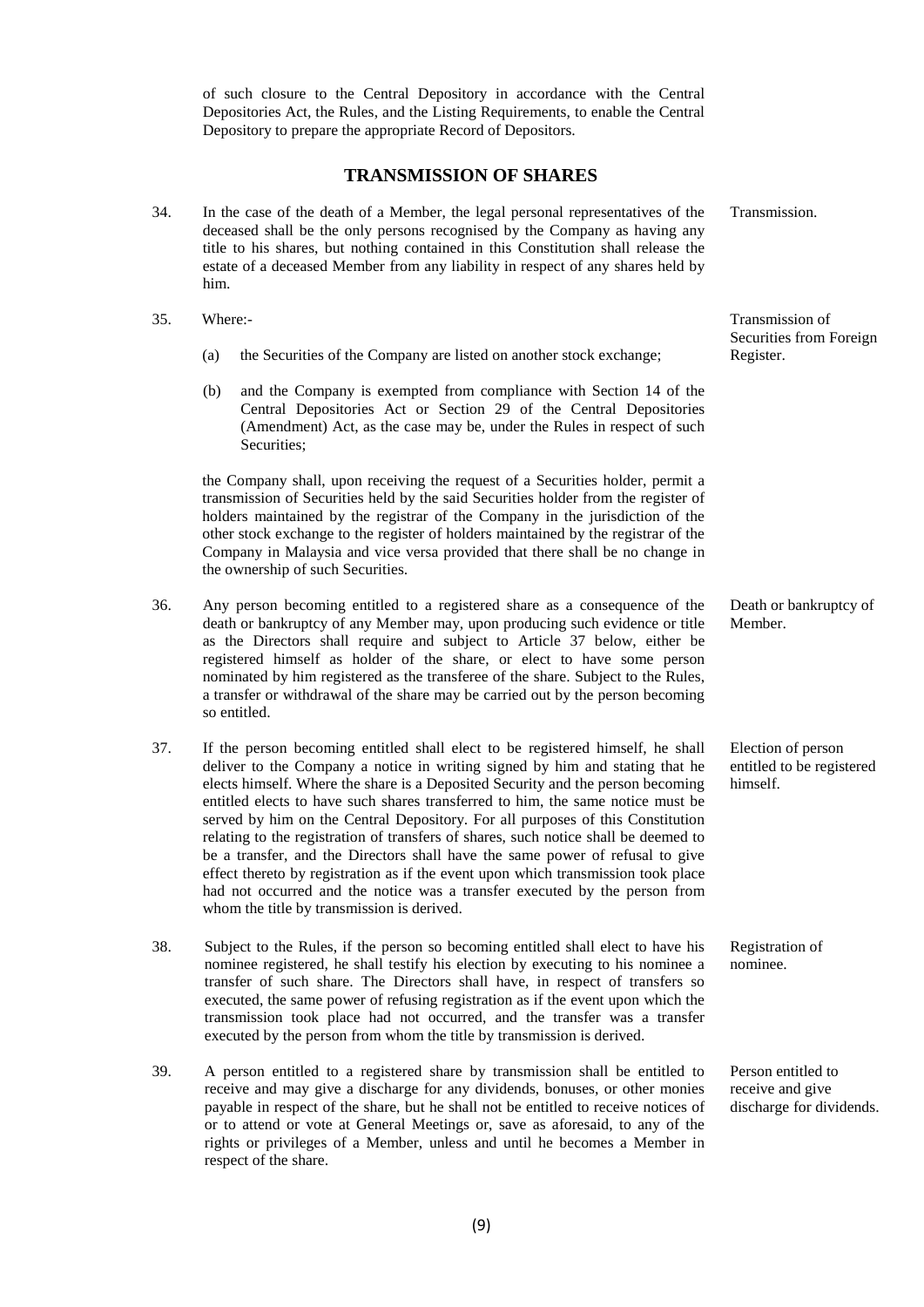| 40. |     | Listing Requirements.                                                                                                                                                                                                                                                                                                                                                                                                                                                                                                                                                                                                              | With respect to Deposited Securities, the fees chargeable for the registration of<br>any probate, letter of administration, certificate of marriage or death, power of<br>attorney, or other document relating to or affecting the title to such Securities<br>shall be in accordance with the Central Depositories Act, the Rules, and the<br><b>FORFEITURE OF SHARES</b> | Fees on registration of<br>instruments. |
|-----|-----|------------------------------------------------------------------------------------------------------------------------------------------------------------------------------------------------------------------------------------------------------------------------------------------------------------------------------------------------------------------------------------------------------------------------------------------------------------------------------------------------------------------------------------------------------------------------------------------------------------------------------------|----------------------------------------------------------------------------------------------------------------------------------------------------------------------------------------------------------------------------------------------------------------------------------------------------------------------------------------------------------------------------|-----------------------------------------|
| 41. | (1) | If a Member fails to pay the whole or any part of any call or instalment<br>of a call on the day appointed for payment of the call, the Directors may<br>serve a notice on him requiring payment of such unpaid call or<br>instalment together with any interest and expenses which may have<br>accrued by reason of such non-payment.                                                                                                                                                                                                                                                                                             | Notice to pay calls.                                                                                                                                                                                                                                                                                                                                                       |                                         |
|     | (2) | The notice shall:-                                                                                                                                                                                                                                                                                                                                                                                                                                                                                                                                                                                                                 |                                                                                                                                                                                                                                                                                                                                                                            |                                         |
|     |     | (a)                                                                                                                                                                                                                                                                                                                                                                                                                                                                                                                                                                                                                                | require that the Member pays the call or instalment and any interest<br>payable and expenses incurred by the Company arising from the<br>non-payment;                                                                                                                                                                                                                      | Length of notice.                       |
|     |     | (b)                                                                                                                                                                                                                                                                                                                                                                                                                                                                                                                                                                                                                                | give a date by which payment is to be made; and                                                                                                                                                                                                                                                                                                                            |                                         |
|     |     | (c)                                                                                                                                                                                                                                                                                                                                                                                                                                                                                                                                                                                                                                | state that if payment is not made by that date, the shares which<br>relate to that call or instalment are liable to be forfeited.                                                                                                                                                                                                                                          |                                         |
| 42. |     |                                                                                                                                                                                                                                                                                                                                                                                                                                                                                                                                                                                                                                    | If the requirements of any such notice as aforesaid are not complied with, any<br>share in respect of which the notice has been given may at any time thereafter<br>be forfeited by a resolution of the Directors to that effect, unless the payment as<br>required by the notice has been made before such resolution.                                                    | Failure to comply with<br>notice.       |
| 43. |     |                                                                                                                                                                                                                                                                                                                                                                                                                                                                                                                                                                                                                                    | A forfeiture of shares shall include all dividends declared in respect of the<br>forfeited shares and not actually paid before the forfeiture.                                                                                                                                                                                                                             | Forfeiture to include<br>dividend.      |
| 44. | (1) | (a)                                                                                                                                                                                                                                                                                                                                                                                                                                                                                                                                                                                                                                | A forfeited share may be sold or otherwise disposed of on<br>such terms and in such a manner as the Directors think fit and<br>at any time before a sale or disposition, the forfeiture may be<br>cancelled on such terms as the Directors think fit.                                                                                                                      | Sale of forfeited share.                |
|     |     | (b)                                                                                                                                                                                                                                                                                                                                                                                                                                                                                                                                                                                                                                | The provisions of Articles 20 to 24 of this Constitution<br>inclusive shall apply correspondingly to any sale made<br>pursuant to the provisions of this Article.                                                                                                                                                                                                          |                                         |
|     | (2) | If any shares are forfeited and sold, any residue after the satisfaction<br>of the unpaid calls and accrued interest and expenses shall be paid to<br>the person whose shares have been forfeited or his executors,<br>administrators, or permitted assignees; or as he otherwise directs.                                                                                                                                                                                                                                                                                                                                         | Payment of residue for<br>the sale of forfeited<br>share.                                                                                                                                                                                                                                                                                                                  |                                         |
|     | (3) | A person whose shares have been forfeited shall cease to be a<br>Member in respect of the forfeited shares but shall in any event<br>remain liable to pay to the Company all monies which, at the date of<br>forfeiture, was payable by him to the Company in respect of the<br>shares (together with interest at the rate of eight per cent (8%) per<br>annum from the date of forfeiture on the money for the time being<br>unpaid if the Directors think fit to enforce payment of such interest).<br>His liability shall cease if and when the Company receives payment<br>in full of all such money in respect of the shares. | Liability of Member in<br>respect of forfeited<br>shares.                                                                                                                                                                                                                                                                                                                  |                                         |
|     | (4) |                                                                                                                                                                                                                                                                                                                                                                                                                                                                                                                                                                                                                                    | A statutory declaration in writing that the declarant is a Director or<br>the Secretary of the Company and that shares in the Company have<br>been duly forfeited on a date stated in the declaration shall be<br>conclusive evidence of the facts stated in the declaration against all<br>persons claiming to be entitled to the share.                                  | Evidence of forfeiture.                 |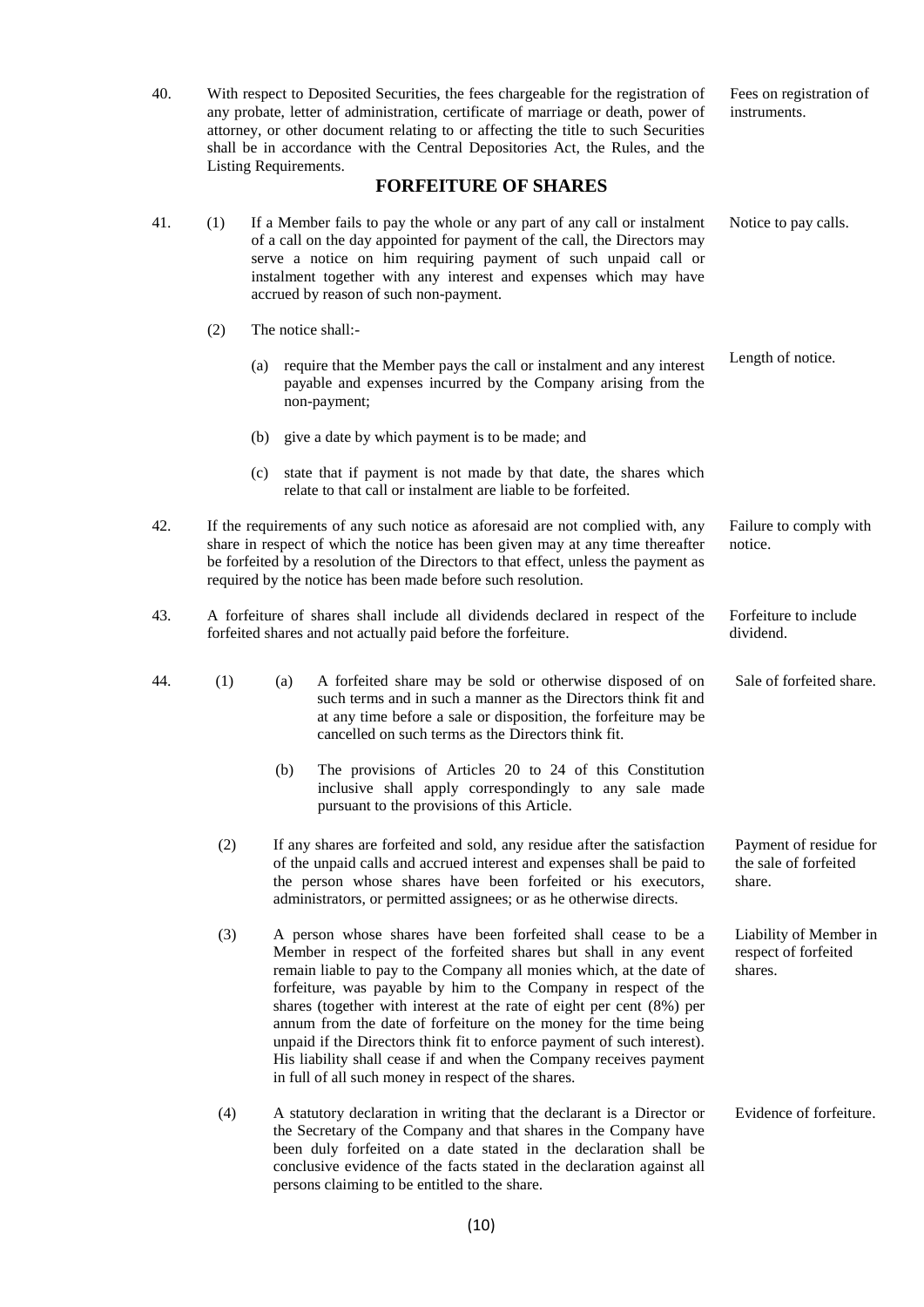(5) The Company may receive the consideration, if any, given for any forfeited share on any sale or disposition of the forfeited share and authorise any person to execute a transfer of the shares in favour of the person to whom the share is sold or disposed of. The transferee shall thereupon be registered as the holder of the shares and shall not have his title to the share be affected by any irregularity or invalidity in the proceedings in reference to the forfeiture, sale, or disposal of the shares.

#### **CONVERSION OF SHARES INTO STOCK**

- 45. The Company may by ordinary resolution passed at a General Meeting convert any paid up shares into stock or re-convert any stock into paid up shares of any number.
- 46. The stockholders may transfer their respective interests or any part of such interests in the stock in such manner as the Company in General Meeting shall direct. In the absence of any such direction, the stock shall be transferred in the same manner as the transfer of the shares from which the stock arose might, before the conversion, have been transferred, or be transferred as near thereto as circumstances will allow. The Directors may, without prejudice and if they think fit, from time to time fix the minimum amount of stock transferable and restrict or forbid the transfer of fractions of that minimum.
- 47. The stockholders shall, according to the amount of stock held by them, have the same privileges and advantages with regard to dividends, voting at the General Meetings, and for other purposes as if they held the shares from which the stock arose. However, no such privileges or advantages (except for participation in dividends, profits, and assets of the Company on winding up) shall be conferred by any such part of stock which would not, if they were existing shares, have conferred such privileges or advantages.
- 48. All such provisions of this Constitution as are applicable to paid-up shares shall apply to stock, and in all such provisions the words "share" and "Member" shall be read to include "stock" and "stockholder".

### **INCREASE OF CAPITAL**

49. The Company may from time to time in General Meeting, whether all the shares for the time being issued have been fully called up or not, increase its capital by the creation and issue of new shares with such aggregate increase to be of such amount and to be divided into shares of such respective amounts as the Company by the ordinary resolution authorising such increase directs. The new shares shall be issued upon such terms and conditions and with such rights and privileges annexed thereto as the General Meeting resolving upon the creation thereof shall direct. If no direction is given as the Directors shall determine, and in particular, such new shares may be issued with a preferential or qualified right to dividends, and in the distribution of the assets of the Company, and with a special or restricted or without any right of voting.

#### 50. (1) The Company in General Meeting may, before the issue of:-

- (a) any original shares or convertible Securities for the time being unissued and not allotted and which rank equally in all respects; or
- (b) any new shares or other convertible Securities from time to time created;

determine that the same or any of them shall first be offered to such Members as are, under this Constitution then entitled to receive Proceeds of sale.

Conversion of shares into stock and reconversion.

Members of stock may transfer their interests.

Participation in dividends and profits.

Provisions applicable to paid-up share to apply to stock.

Power to increase capital.

When to be offered to existing Members.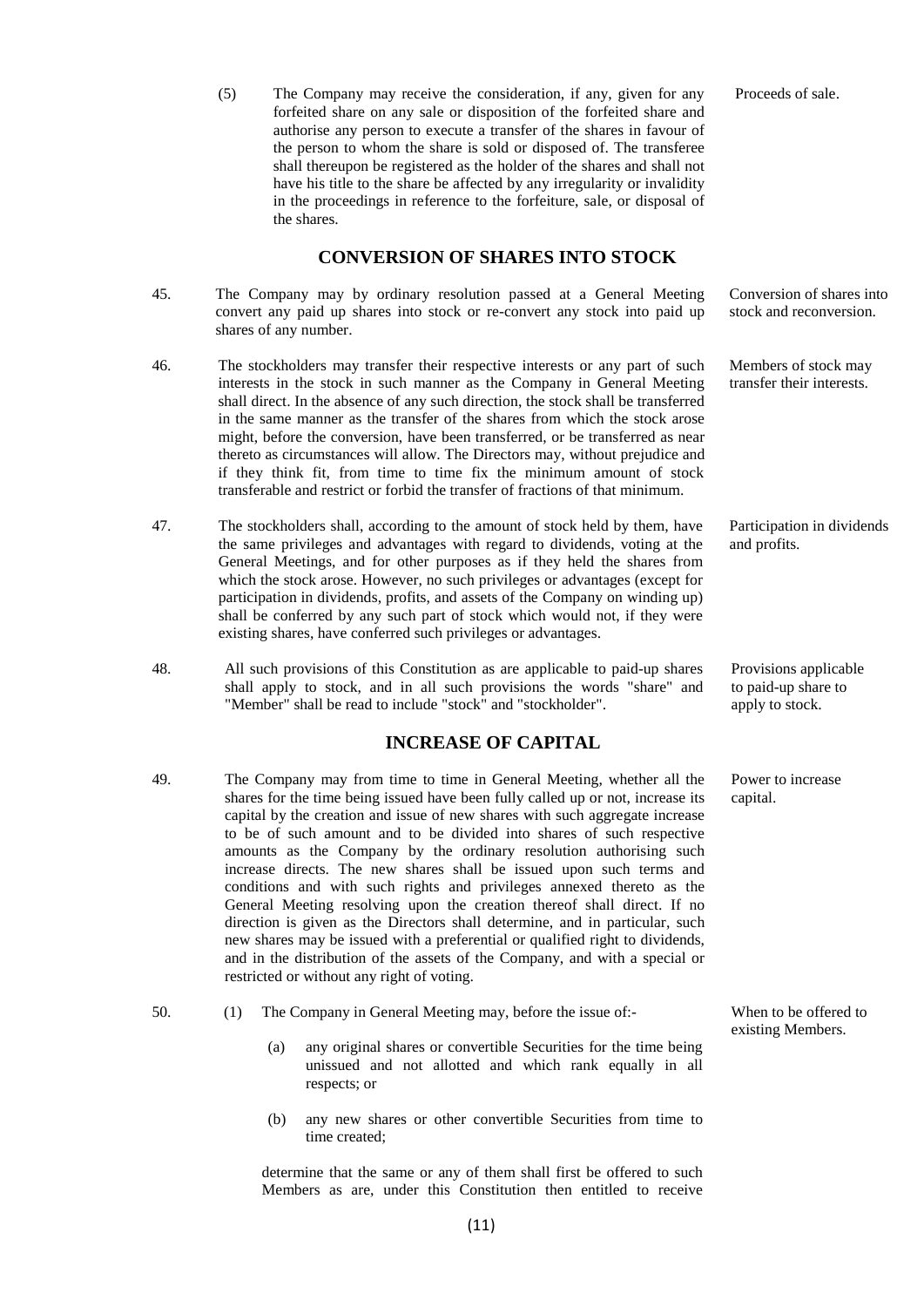notices from the Company of General Meetings in proportion as nearly as the circumstances allow to the number of existing shares to which such Members are entitled.

- (2) Such offer shall be made by notice specifying the number of shares or Securities offered, and limiting a time within which the offer, if not accepted, will be deemed to be declined, and after the expiration of such time, or on the receipt of an intimation from the Member to whom such notice is given that he declines to accept the shares or Securities offered, the Directors may dispose of the same in such manner as they think most beneficial to the Company.
- (3) Further, if owing to the proportion which the number of the new shares or Securities bears to the number of shares or the Securities held by the Members entitled to such offer as aforesaid, or by reason of any other difficulty in apportioning the same, the Directors may in like manner dispose of the shares or Securities in respect of which such difficulty arises.
- 51. Subject to any directions that may be given in accordance with the powers contained in this Constitution, any capital raised by the creation of new shares shall be considered as part of the original capital, and shall be subject to the same provisions with reference to the payment of calls, transfer, transmission, forfeiture, lien and otherwise as if it had been part of the original capital.

#### **ALTERATIONS OF CAPITAL**

- 52. (1) The Company may:-
	- (a) by ordinary resolution:-
		- (i) consolidate and divide all or any of its share capital; or
		- (ii) subdivide its existing shares, or any of them and so that in the subdivision the proportion between the amount paid and the amount, if any, unpaid on each subdivided share shall be the same as it was in the case of the share from which the subdivided share is derived; or
	- (b) by Special Resolution reduce its share capital in accordance with Section 115 of the Act.

Provided always that nothing in this Article shall affect the power of the Company to cancel any shares and/or reduce its share capital pursuant to any exercise of its power under Article 7 of this Constitution.

- (2) Anything done in pursuance of this Article shall be done in the manner provided and subject to any conditions imposed by the Statutes, where applicable, in accordance with the terms of the resolution authorising the same, and, so far as such resolution shall not be applicable, in such manner as the Directors deem most expedient.
- (3) Subject to any direction by the Company in General Meeting, if any consolidation and/or subdivision of shares results in Members being entitled to any issued shares of the Company in fractions, the Board of Directors may deal with such fractions as they may determine including (without limitation), selling the shares to which Members are so entitled for such price the Board of Directors may determine and paying and distributing to the Members entitled to such shares in due proportions the net proceeds of such sales.

Creation of new shares to be considered as part of original capital.

Alterations of capital.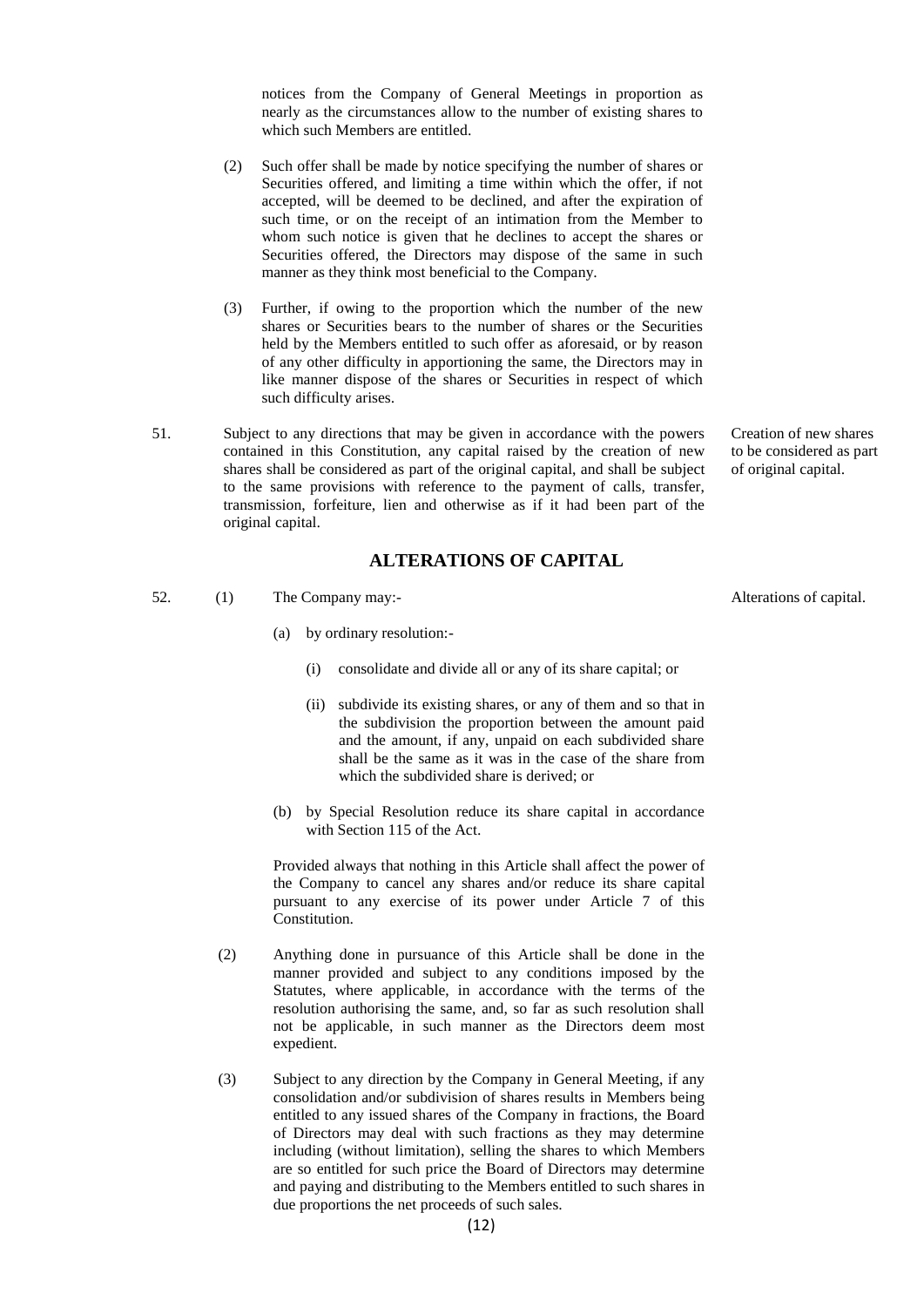#### **GENERAL MEETINGS**

- 53. (1) The Company shall hold a General Meeting as its Annual General Meeting within six (6) months of the Company's financial year end and not more than fifteen (15) months after the preceding Annual General Meeting unless approved by the Companies Commission of Malaysia or other relevant regulatory bodies and authorities.
	- (2) All General Meetings other than Annual General Meetings shall be called Extraordinary General Meetings.
- 54. The Directors may convene an Extraordinary General Meeting as and when necessary. An Extraordinary General Meeting shall also be convened on such requisition, or, in default, may be convened by such requisitionists, as provided by Sections 311 and 312 of the Act. If at any time there are insufficient Directors to form a quorum to call an Extraordinary General Meeting, any Director or any Member holding at least ten per cent (10%) of the issued share capital of the Company may convene an Extraordinary General Meeting in the same manner as nearly as possible as that in which General Meetings may be convened by the Directors.
- 55. The time and place of any General Meeting shall be determined by the Board of Directors.

#### **NOTICE OF GENERAL MEETINGS**

- 56. (1) (a) A General Meeting called for the passing of a Special Resolution or an Annual General Meeting shall be called by giving at least twenty-one (21) days' notice in writing. Any other General Meeting shall be called by at least fourteen (14) days' notice in writing.
	- (b) The requisite notice for every General Meeting shall be given by advertisement in at least one (1) nationally circulated Bahasa Malaysia or English daily newspaper and in writing to each stock exchange upon which the Company is listed.
	- (c) The Company shall request the Central Depository to issue a Record of Depositors to whom notices of General Meetings shall be given by the Company in accordance with the Rules. The Company shall also request the Central Depository to issue a Record of Depositors in accordance with the Rules, as at the latest date which is reasonably practicable which shall in any event be not less than three (3) Market Days before the General Meeting (referred to as "the General Meeting Record of Depositors").
	- (2) (a) The notice of a General Meeting shall be served in the manner as stated in Article 141 of this Constitution and shall specify:-
		- (i) the venue(s) of the General Meeting as determined by the Directors;
		- (ii) date and time of the General Meeting; and
		- (iii) the general nature of the business of the General Meeting.
		- (b) Any notice of a General Meeting called to consider special business shall also be accompanied by a statement on the effect of any proposed resolution on such special business.

Annual General Meeting.

Extraordinary General Meeting.

Time and place.

Notice of General Meeting.

Notice to specify time and business.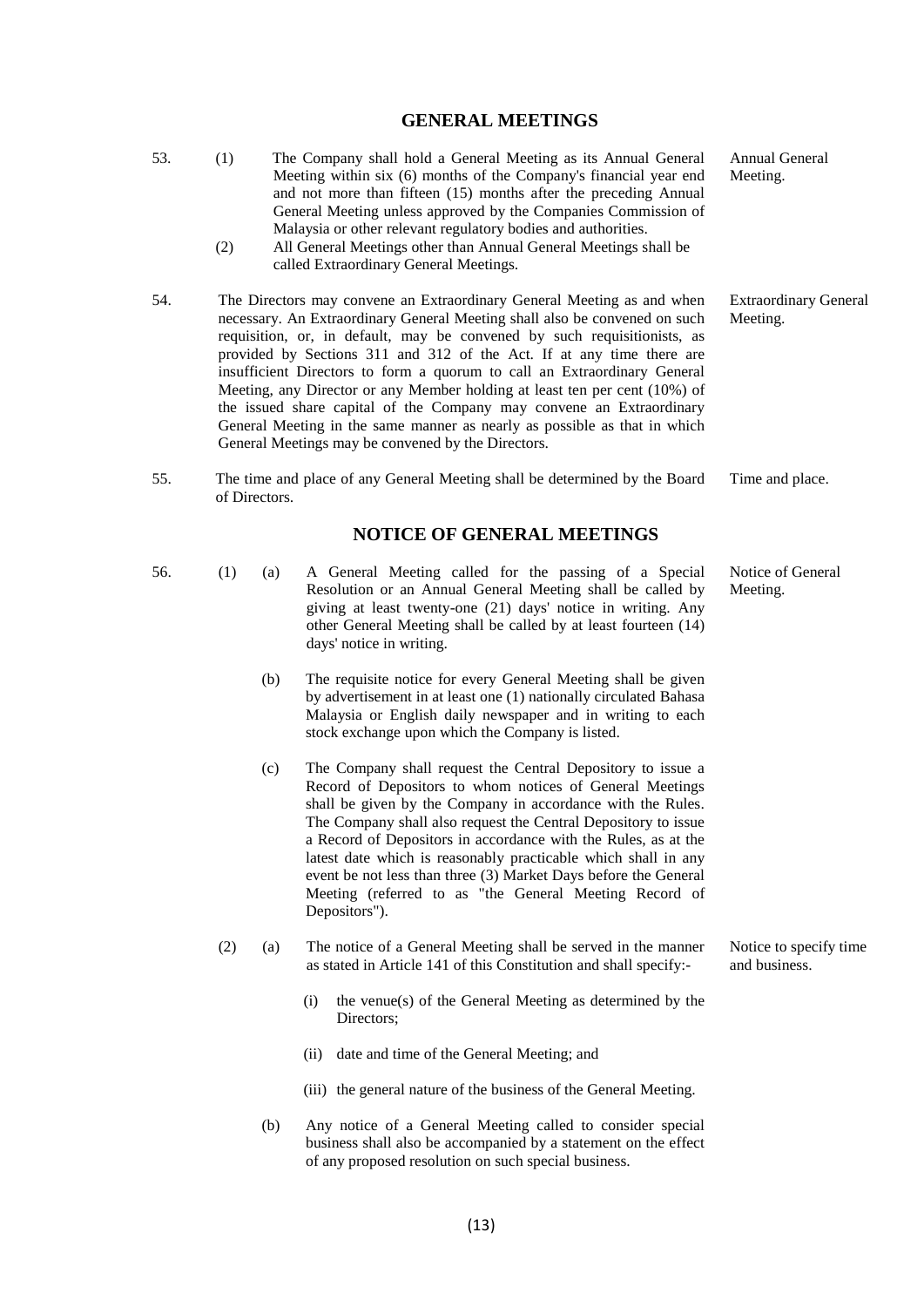- (3) The notice convening an Annual General Meeting shall specify the General Meeting as such.
- (4) Notice of the General Meeting shall include the proposed resolution and other information as the Directors deem fit.
- (5) In every notice calling a General Meeting there shall appear a statement that a Member entitled to attend and vote is entitled to appoint more than one (1) proxy in accordance with Section 294 of the Act to attend and vote instead of him, subject to Article 73 below. There shall be no restriction as to the qualification of the proxy.
- 57. (1) Notice of every General Meeting shall be given in any manner authorised by this Constitution to:-
	- (a) every Member holding shares conferring the right to attend and vote at the General Meeting who, at the time of the convening of the General Meeting, shall have paid all calls or other sums presently payable by him in respect of shares in the Company;
	- (b) every person entitled to a share of the Company (who has produced such necessary evidence required by the Central Depository in accordance with the Rules or as the Central Depository may determine) in consequence of the death or bankruptcy or mental disorder of a Member or by operation of law. The notice may be given by post addressed to such person by name, or by the title of the representative of the deceased or trustee of the bankrupt Member, or by any like designation, at the address, if any, within Malaysia supplied for the purpose by the person claiming to be entitled, or until an address has been so supplied and entered into the Record of Depositors, by giving the notice in any manner in which the same might have been given if the death or bankruptcy had not occurred;
		- (c) the Auditors of the Company;
		- (d) the Board of Directors of the Company; and
		- (e) Bursa Securities (so long as the Company is listed).
	- (2) The omission to give notice of a General Meeting to, or the nonreceipt of notice of a General Meeting by, any person entitled to receive notice shall not invalidate the proceedings at that General Meeting.

#### **PROCEEDINGS AT GENERAL MEETINGS**

- 58. Save for the consideration of the audited financial statements and the reports of the Directors and Auditors, the fixing of the remuneration of Directors, the election of Directors in the place of those retiring, and the appointment and fixing of the remuneration of the Auditors, all other business to be transacted at an Extraordinary General Meeting and also at an Annual General Meeting shall be deemed special business.
- 59. (1) (a) No business shall be transacted at any General Meeting unless a quorum of Members is present at the time when the General Meeting proceeds to business. Save as provided in this Constitution, two (2) Members personally present or by proxy shall be a quorum.
	- (b) The Company shall inform the Central Depository of the dates of General Meetings and shall request the Central Depository to

(14)

Notice of Annual General Meeting.

Contents of notices of General Meetings.

Member's right to appoint proxy.

To whom given.

Omission not to invalidate proceedings.

Extraordinary General Meeting and Annual General Meeting.

Quorum at General Meeting.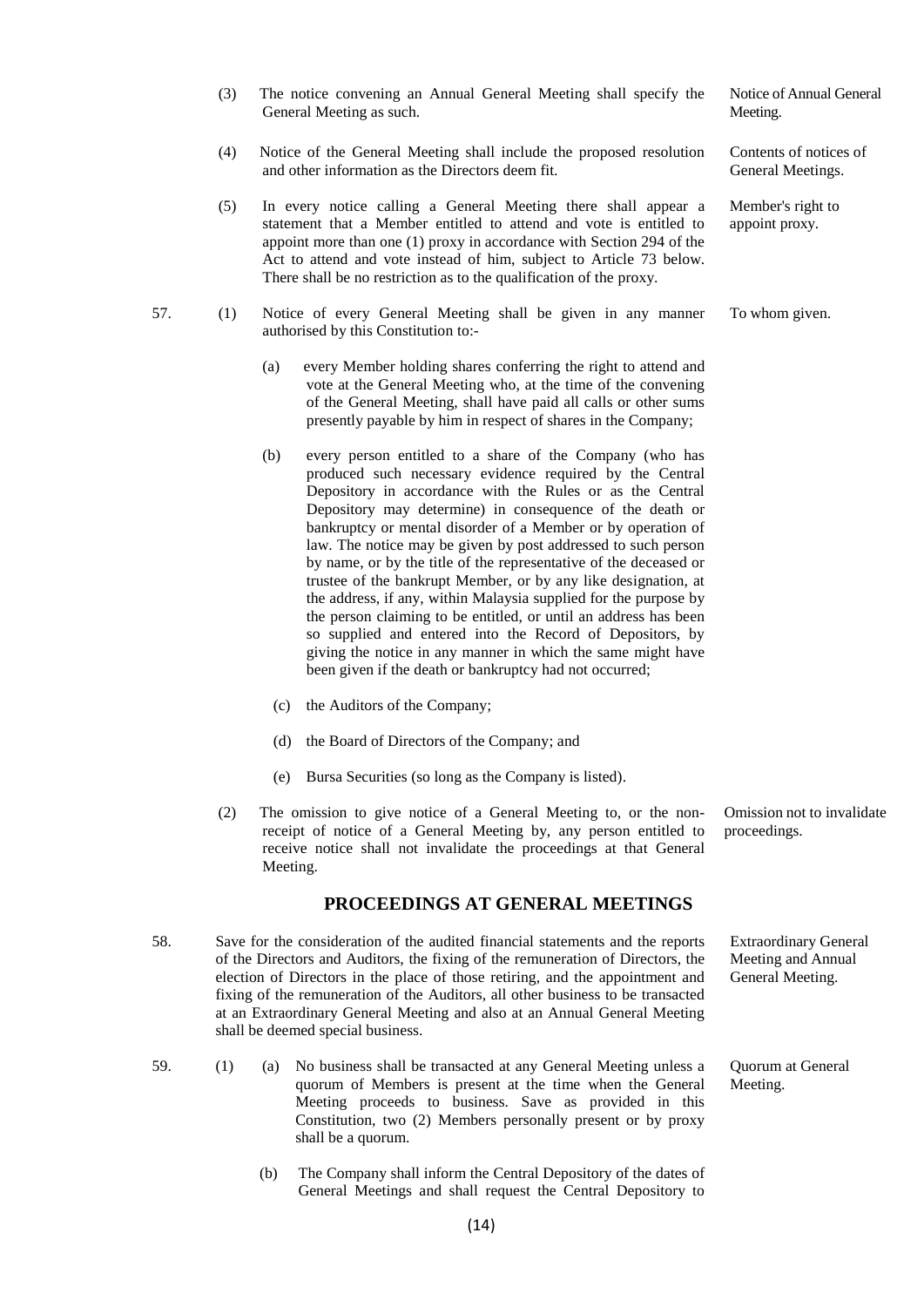issue the General Meeting Record of Depositors in accordance with the Rules, which shall in any event be issued not less than three (3) Market Days before the General Meeting.

- (c) The General Meeting Record of Depositors shall be the final record of all Depositors who are the registered holders of ordinary shares of the Company eligible to be present and vote at such General Meetings. Subject to the Securities Industry (Central Depository) (Foreign Ownership) Regulations 1996 (where applicable), a depositor shall not be regarded as a Member entitled to attend any General Meeting and to speak and vote thereat unless his name appears in the General Meeting Record of Depositors.
- (2) The Members may participate in a General Meeting at more than one (1) venue by video conference, web-based communication, electronic or such other communication facilities or technologies available from time to time in the future as may be provided or prescribed by the Company which would permit all Members to participate and vote at such General Meeting.
- 60. (1) If a quorum is not present within half an hour from the time appointed for the holding of a General Meeting, the General Meeting, if convened on the requisition of Members shall be dissolved.
	- (2) In any other case, it shall stand adjourned to the same day in the next week, at the same time and place (or if that day be a public holiday, then to the next business day following that public holiday) or to such other day and at such other time and place as the Directors may determine.
	- (3) If at such adjourned General Meeting a quorum is still not present within fifteen (15) minutes from the time appointed for holding the General Meeting, any of the Members present shall be a quorum and may transact the business for which the General Meeting was called.
- 61. (1) The Chairman and in his absence the Vice-Chairman, shall preside as chairperson at every General Meeting, but if there be no such Chairman or Vice-Chairman, or if at any General Meeting the Chairman or the Vice-Chairman is not present within fifteen (15) minutes after the time appointed for holding the same or is unwilling to chair the General Meeting, the Directors present shall choose one of their number, to act as chairperson or if only one (1) Director is present, he shall preside as chairperson if he is willing to act.
	- (2) If no Director is present, or if all the Directors present decline to take the chair, the Members present in person or by proxy and entitled to vote shall elect one of themselves to be the chairperson of the General Meeting. For the avoidance of doubt, a proxy appointed by a Member shall not be elected to be the chairperson at any General Meeting.
- 62. (1) The chairperson of the General Meeting may, with the consent of any General Meeting at which a quorum is present, and shall, if so directed by the General Meeting, adjourn the General Meeting from time to time and from place to place, but no business shall be transacted at any adjourned General Meeting other than the business left unfinished at the General Meeting from which the adjournment took place unless notice of the fresh business to be transacted shall have been given in accordance with this Constitution and/or the Act.
	- (2) When a General Meeting is adjourned for thirty (30) days or more, notice of the adjourned General Meeting shall be given as in the case of an original General Meeting, or if fresh business is to be

(15)

When quorum not present.

Chairperson of General Meetings.

General Meeting may be adjourned.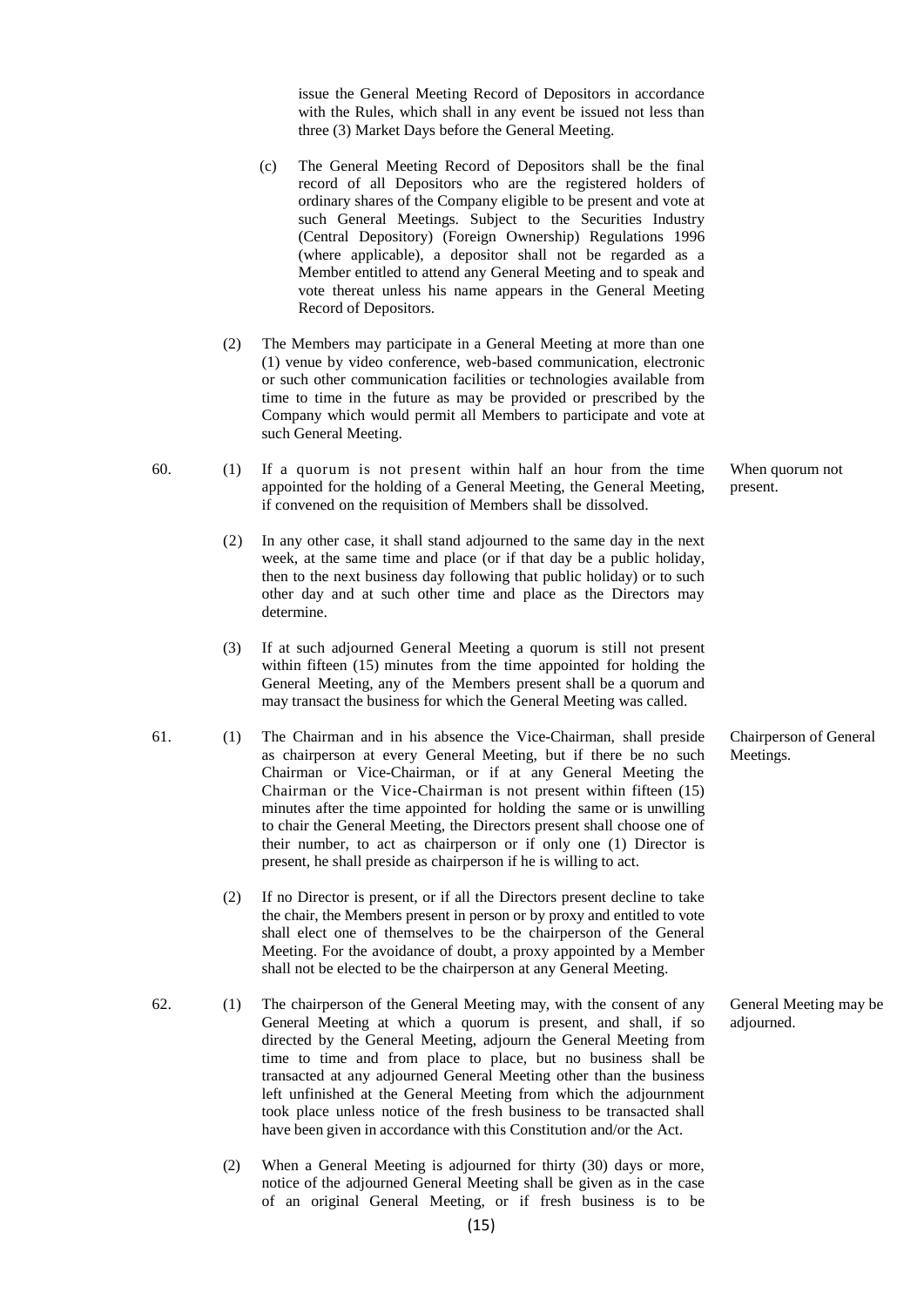transacted at any adjourned Meeting, notice of the adjourned Meeting must comply with the requirements of this Constitution and/or the Act.

- 63. (1) Subject to any express requirement under the Listing Requirements, any resolution set out in the notice of any General Meeting, or in any notice of resolution which may properly be moved and is intended to be moved at any General Meeting, shall be determined by poll. Voting by poll.
	- (2) The poll may be conducted manually using polling slips or electronically using various forms of electronic voting devices and/or other means as determined by the Directors.
- 64. If at any General Meeting any votes shall be counted which ought not to have been counted or might have been rejected, the error shall not vitiate the result of the voting unless it be pointed out at the same General Meeting, and not in that case unless it shall, in the opinion of the chairperson of the General Meeting, be of sufficient magnitude to vitiate the result of the voting.
- 65. In the case of an equality of vote, the chairperson of the General Meeting shall be entitled to have a casting vote in addition to the votes to which he may be entitled as a Member.
- 66. (1) The chairperson of a General Meeting shall allow reasonable opportunity for the Members to question, discuss, comment or make recommendation on the management of the Company.
	- (2) The Members may pass an ordinary resolution which makes recommendations to the Directors on the matters affecting the management of the Company.
	- (3) Subject to the approval by way of Special Resolution, any recommendation, which is in the best interest of the Company, made under Article 66(2) of this Constitution shall bind the Directors.
- 67. (1) The Directors may decide in relation to any General Meeting (including a postponed or adjourned General Meeting, as the case may be) whether the General Meeting is to be held as a Physical Meeting, a Fully Virtual Meeting, a Virtual Meeting or a Hybrid Meeting, unless otherwise required by law. Forms of General Meeting.

Physical Meeting

Error in counting votes not to vitiate result of

voting.

Casting vote of chairperson.

Management Review.

(a) Venue of Physical Meeting

(2) In relation to a Physical Meeting:-

The Directors may decide to hold a Physical Meeting at one or more Meeting Location(s). The main venue shall be the place where the chairperson is present, and shall be located in Malaysia.

(b) Notice of Physical Meeting

The notice of General Meeting pursuant to Article 56(2) of this Constitution shall include a statement to specify that the General Meeting is to be a Physical Meeting and specify the Meeting Location(s).

- (c) Postponement or adjournment of Physical Meeting
	- (i) If, before the scheduled Physical Meeting, any event occurs whereby the chairperson is of the view that it is impractical to conduct a Physical Meeting, the chairperson of such Physical Meeting shall have the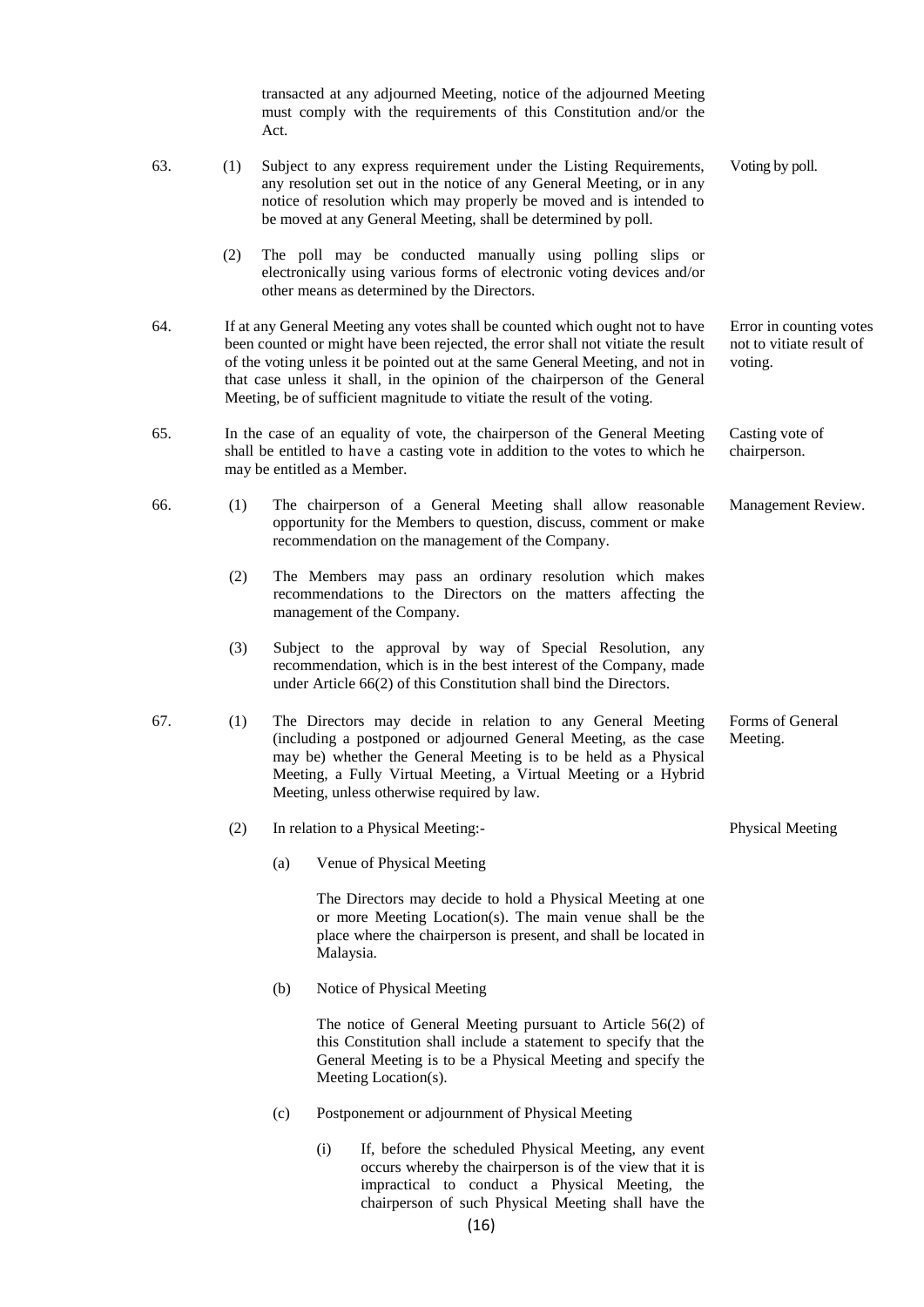discretion to postpone the said Physical Meeting to another date and time to be agreed by the Directors. Once the date and time have been agreed, the Directors shall give at least seven (7) days' notice in writing of the postponed meeting, subject to Article 62(2) of this Constitution.

- (ii) If, during the scheduled Physical Meeting:-
	- (A) any event occurs whereby the chairperson is of the view that it is impractical to conduct the Physical Meeting; or
	- (B) in the event the Physical Meeting is held at more than one (1) Meeting Location, any technical difficulty occurs whereby the communication facilities referred to in Article 59(2) of this Constitution are disconnected,

the chairperson of such Physical Meeting shall adjourn the Physical Meeting which had become impractical to be conducted or had been disconnected and which cannot be reconnected within a reasonable time (as the case may be), to another date and time to be agreed by the Directors. Once the date and time have been agreed, the Directors shall give at least seven (7) days' notice in writing of the adjourned meeting, subject to Article 62(2) of this Constitution.

(iii) In the event the Physical Meeting is held at more than one (1) Meeting Location, under no circumstances will the fact that the communication facilities referred to in Article 59(2) of this Constitution were not operational (whether in whole or in part) either at the start of or during the Physical Meeting affect the validity of the Physical Meeting or any business conducted at the Physical Meeting

Fully Virtual Meeting

(3) In relation to a Fully Virtual Meeting:-

(a) Venue of Fully Virtual Meeting

The main venue of the Fully Virtual Meeting shall be the

online meeting platform which shall be located in Malaysia where the chairperson shall be deemed to be at the main venue by his presence during the Fully Virtual Meeting.

(b) Notice of Fully Virtual Meeting

The notice of General Meeting pursuant to Article 56(2) of this Constitution shall include a statement to specify that the General Meeting is to be a Fully Virtual Meeting, including the details of the main venue and the communication facilities for attendance by electronic means at the Fully Virtual Meeting.

(c) Quorum

A Member participating in a Fully Virtual Meeting by any of the communication facilities referred to in Article 59(2) of this Constitution shall be deemed as present at the Fully Virtual Meeting and shall be counted towards the quorum.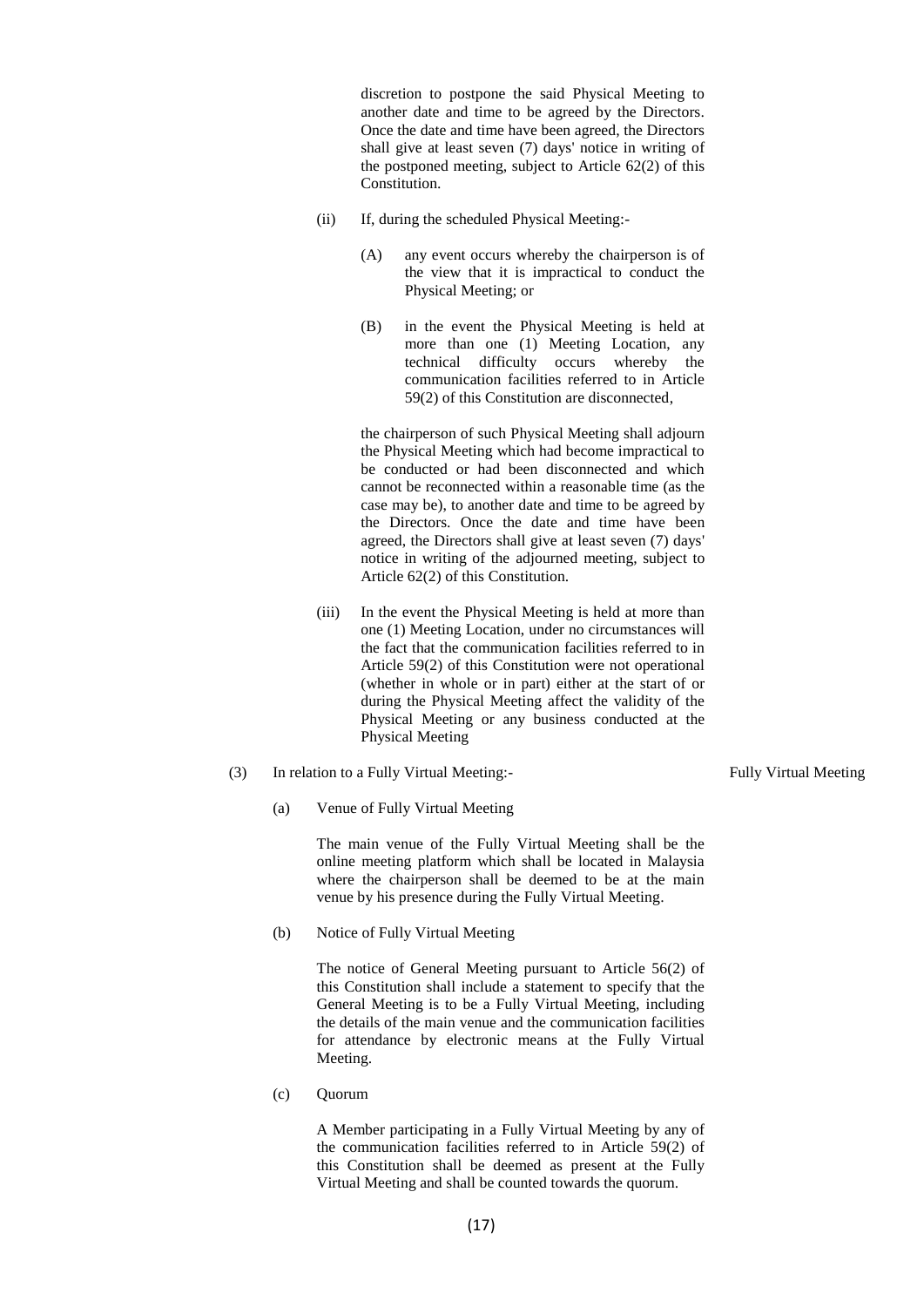- (d) Postponement or adjournment of Fully Virtual Meeting
	- (i) A Fully Virtual Meeting shall not be deemed to have proceeded for such period or periods where any of the communication facilities referred to in Article 59(2) of this Constitution are disconnected.
	- (ii) If, before the scheduled Fully Virtual Meeting, any technical difficulty occurs whereby the communication facilities referred to in Article 59(2) of this Constitution are disconnected, the chairperson of such Fully Virtual Meeting shall postpone the Fully Virtual Meeting which had been disconnected and which cannot be reconnected within a reasonable time, to another date and time to be agreed by the Directors. Once the date and time have been agreed, the Directors shall give at least seven (7) days' notice in writing of the postponed meeting, subject to Article 62(2) of this Constitution.
	- (iii) If, during the scheduled Fully Virtual Meeting, any technical difficulty occurs whereby the communication facilities referred to in Article 59(2) of this Constitution are disconnected, and notwithstanding Article 62(1) of this Constitution, the chairperson of such Fully Virtual Meeting shall adjourn the Fully Virtual Meeting which had been disconnected and which cannot be reconnected within a reasonable time, to another date and time to be agreed by the Directors. Once the date and time have been agreed, the Directors shall give at least seven (7) days' notice in writing of the adjourned meeting, subject to Article 62(2) of this Constitution.
	- (iv) Under no circumstances will the fact that the communication facilities referred to in Article 59(2) of this Constitution were not operational (whether in whole or in part) either at the start of or during the Fully Virtual Meeting affect the validity of the Fully Virtual Meeting or any business conducted at the Fully Virtual Meeting.

#### (4) In relation to a Virtual Meeting:-

#### (a) Venue of Virtual Meeting

A Virtual Meeting shall be conducted:-

- (i) at the venue where the Virtual Meeting is broadcasted from and Essential Individuals are physically present; and
- (ii) at the online meeting platform where the Members and/or proxies will attend the same virtually.

The main venue shall be the venue in which the Virtual Meeting is broadcasted from, which shall be located in Malaysia and the chairperson shall be present at the main venue.

(b) Notice of Virtual Meeting

The notice of General Meeting pursuant to Article 56(2) of

#### Virtual Meeting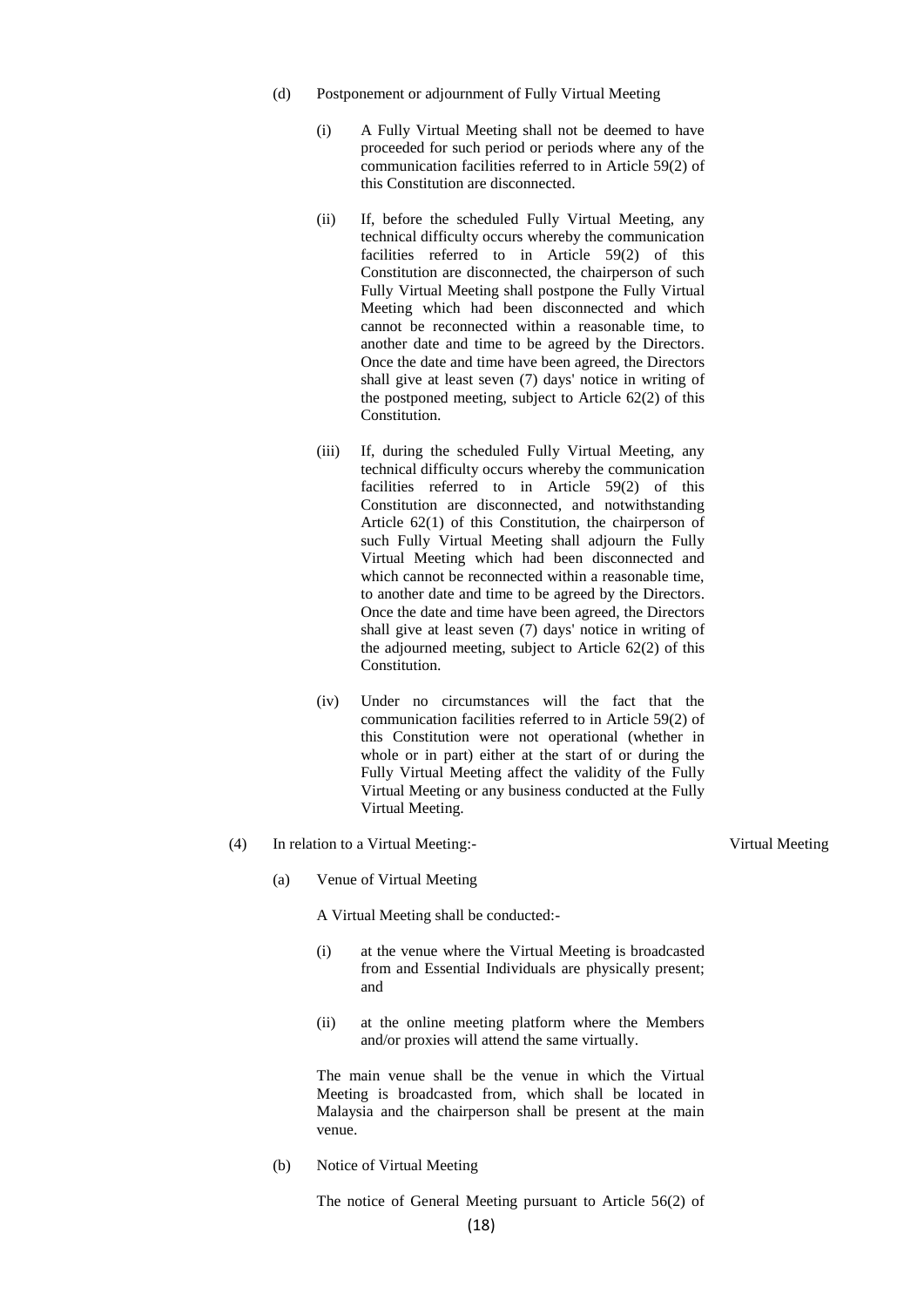this Constitution shall include a statement to specify that the General Meeting is to be a Virtual Meeting including the details of the broadcast venue and the communication facilities for attendance by electronic means at the Virtual Meeting.

(c) Quorum

A Member participating in a Virtual Meeting by any of the communication facilities referred to in Article 59(2) of this Constitution shall be deemed as present at the Virtual Meeting and shall be counted towards the quorum.

- (d) Postponement or adjournment of Virtual Meeting
	- (i) A Virtual Meeting shall not be deemed to have proceeded for such period or periods where any of the communication facilities referred to in Article 59(2) of this Constitution are disconnected.
	- (ii) If, before the scheduled Virtual Meeting, any technical difficulty occurs whereby the communication facilities referred to in Article 59(2) of this Constitution are disconnected, the chairperson of such Virtual Meeting shall postpone the Virtual Meeting which had been disconnected and which cannot be reconnected within a reasonable time, to another date and time to be agreed by the Directors. Once the date and time have been agreed, the Directors shall give at least seven (7) days' notice in writing of the postponed meeting, subject to Article 62(2) of this Constitution.
	- (iii) If, during the scheduled Virtual Meeting, any technical difficulty occurs whereby the communication facilities referred to in Article 59(2) of this Constitution are disconnected, and notwithstanding Article 62(1) of this Constitution, the chairperson of such Virtual Meeting shall adjourn the Virtual Meeting which had been disconnected and which cannot be reconnected within a reasonable time, to another date and time to be agreed by the Directors. Once the date and time have been agreed, the Directors shall give at least seven (7) days' notice in writing of the adjourned meeting, subject to Article 62(2) of this Constitution.
	- (iv) Under no circumstances will the fact that the communication facilities referred to in Article 59(2) of this Constitution available from time to time were not operational (whether in whole or in part) either at the start of or during the Virtual Meeting affect the validity of the Virtual Meeting or any business conducted at the Virtual Meeting.

#### (5) In relation to a Hybrid Meeting:-

#### Hybrid Meeting

(a) Venue of Hybrid Meeting

A Hybrid Meeting shall be conducted:-

(i) at one (1) or more Meeting Location(s) as the Board of Directors shall decide, for meeting participants including Members and/or proxies to attend physically; and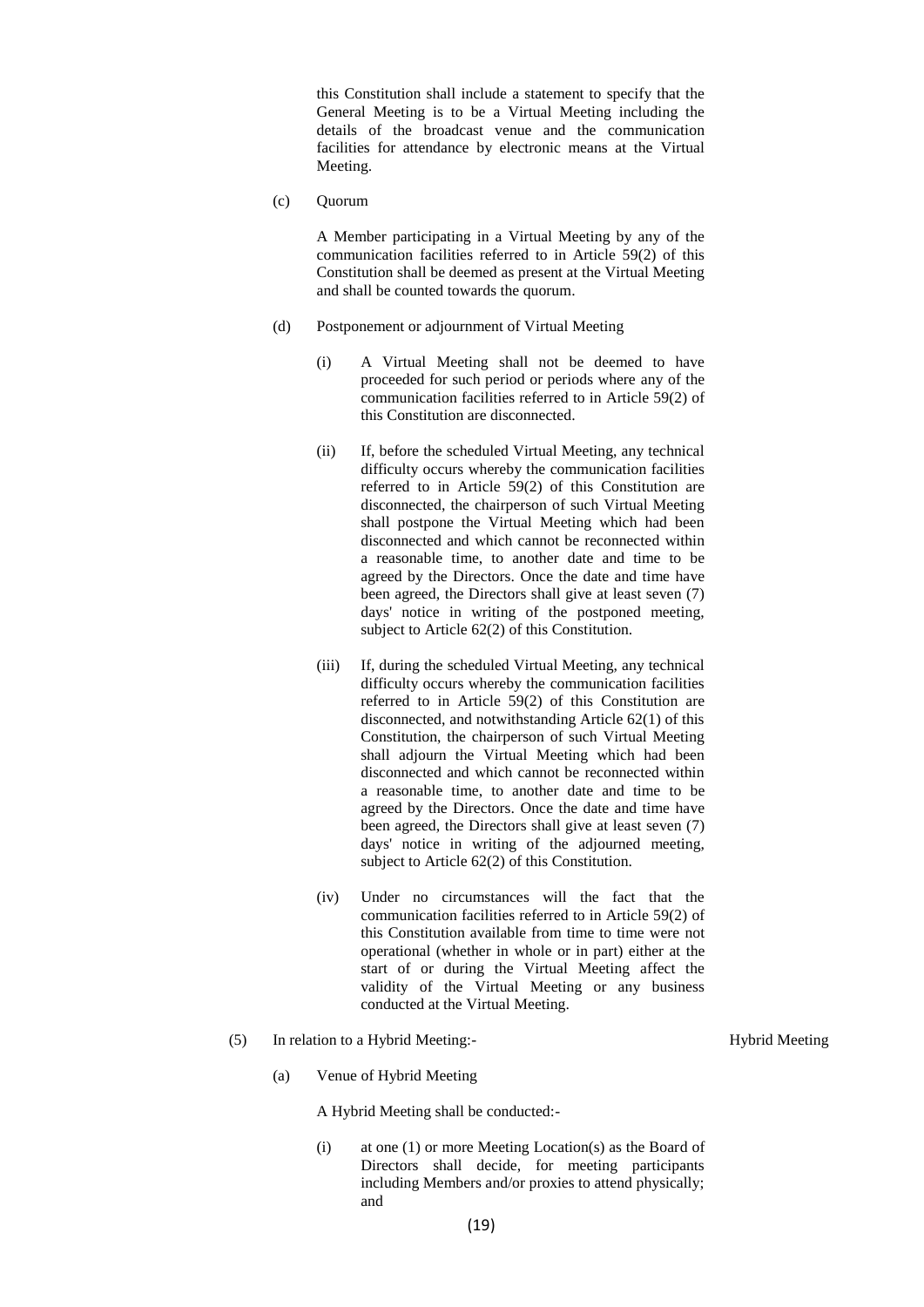(ii) via online meeting platform where the meeting participants including Members and/or proxies attend virtually.

The main venue of the Hybrid Meeting shall be in Malaysia and the chairperson shall be present at the main venue.

(b) Notice of Hybrid Meeting

The notice of General Meeting pursuant to Article 56(2) of this Constitution shall include a statement to specify that the General Meeting is to be a Hybrid Meeting including the details of the Meeting Location(s) and the communication facilities for attendance by electronic means at the Hybrid Meeting.

(c) Quorum

A Member participating in a Hybrid Meeting:-

- (i) at a Meeting Location; or
- (ii) by any of the communication facilities referred to in Article 59(2) of this Constitution;

shall be deemed as present at the Hybrid Meeting and shall be counted towards the quorum.

- (d) Postponement or adjournment of Hybrid Meeting
	- (i) A Hybrid Meeting shall not be deemed to have proceeded for such period or periods where any of the communication facilities referred to in Article 59(2) of this Constitution are disconnected.
	- (ii) If, before the scheduled Hybrid Meeting:-
		- (A) any event occurs whereby the chairperson is of the view that it is impractical to conduct the Hybrid Meeting; or
		- (B) any technical difficulty occurs whereby the communication facilities referred to in Article 59(2) of this Constitution are disconnected,

the chairperson of such Hybrid Meeting shall postpone the Hybrid Meeting which had become impractical to be conducted or had been disconnected and which cannot be reconnected within a reasonable time (as the case may be), to another date and time to be agreed by the Directors. Once the date and time have been agreed, the Directors shall give at least seven (7) days' notice in writing of the postponed meeting, subject to Article 62(2) of this Constitution.

- (iii) If, during the scheduled Hybrid Meeting:-
	- (A) any event occurs whereby the chairperson is of the view that it is impractical to conduct the Hybrid Meeting; or
	- (B) any technical difficulty occurs whereby the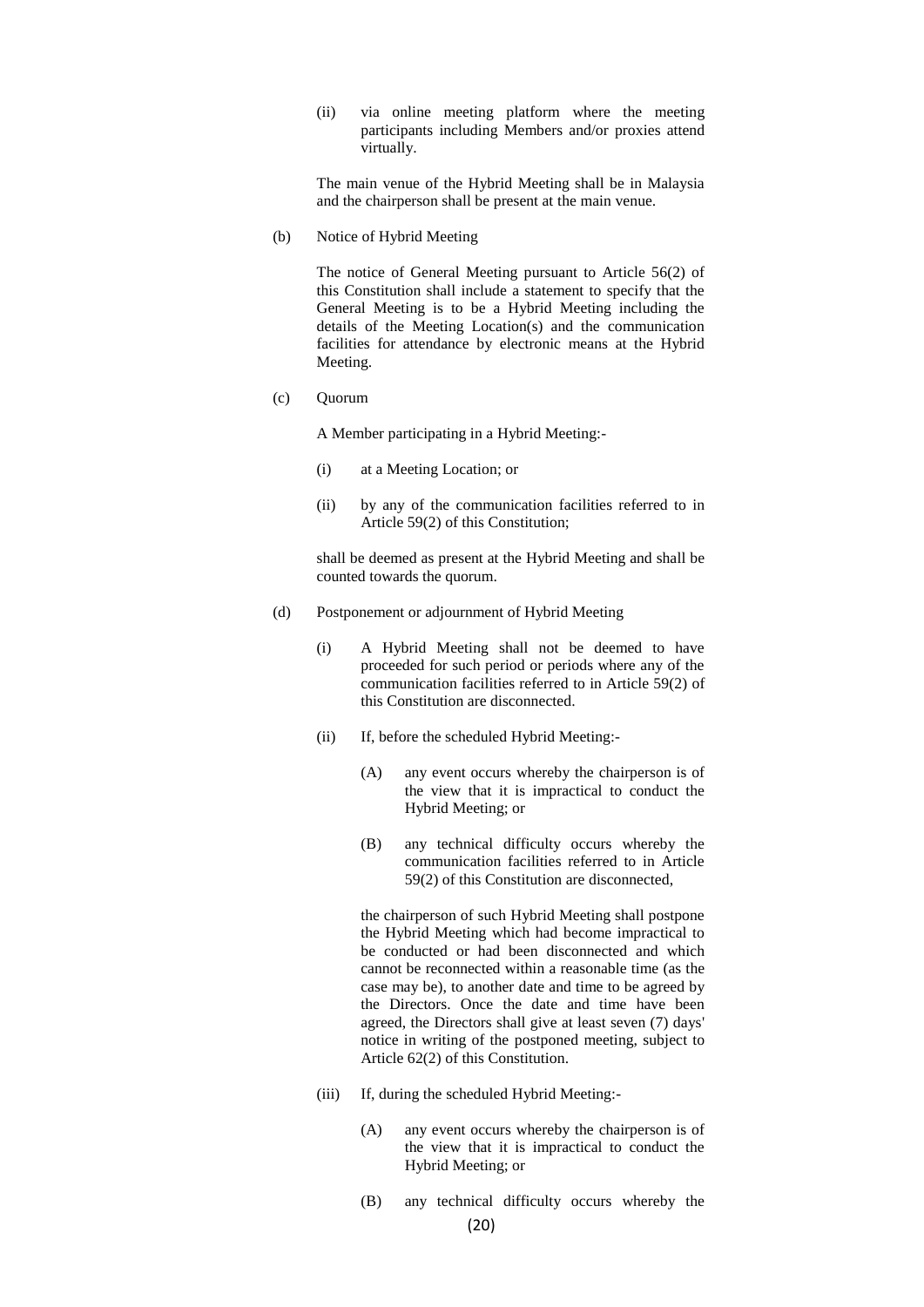communication facilities referred to in Article 59(2) of this Constitution are disconnected,

the chairperson of such Hybrid Meeting shall have the discretion to:-

- (AA) adjourn the Hybrid Meeting which had become impractical to be conducted or had been disconnected and cannot be reconnected within a reasonable time, to another date and time to be agreed by the Directors. Once the date and time have been agreed, the Directors shall give at least seven (7) days' notice in writing of the adjourned meeting, subject to Article 62(2) of this Constitution; or
- (BB) continue to hold the Hybrid Meeting to be decided by a majority of votes by the Members and/or proxies physically attending such Hybrid Meeting.
- (iv) Under no circumstances will the fact that the communication facilities referred to in Article 59(2) of this Constitution were not operational (whether in whole or in part) either at the start of or during the Hybrid Meeting affect the validity of the Hybrid Meeting or any business conducted at the Hybrid Meeting
- (6) In the event that any of the forms of General Meetings as provided under this Article 67 and/or any of the provisions and/or procedures relating thereto are rendered impracticable and/or impossible and/or inapplicable in its application and/or implementation whether in whole or any part thereof as a consequence of and/or arising from any regulation(s) and/or guideline(s) issued by the relevant regulatory bodies and authorities from time to time including the introduction of new forms of General Meetings which are not specifically provided for in this Constitution, the chairperson shall have the discretion to determine the manner in which the existing provisions and/or procedures contained in this Constitution are to be interpreted and/or applied and/or modified to the extent necessary to be in compliance with the said regulation(s) and/or guideline(s). The chairperson shall at all times exercise such discretion in the best interest of the Company. For the purposes of clarification and for the avoidance of doubt, any exercise of discretion by the chairperson pursuant to this Article shall be construed as an exercise of the powers of the chairperson under this Constitution and shall not be deemed to be or amount to an amendment to the Constitution.
- (7) For the avoidance of doubt, all references to "disconnected" communication facilities in Article 67 shall refer to the disconnection of the communication facilities provided or prescribed by the Company and shall not include the disconnection of the communication facilities of one or more Members.
- 68. Minutes shall be made in books provided for the purpose of all resolutions and proceedings of General Meetings and shall be kept at the Office pursuant to the Act, and any such minutes, if signed by the chairperson of such General Meeting, or by the chairperson of the next succeeding General Meeting, shall be evidence of the facts stated in such minutes.

Minutes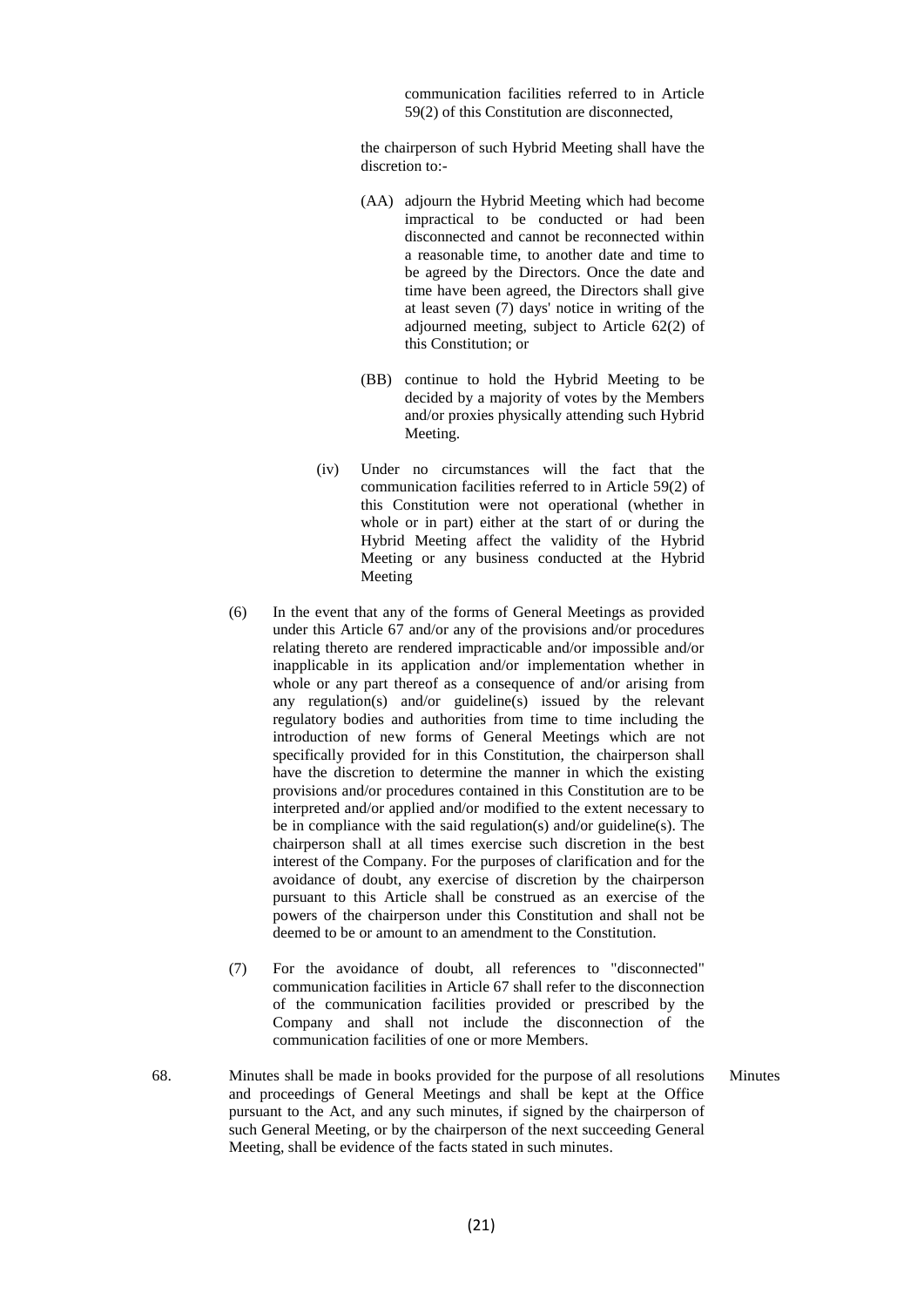#### **VOTES OF MEMBERS**

69. Subject to any special rights or restrictions for the time being attached to any class or classes of shares in the capital of the Company, every Member personally present or by proxy shall have one vote for every share held by him. How Members may vote. 70. Subject to this Constitution, a committee, curator or such other person who has been appointed to manage a Member, who is of unsound mind, or whose person or estate is liable to be dealt with in any way under the law relating to mental disorder, may vote at a General Meeting on behalf of such Member, provided that the evidence as may be required by the Directors to confirm the authority of such persons shall have been deposited at the Office not less than forty-eight (48) hours before the time appointed for the holding of the General Meeting. Vote by persons under disability. 71. Save as provided herein, no person other than a Member duly registered and who shall have paid everything for the time being due from him and payable to the Company in respect of his shares, shall be entitled to be present or to vote on any question, either personally or by proxy at any General Meeting. Entitlement to vote. 72. Where the capital of the Company consists of shares of different monetary denominations, voting rights shall be prescribed in such a manner that a unit of capital in each class, when reduced to a common denominator, shall carry the same voting power when such right is exercisable. Voting rights of shares of different monetary denominations. 73. (1) On a poll, votes may be given either personally or by proxy. (2) A proxy shall be any person appointed by a Member and who shall not necessarily be a Member and such proxy shall be entitled to vote on a poll provided he is the only proxy appointed by the Member. (3) Where a Member entitled to vote on a resolution has appointed more than one (1) proxy, the proportion of shareholdings to be represented by each proxy must be specified in the instrument appointing the proxies, otherwise, the appointment shall not be valid. Poll and proxy. 74. Any company which is a Member of this Company may, by minutes of its Directors, authorise any person to act as its representative at any General Meetings; and such representative shall be entitled to exercise the same powers on behalf of the company which he represents as if he had been an individual Member of the Company, including power when personally present to vote on a poll. Representation of Company-Member. 75. The instrument appointing a proxy shall be in the form or to the effect of the following or in any other form which the Directors may from time to time prescribe or approve:- Instrument of appointment.

#### **"MALAYAN BANKING BERHAD"**

I, ……of……being a Member of the abovementioned Company, hereby appoint…...... of………as my proxy (ies), to vote for me and on my behalf, at the Annual (or Extraordinary as the case may be) General Meeting of the Company to be held on the ……..day of …………… and at any adjournment thereof.

My/Our proxy is to vote as indicated below:-

| Ordinary resolution | For | Against |
|---------------------|-----|---------|
| Special resolution  | For | Against |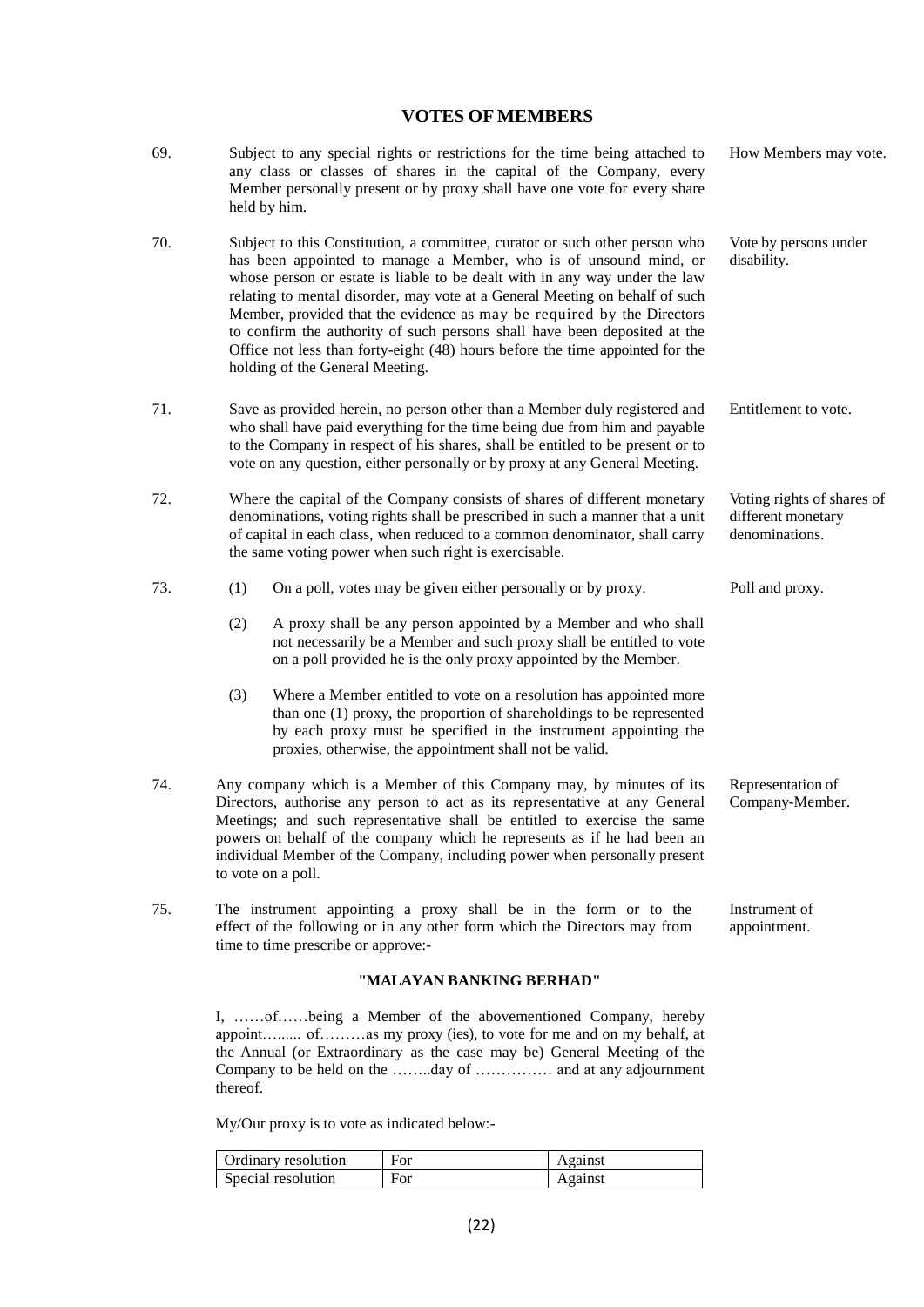As witness my hand, this …….. day …….. 20 Signed by the said ………….. in the presence of:-"

- 76. Where a Member of the Company is an authorised nominee as defined under the Central Depositories Act, it may appoint at least one (1) proxy in respect of each Securities Account it holds with ordinary shares of the Company standing to the credit of the said Securities Account.
- 77. (1) Where a Member of the Company is an exempt authorised nominee who holds ordinary shares in Omnibus Accounts, there is no limit to the number of proxies which the exempt authorised nominee may appoint in respect of each Omnibus Account it holds.
	- (2) An exempt authorised nominee refers to an authorised nominee defined under the Central Depositories Act which is exempted from compliance with the provision of subsection 25A(1) of the Central Depositories Act.
- 78. (1) The instrument appointing a proxy shall be in writing under the hand of the appointer or of his attorney duly authorised in writing, or, if the appointer is a corporation, either under seal or in some other manner approved by the Directors. Instrument in writing.

Member an authorised

Appointment of multiple

nominee.

proxies.

Attestation.

- (2) An instrument appointing a proxy executed in Malaysia need not be witnessed. The signature to an instrument appointing a proxy executed outside Malaysia shall be attested by a solicitor, notary public, consul or magistrate, but the Directors may waive or modify this requirement either generally or in a particular case or cases.
- 79. The instrument appointing a proxy and the power of attorney or other authority, if any, under which it is signed or a notarially certified copy of such power or authority, shall be deposited at the Office or at such other place within Malaysia as is specified for that purpose in the notice convening the General Meeting not less than twenty-four (24) hours before the time appointed for holding the General Meeting or adjourned General Meeting, otherwise the person so named shall not be entitled to vote in respect thereof. Instrument to be deposited.
- 80. The instrument appointing a proxy shall confer authority to demand or join in demanding a poll and generally to act at the General Meeting for the Member giving the proxy and a proxy shall be entitled to attend and to vote on a poll on any question at the General Meeting and shall have the same rights as the Member to speak at the General Meeting. Extent of authority.
- 81. Unless otherwise directed by the Chairman, a vote by an instrument of proxy Validity of proxy.shall be valid despite:-
	- (a) the death or insanity of the principal;
	- (b) revocation of the instrument of proxy or of the authority under which the proxy was executed; or
	- (c) the transfer of the share in respect of which the instrument of proxy is given,

provided that no intimation in writing of the aforesaid shall have been received by the Company at the Office before the commencement of the General Meeting or adjourned General Meeting (or in the case of a poll, before the time appointed for the holding the General Meeting or adjourned General Meeting) at which the instrument of proxy is used.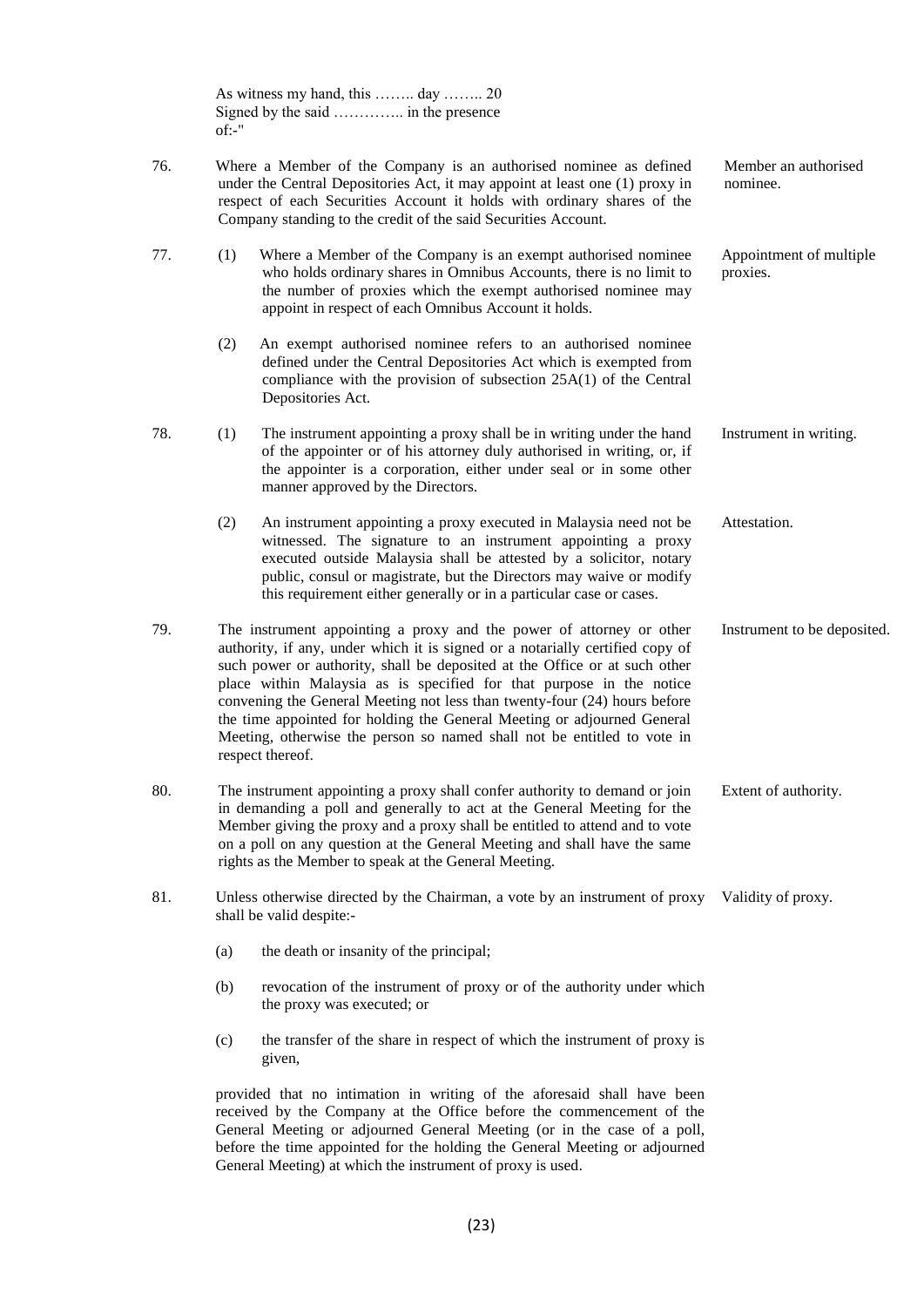#### **DIRECTORS**

- 82. Subject to the requirements of BNM, a person may be appointed as a Director provided that he is not disqualified under Section 59(1) of the Financial Services Act 2013 and Section 198(1) of the Act. Appointment of Directors.
- 83. All the Directors of the Company shall be of at least eighteen (18) years of age and the Board of Directors shall have the power to determine its size and may from time to time, subject to the provisions of the Act, increase or reduce the number of Directors.
- 84. The Company may from time to time by ordinary resolution increase or reduce the maximum and the minimum number of the Directors, and may also determine in what rotation the increased or reduced number is to go out of office.
- 85. (1) A Director who is in any way, whether directly or indirectly interested in a material transaction or material arrangement with the Company shall declare the nature and extent of his interest by way of a written notice to all members of the Board and the Company Secretary at a meeting of the Directors:-
	- (a) as soon as practicable after being aware of his interest in the material transaction or arrangement; and
	- (b) if the material transaction or arrangement is being deliberated at a meeting of the Directors, before the commencement of the deliberation.
	- (2) For the avoidance of doubt, an existing or proposed transaction or arrangement will be considered material if it is one which a Director is required to declare under Section 221 of the Act.
	- (3) Regardless of whether a declaration has been made, a Director, who has, directly or indirectly, an interest in a material transaction or material arrangement, shall not vote at the meeting of the Directors where the material transaction or material arrangement is being deliberated, but he shall be counted in the quorum present at the meeting.
	- (4) A Director may hold any other office or place of profit under the Company (other than the office of auditor) in conjunction with his office of Director for such period and on such terms (as to remuneration and otherwise) as the Directors may determine.

No Director or intending Director shall be disqualified by his office from contracting with the Company, either with regard to his tenure of any such office or place of profit or as a vendor, purchaser or otherwise.

No such contract, and no contract or arrangement entered into by or on behalf of the Company, in which any Director is in any way interested, shall be liable to be avoided, nor shall any Director so contracting or being so interested be liable to account to the Company for any profit realised by any such contract or arrangement by reason of such Director holding that office or of the fiduciary relationship thereby established.

A Director, regardless of his interest, may be counted in the quorum present at any meeting whereat he or any other Director is appointed to hold any such office or place of profit under the Company or whereat the terms of any such appointment are arranged but he shall not vote on any such appointment or arrangement other than his own

(24)

Director interested in material transaction to declare.

Increase or reduction in number of Directors.

Number of Directors.

Material transaction.

Safeguards.

Director may hold office of profit under the Company.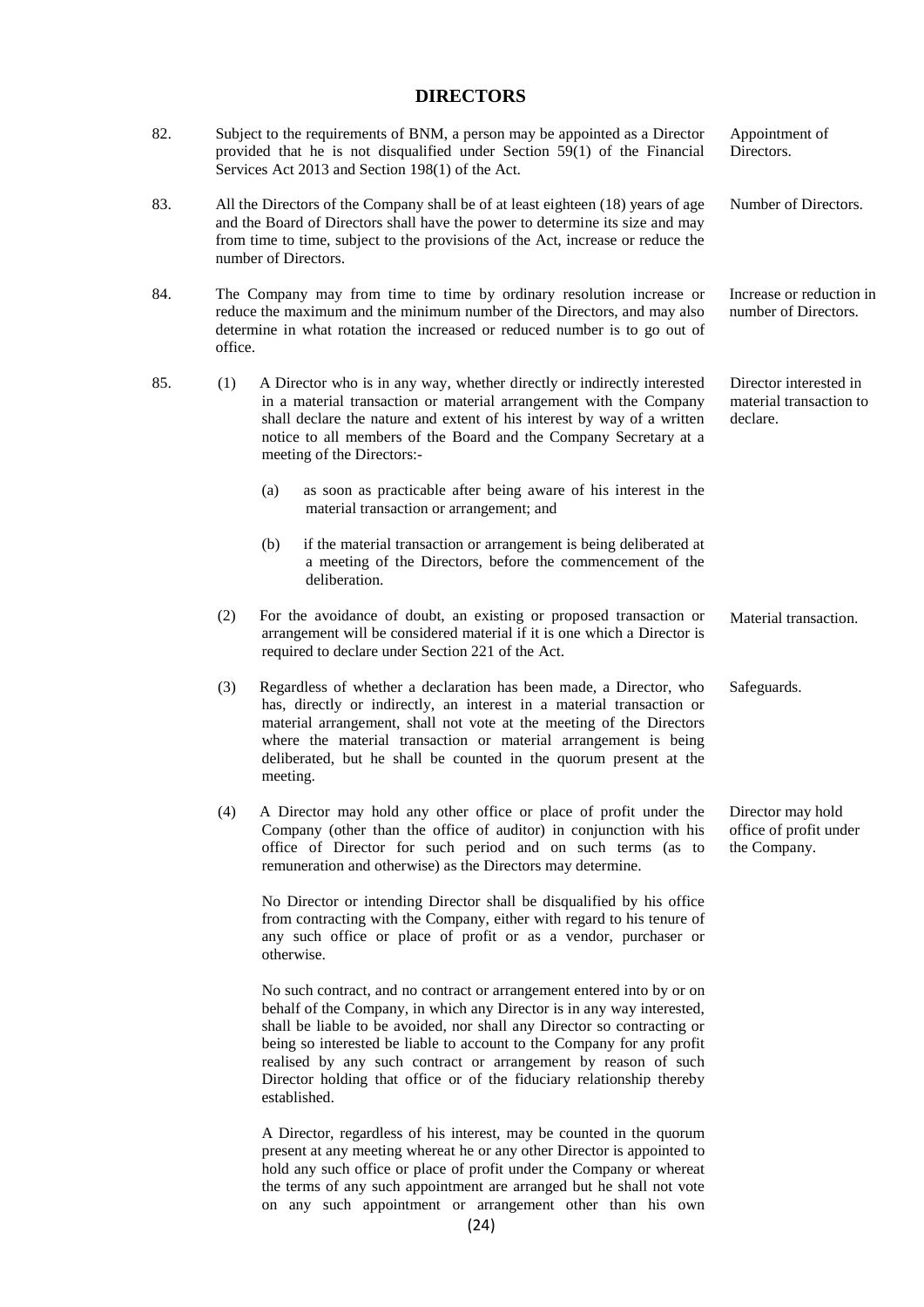appointment or the arrangement of the terms thereof.

|     | (5) |                                                                                                                                                                                                                                                                                                                                               | A Director of the Company may with the consent of the Board of<br>Directors be or become a director or other officer of, or otherwise<br>interested in, any company promoted by the Company or in which the<br>Company may be interested as Member or otherwise, and no such<br>Director shall be accountable to the Company for any remuneration or<br>other benefits received by him as a director or officer of, or from his<br>interest in, such other company unless the Company otherwise directs. | Director may become<br>director of other<br>company. |  |  |
|-----|-----|-----------------------------------------------------------------------------------------------------------------------------------------------------------------------------------------------------------------------------------------------------------------------------------------------------------------------------------------------|----------------------------------------------------------------------------------------------------------------------------------------------------------------------------------------------------------------------------------------------------------------------------------------------------------------------------------------------------------------------------------------------------------------------------------------------------------------------------------------------------------|------------------------------------------------------|--|--|
| 86. |     | A person shall not be appointed as a Director of the Company unless he has<br>Director's Consent.<br>consented in writing to be a director and makes a declaration that he is not<br>disqualified from being a Director of the Company under the Statutes.                                                                                    |                                                                                                                                                                                                                                                                                                                                                                                                                                                                                                          |                                                      |  |  |
| 87. |     | The Directors shall keep a register of directors as required by Section 57 of<br>Register of Directors to<br>the Act, and the Directors may determine the times (not being less than two<br>be kept.<br>(2) hours a day) at which the said register shall be open to the inspection in<br>accordance with the terms of Section 57 of the Act. |                                                                                                                                                                                                                                                                                                                                                                                                                                                                                                          |                                                      |  |  |
| 88. |     | A Director shall not be required to hold any qualification shares in the<br>Company.                                                                                                                                                                                                                                                          |                                                                                                                                                                                                                                                                                                                                                                                                                                                                                                          | Shareholding<br>qualification of Directors.          |  |  |
| 89. | (1) | (a)                                                                                                                                                                                                                                                                                                                                           | The Directors shall be paid by way of fees and other benefits<br>for their services and such sums shall from time to time be<br>determined by the Company at a General Meeting.                                                                                                                                                                                                                                                                                                                          | Directors' remuneration.                             |  |  |
|     |     | (b)                                                                                                                                                                                                                                                                                                                                           | The fees and benefits payable to the Directors shall not be<br>increased except pursuant to a resolution passed at a General<br>Meeting, where notice of the proposed increase has been given<br>in the notice convening the General Meeting.                                                                                                                                                                                                                                                            |                                                      |  |  |
|     | (2) | The remuneration of Directors not holding any executive office in the<br>Company shall be by a fixed sum and not payable by a commission on<br>or percentage of profits or turnover.                                                                                                                                                          |                                                                                                                                                                                                                                                                                                                                                                                                                                                                                                          |                                                      |  |  |
|     | (3) | In addition to the remuneration above-mentioned, any Director<br>attending meetings of the Directors or of any committee of the<br>Directors or undertaking any duties or assignments on behalf of the<br>Company shall be entitled to be reimbursed by the Company in respect                                                                |                                                                                                                                                                                                                                                                                                                                                                                                                                                                                                          |                                                      |  |  |

Company may remunerate Director for certain services.

90. If any Director, being willing, shall be called upon to perform extra services, or be required to go or reside abroad or otherwise for any of the purpose of the Company, the Company may remunerate the Director so doing either by a fixed sum or by a percentage of profits or otherwise as may be determined by the Directors, and such remuneration may be either in addition to or in substitution for his or their share in the remuneration above provided.

such duties or assignments.

of all expenses (including travelling and hotel expenses) reasonably incurred by him by reason of such attendance or the carrying out of

#### **CHAIRMAN, PRESIDENT & CHIEF EXECUTIVE OFFICER AND EXECUTIVE DIRECTOR**

91. (a) The Directors may from time to time appoint one (1) person of their body to be the Chairman of the Board of Directors and may elect one (1) Vice-Chairman of the Company and determine the period for which they are to hold office.

Power to appoint Chairman and Vice-Chairman of the Board of Directors of the Company

(b) Unless otherwise determined, the Chairman and Vice-Chairman shall hold office provided they remain as Directors of the Company and so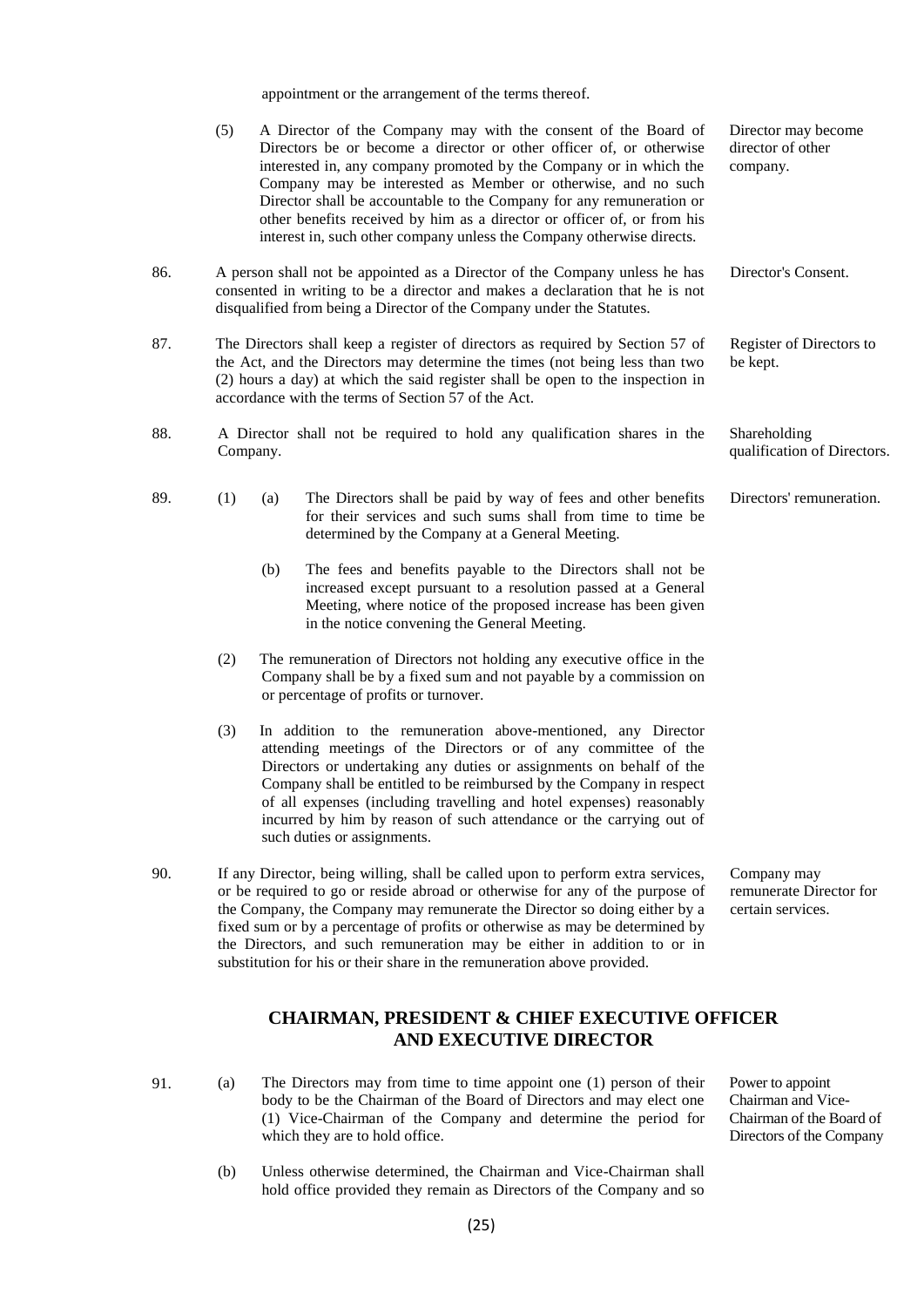long as no resolution of the Board of Directors to change or remove them as Chairman and Vice-Chairman of the Board of Directors of the Company has been passed.

- 92. The Directors may from time to time and with the approval of BNM appoint one or more of their body to be Executive Directors and shall appoint one of such Executive Director to be the President & Chief Executive Officer ("PCEO") of the Company or whatsoever designation called to that effect.
- 93. (1) (a) The PCEO shall be subject to the control of the Board of Directors.
	- (b) Any such appointment or appointments shall be for such period which shall not exceed the residue of his current term of office as a Director under the provisions of this Constitution, and shall terminate if and when he vacates office under the provision of Article 103 of this Constitution, at such remuneration and upon such terms as to the duties to be performed, the powers to be exercised, and all other matters as the Directors think fit, but so that no appointee shall be invested with any powers or entrusted with any duties which the Directors themselves could not have exercised or performed.
	- (2) The PCEO shall, even while he continues to hold such office, be subject to retirement by rotation, and he shall be taken into account in determining the rotation or retirement of Directors, and he shall also, subject to the provisions of any contract between him and the Company, be subject to the same provisions as to resignation and removal from office as the other Directors of the Company and if he shall cease to hold the office of Director he shall immediately cease to be the PCEO.

#### **SECRETARY(IES)**

- 94. (a) The Directors shall appoint a person or persons of at least eighteen (18) years of age to be a Secretary or Joint Secretaries to the Company for such terms and at such remuneration and upon such conditions as they think fit and any Secretary or Joint Secretaries so appointed may be removed by them.
	- (b) An appointment of a Secretary or Joint Secretaries shall be in compliance with the provision of Section 235(2) of the Act and the person or persons so appointed shall not be disqualified to act under Section 238 of the Act.
- 95. (1) A provision of the Act or this Constitution requiring or authorising a thing to be done by or to a Director and the Secretary shall not be satisfied by its being done by or to the same person acting both as Director and as, or in place of, the Secretary.
	- (2) A provision of the Act or this Constitution requiring or authorising a thing to be done by or to the Secretary shall be satisfied by its being done by or to one or more of the Joint Secretaries, if any, for the time being appointed by the Directors.

#### **POWERS AND DUTIES OF DIRECTORS**

96. (1) (a) The business of the Company shall be managed by the Directors, who may exercise all such powers of the Company as are not, by the Statutes or by this Constitution, required to be exercised by the Company in General Meeting, subject to the

Power to appoint Executive Director and President & Chief ExecutiveOfficer ("PCEO").

Term of office and remuneration of PCEO.

The PCEO subject to retirement by rotation.

Appointment of Secretary.

Same person may not act as Director and Secretary simultaneously.

Joint Secretaries.

General powers of Company vested in Directors.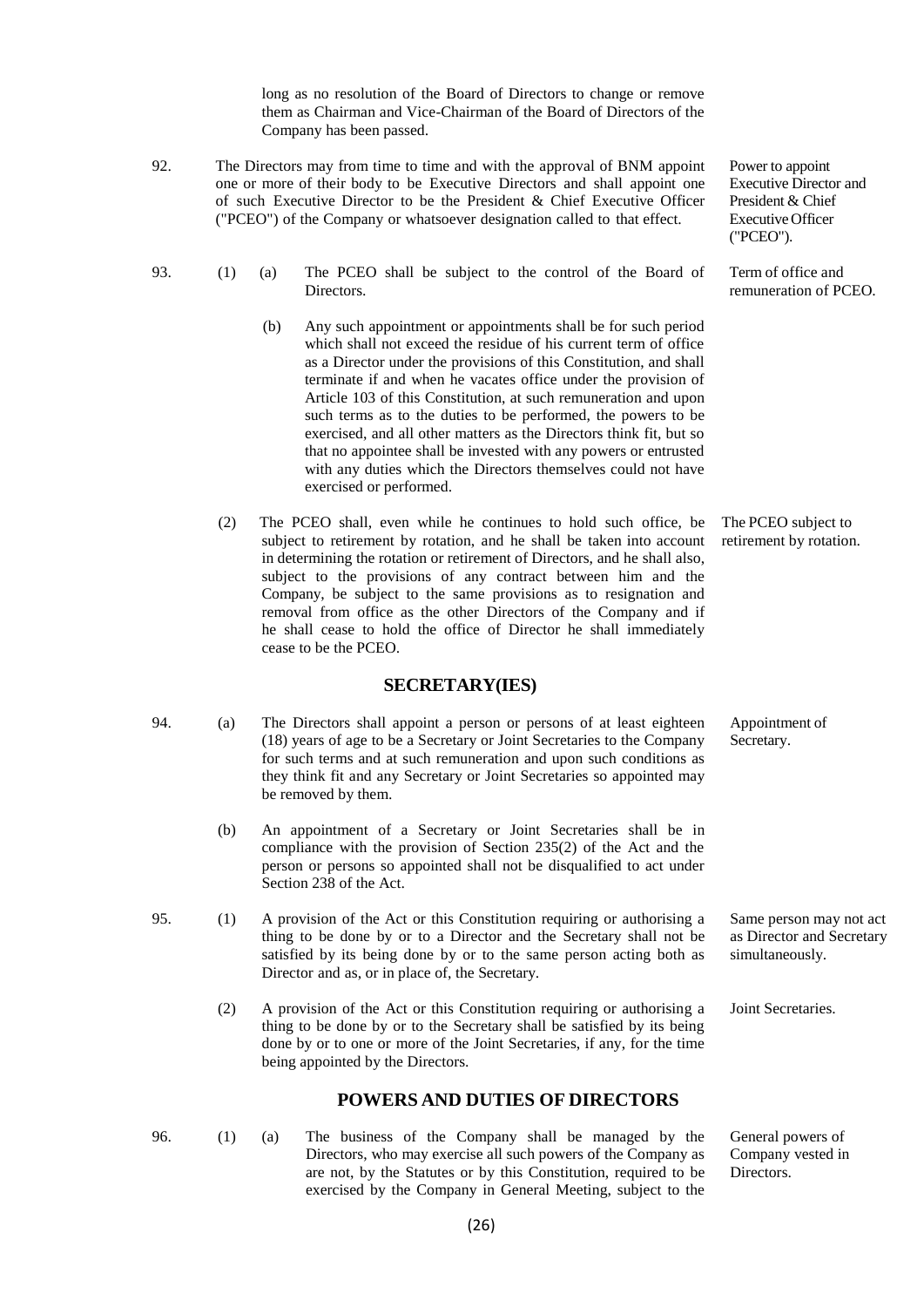provisions of the Statutes, this Constitution and to such resolutions, not being inconsistent with the said provisions and this Constitution, as may be prescribed by the Company in General Meeting.

- (b) No resolution made by the Company in General Meeting shall invalidate any prior act of the Directors which would have been valid if that resolution had not been made.
- (2) Without prejudice to the generality of Article 96(1), the Directors may on behalf of the Company:-
	- (a) pay a gratuity, pension or allowance to any employee or exemployee, Director or former Director, or the wife, widow or other dependent of an employee or ex-employee, Director or former Director in such manner and to such extent as the Directors shall think fit; and
	- (b) for these purposes, the Directors may if they think fit either alone or in conjunction with any other persons constitute and contribute to a scheme or trust for the purpose of providing any such gratuity, pension or allowance and take out policies of insurance and pay the premiums reserved thereby.
- (3) Any acquisition or disposal by the Directors of the Company's undertaking or property shall be made in accordance with the Statutes and any relevant rules, regulations, and guidelines for the time being in force.
- 97. The Directors may exercise all the powers of the Company to borrow or raise money as they think proper and may secure the repayment of such money in such manner and upon such terms and conditions as the Directors think fit, and to mortgage or charge its property and to issue Securities, whether outright or as a security for any debt, liability or obligation of the Company as permitted by the Statutes. Provided that the Directors shall not issue any debt securities convertible to ordinary shares without the prior approval of the Company in General Meeting.
- 98. (1) (a) The Directors shall provide for the safe custody of the Seal which shall only be used by the authority of a resolution of the Directors, or of a committee of the Directors authorised by the Directors on their behalf.
	- (b) Every instrument to which the Seal shall be affixed shall be signed by at least two (2) authorised officers, one of whom shall be a Director and another counter-signatory shall be either the Secretary or a second Director or some other person appointed by the Directors for that purpose.
	- (2) The Directors can use all the powers given under the Act for executing a document in accordance with Section 66(2) of the Act and such execution shall have the same effect as if the document is executed under the Seal of the Company.
- 99. The Company may exercise the powers conferred by Section 62 of the Act with regard to having an official seal for use abroad, and such powers shall be vested in the Directors.
- 100. The Company may exercise the powers conferred upon the Company by Section 164 of the Act with regard to the keeping of a branch register, and the Directors may (subject to the provision of the Act) make and vary such regulations as they may think fit in respect of the keeping of any such register.

Directors may pay gratuity, pension, or allowance.

Approval required for disposal of Company's undertaking or property by Directors.

Power of Directors to borrow.

Seal and official seal.

Official seal for use abroad.

Branch Register.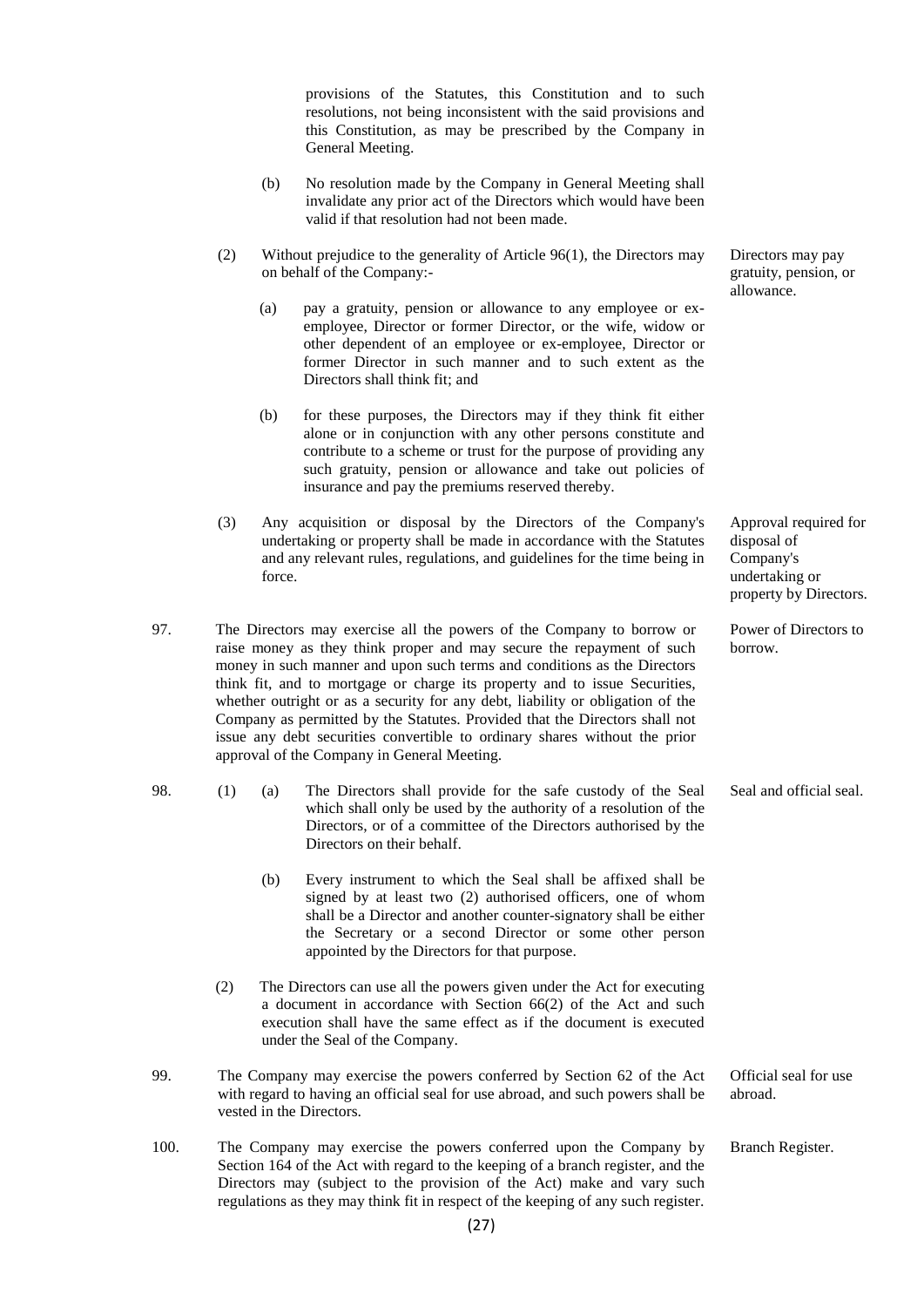- 101. All cheques, promissory notes, drafts, bills of exchange and other negotiable instruments or transferable instruments and all receipts for monies paid to the Company shall be signed, drawn, accepted, endorsed or otherwise executed, as the case may be, in such manner and by such persons as the Directors shall from time to time by resolution determine.
- 102. (1) (a) The Directors from time to time and at any time may establish any local boards or agencies for managing any of the affairs of the Company, either in Singapore or elsewhere, and may appoint any persons to be members of such local boards, or any managers, inspectors, or agents, and may fix their remuneration.
	- (b) The Directors may delegate to any local board, manager, inspector, or agent, any of the powers, authorities and discretion vested in the Directors with power to sub-delegate, and may authorise the members of any local board, or any of them to fill any vacancies therein, and to act despite vacancies.
	- (c) Any such appointment or delegation may be made upon such terms and subject to such conditions as the Directors may think fit.
	- (d) The Directors may remove any person so appointed, and may annul or vary such delegation, but no person dealing in good faith and without notice of any such annulment or variation shall be affected thereby.
	- (e) Every Director while present in the country or territory in which any such local board or any committee thereof shall have been established shall be ex-officio a member thereof and entitled to attend and vote at all meetings thereof held while he is present in such country or territory.
	- (2) (a) The Directors may at any time, and from time to time, by power of attorney under the Company's Seal or in such other manner as authorised by the Act, appoint any person or persons to be the attorney or attorneys of the Company for such purposes and with such powers, authorities and discretions (not exceeding those vested in or exercisable by the Directors under this Constitution), and for such period and subject to such conditions as the Directors may from time to time think fit.
		- (b) Any such appointment may (if the Directors think fit) be made in favour of any of the members of any local board established as aforesaid, or in favour of any company, or of the members, directors, nominees, or managers of any company or firm, or in favour of any fluctuating body of persons, whether nominated directly or indirectly by the Directors.
		- (c) Any such power of attorney may contain such powers and provisions for the protection or convenience of persons dealing with such attorney as the Directors may think fit and may also authorise any such attorney to sub-delegate all or any of the powers, authorities and discretions for the time being vested in him.
	- (3) The Directors may from time to time appoint any person or persons to hold office as General Adviser or as Adviser to the Company at the Office or at any of the branches of the Company, for a period not exceeding one (1) year from the date of appointment, but at the

Execution of negotiable instruments.

Local boards or agencies.

Powers of Attorney.

General Advisers.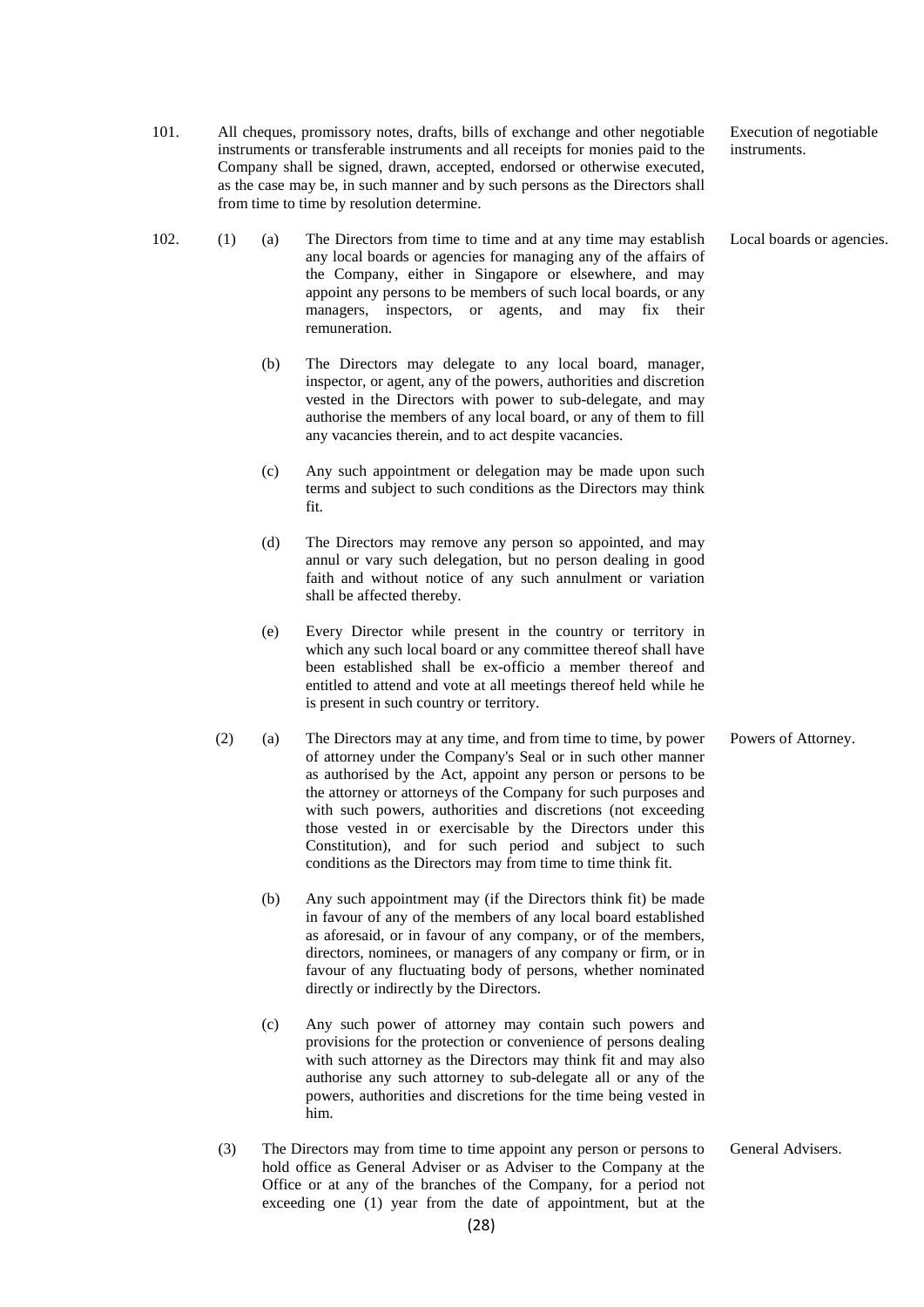expiration of such period the same person or persons may be reappointed for another period not exceeding one (1) year. It shall be the duty of a General Adviser or Adviser to assist the Company with his counsel and advise when so requested.

#### 103. The office of a Director shall become vacant:-

#### Vacation of office.

- (1) If he becomes of unsound mind or a person whose estate is liable to be dealt with in any way under the law relating to mental disorder;
- (2) If he becomes bankrupt during his term of office;
- (3) If he absents himself from the meetings of the Directors for a continuous period of three (3) months without having obtained special leave of absence from the Board of Directors and they have passed a resolution that he has by reason of such absence vacated his office;
- (4) If the Board of Directors shall receive from him his written notice of his resignation in accordance with Section 208(2) and Section 208(3) of the Act;
- (5) If he becomes prohibited from being Director by reason of any order made under the provisions of the Act;
- (6) If he dies;
- (7) If he is removed by a resolution of the Company in General Meeting in accordance with Section 206(2) of the Act;
- (8) If he is disqualified by any of the provisions within Section 59 of the Financial Services Act 2013 or Section 198 or Section 199 of the Act.

#### **ROTATION OF DIRECTORS**

| 104. | (1) |                                                                                                                                                                                                                                                                                                                                | An election of Directors shall take place each year at the Annual General<br>Meeting where one-third $(1/3)$ of the Directors for the time being, or the<br>number nearest to one-third $(1/3)$ , shall retire from office.                                                                                                                                                                                                                                                                          | Rotation and<br>retirement of<br>Directors. |
|------|-----|--------------------------------------------------------------------------------------------------------------------------------------------------------------------------------------------------------------------------------------------------------------------------------------------------------------------------------|------------------------------------------------------------------------------------------------------------------------------------------------------------------------------------------------------------------------------------------------------------------------------------------------------------------------------------------------------------------------------------------------------------------------------------------------------------------------------------------------------|---------------------------------------------|
|      | (2) |                                                                                                                                                                                                                                                                                                                                | All Directors shall retire from office at least once every three (3) years.<br>If there is only one (1) Director who is subjected to retirement by<br>rotation, he shall retire. All Directors who retire from office shall be<br>eligible for re-election.                                                                                                                                                                                                                                          |                                             |
| 105. |     | The Directors to retire in every year shall be those who have been longest in<br>Which Directors to<br>office since their appointment or last election. As between persons who become<br>retire.<br>Directors on the same day, those to retire shall (unless they otherwise agree<br>amongst themselves) be determined by lot. |                                                                                                                                                                                                                                                                                                                                                                                                                                                                                                      |                                             |
| 106. |     |                                                                                                                                                                                                                                                                                                                                | The Company at the General Meeting at which a Director retires as aforesaid<br>may fill the vacated office by appointing a person to replace the retiring<br>Director, and in default the retiring Director shall be deemed to have been re-<br>elected unless at such General Meeting it is expressly resolved not to fill such<br>vacated office or unless a resolution for the re-election of such Director shall<br>have been put to the General Meeting and the said resolution is not carried. | Filling of vacancy.                         |
| 107. | (1) |                                                                                                                                                                                                                                                                                                                                | No person not being a retiring Director, shall be eligible for appointment<br>to the office of Director at any General Meeting, unless:-                                                                                                                                                                                                                                                                                                                                                             | Nomination of<br>Director.                  |
|      |     | (a)                                                                                                                                                                                                                                                                                                                            | a notice in writing, signed by a nominee, giving his consent to the<br>nomination; or                                                                                                                                                                                                                                                                                                                                                                                                                |                                             |

(b) the intention of such Member to propose him for election is given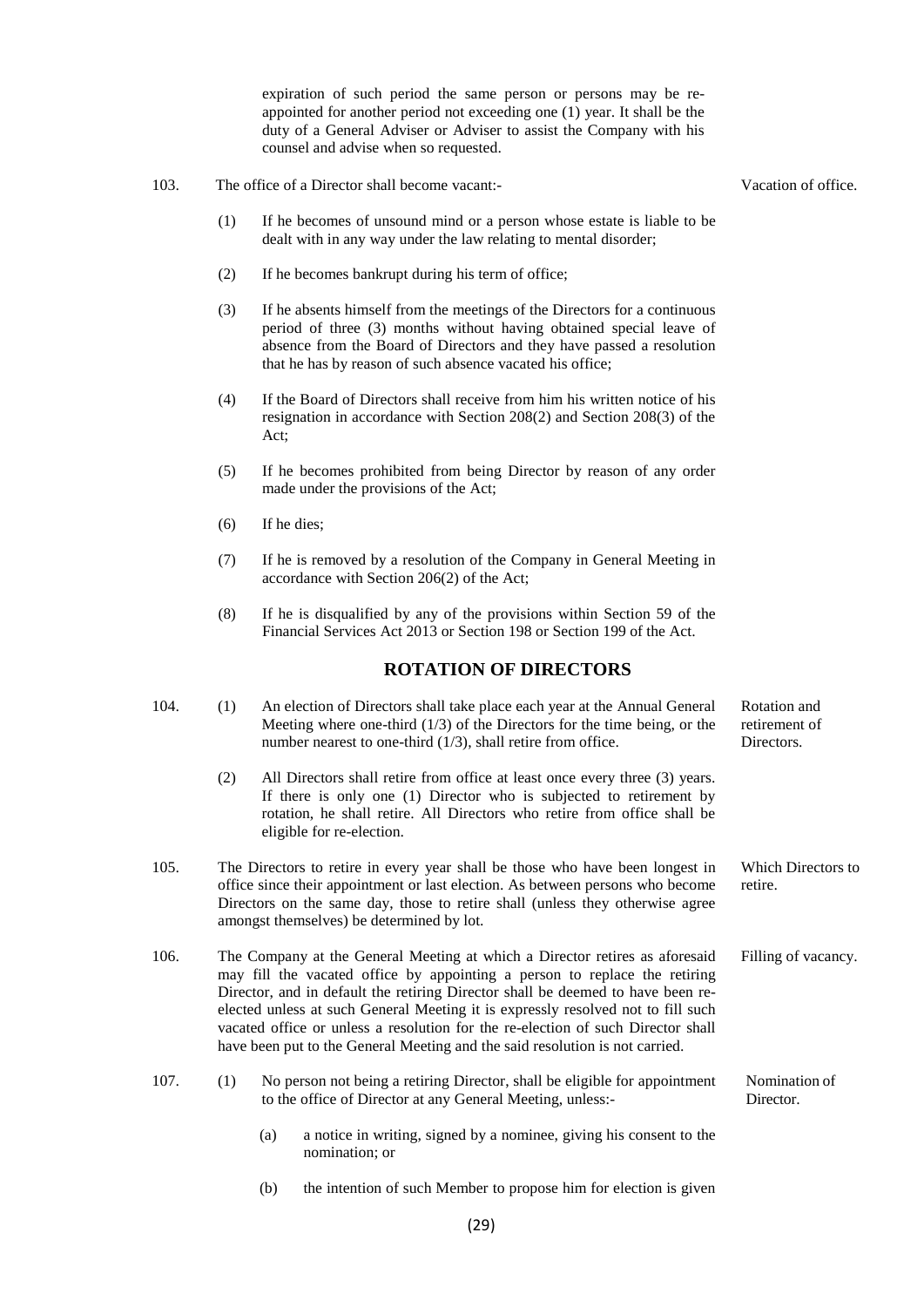not less than eleven (11) clear days before the General Meeting and left at the Office,

provided that in the case of persons recommended by the Directors for election, nine (9) clear days' notice only shall be necessary.

- (2) The notice of each candidate for election to the Board of Directors shall be served on the Members at least seven (7) days prior to the General Meeting at which the election is to take place.
- 108. (1) The Directors shall have power at any time to elect any person to be a Director either to fill a casual vacancy or as an addition to the existing Directors.
	- (2) Any Director so appointed shall hold office only until the next following Annual General Meeting, and shall then be eligible for re-election but shall not be taken into account in determining the retirement of Directors by rotation at such Annual General Meeting.
- 109. The Company may by ordinary resolution, of which twenty eight (28) days' notice has been given to all Members entitled to receive notices, remove any Director before the expiration of his period of office, notwithstanding anything in this Constitution or in any agreement between the Company and such Director, without affecting any right that such Director may have for damages for breach of any contract of service between him and the Company.
- 110. (1) (a) The Company may, subject to a twenty eight (28) days' notice being given to all Members entitled to receive notices, by ordinary resolution appoint another person in place of a Director removed from office under the immediately preceding Article.
	- (b) A person appointed in place of a Director so removed shall be subject to retirement by rotation at the same time as if he had become a Director on the day on which the Director he replaced was last elected a Director.
	- (2) Despite Article 111 of this Constitution, if a Director was appointed to represent the interests of any particular class of Members or debenture holders, the resolution to remove the Director shall not take effect until the Director's successor has been appointed.
	- (3) Without prejudice to the powers of the Directors in this behalf, the Company may appoint any person to be a Director either to fill a casual vacancy or as an additional Director.
- 111. A motion for the election or re-election of two (2) or more persons as Directors of the Company by a single resolution shall not be made at a General Meeting unless a resolution that it shall be so made has first been agreed to by the General Meeting without any vote being given against it.

#### **PROCEEDINGS OF DIRECTORS**

- 112. (1) The Directors may meet together for the despatch of business, adjourn and otherwise regulate their meetings as they think fit, and determine the quorum necessary for the transaction of business. Until otherwise determined at least fifty one per cent (51%) of the number of Directors must be present to form a quorum. Questions arising at any meeting shall be decided by a majority of votes.
	- (2) In case of an equality of votes the Chairman shall have a second or casting vote. However, in the case of an equality of votes and where two (2) Directors form a quorum, the Chairman of a meeting at which only such a quorum is present, or at which only two (2) Directors are

(30)

Directors' power to fill casual vacancy and make additional appointment.

Removal of Director.

Appointment of Director in place of one removed.

When resolution to remove a Director to take effect.

Company's power to fill vacancy or appoint Director.

Motion for appointment or reappointment of two or more Directors.

Meetings and quorum for transaction of business.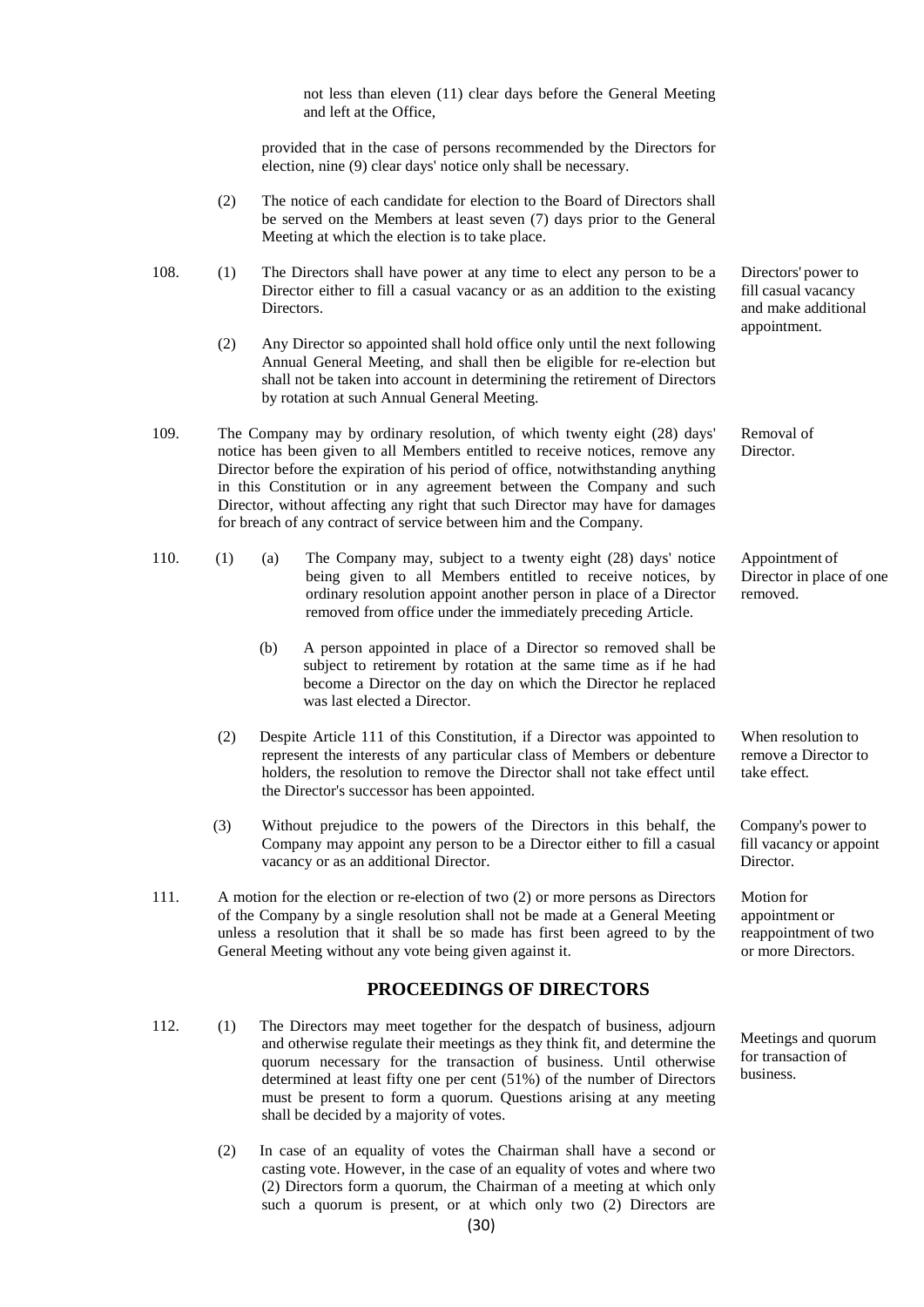competent to vote on the question at issue, shall not have a casting vote.

- 113. (1) On the request of a Director, the Secretary shall at any time summon a meeting of the Directors by notice served upon every Director.
	- (2) Notice of every meeting of the Directors shall be given in writing and shall be served on each Director either personally or by electronic mail or other electronic device or by sending it by post to him at his registered address for the service of such notice with not less than seven (7) days' notice thereof unless such requirement is waived by all the eligible Directors.
- 114. (1) A person may participate in a meeting of the Directors or any committee of the Directors by conference telephone, electronic or such other communication facilities which would permit all persons to participate in the meeting simultaneously and instantaneously.
	- (2) Participation by a person in a meeting by conference, telephone, electronic or such other communication facilities shall be treated as presence in person by that person at the said meeting and shall be counted towards the quorum despite the fact that he is not physically present at the venue where the meeting is to be held.
	- (3) For the avoidance of doubt, such a meeting shall be deemed to be held at the place where the Chairman of the meeting is at the start of the meeting.
	- (4) Such a meeting shall not be deemed to have proceeded for such period or periods where the conference telephone, electronic or such other communication facilities have been disconnected.
	- (5) The Chairman of such a meeting shall have the discretion to adjourn the meeting which had been disconnected and which cannot be reconnected within a reasonable time, to another date and time.
- 115. (1) The Chairman, or, in the absence of the Chairman, the Vice-Chairman (if any), shall preside at the meetings of the Directors.
	- (2) If such officers have not been appointed, or if no such officer is present within five (5) minutes after the time appointed for a meeting, the Directors present shall choose one of their number to be Chairman at such meeting.
- 116. The Directors may appoint such other committees of the Directors consisting of such members of their body as they may think fit.
- 117. The Directors may delegate any of their powers, other than the powers to borrow and make calls, to the committee of the Directors appointed as aforesaid as they think fit.
- 118. The committee of the Directors and any other committees so appointed shall in the exercise of the powers so delegated conform to any regulations that may from time to time be imposed upon them by the Board of Directors.
- 119. The continuing Directors may act despite any vacancy in their body, but, if and so long as their number is reduced below the minimum number fixed by or pursuant to this Constitution, the continuing Directors or Director may, except in an emergency, act only for the purpose of appointing sufficient Directors to bring the Board of Directors up to that number, or summoning a General Meeting, despite that there shall not be quorum, but for no other purpose.
- 120. All acts bona-fide done by any meeting of the Directors, or by a committee of the Directors, or by any person acting as a Director, shall notwithstanding it be

Notice calling meeting of Directors.

Meetings by telephone, electronic, etc.

Chairman and Vice-Chairman.

Power to appoint Committees.

Power to delegate powers to Committees.

Committees to conform to regulations.

Continuing Directors or Director may appoint sufficient Directors to Board.

All bona-fide acts valid notwithstanding.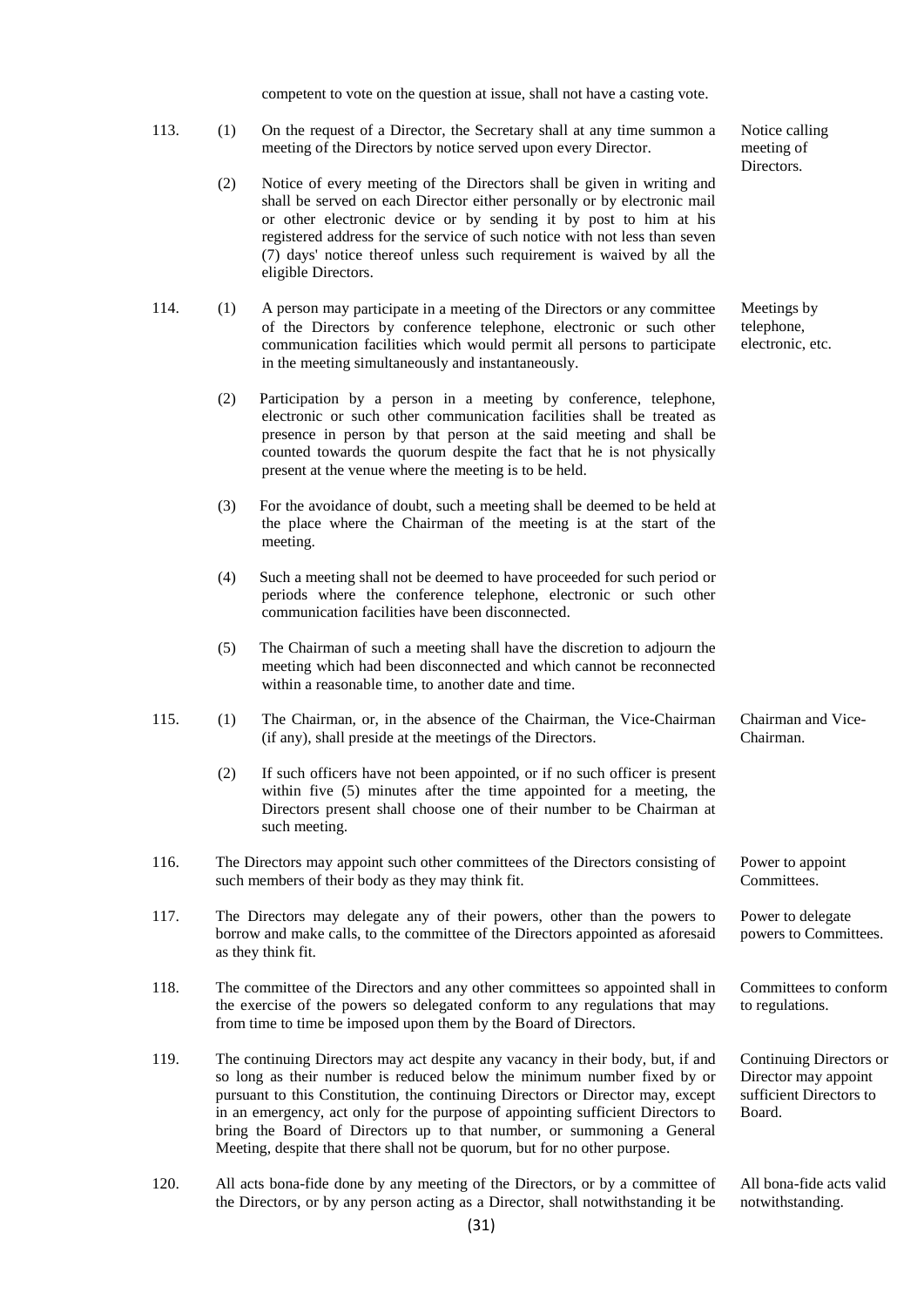afterwards discovered that there was some defect in the appointment of any such Director or person acting as aforesaid, or that they or any of them were disqualified, be as valid as if every such person had been duly appointed and was qualified to be a Director.

121. (1) A resolution in writing signed or approved by letter or telefax or other electronic means by the majority of Directors shall be as valid and effectual as if it had been passed at a meeting of Directors duly called and constituted.

> The effective date of a resolution in writing shall be the date on which it was signed or approved by the last Director.

- (2) Any such resolution in writing may consist of several documents in like form, each signed or approved by one (1) or more Directors, all of which taken together and when delivered to the Secretary shall constitute one and the same resolution.
- 122. (1) The Directors shall cause proper minutes to be made in books to be provided for the purpose:-
	- (a) of all appointments of Directors and Secretaries made by the Directors;
	- (b) of the proceedings of all meetings of the Directors and committees of the Directors and of the attendances at such meetings; and
	- (c) of the proceedings of all meetings of the Company, and all business transacted, resolutions passed and orders made at such meetings.
	- (2) Any such minutes of any meetings, if purported to be signed by the Chairman of such meeting, or by the Chairman of the next succeeding meeting of the Company or Directors or committee, as the case may be, shall be sufficient evidence without any further proof of the facts stated in the minutes.

#### **DIVIDENDS AND RESERVES**

- 123. Subject to Section 51 of the Financial Services Act 2013, and to any rights or privileges for the time being attaching to any share in the capital of the Company having preferential or special rights in regard to dividend, the profits or other monies of the Company available for dividend shall be applied in distribution of dividends upon the shares of the Company in proportion to the amounts paid up or credited as paid up respectively otherwise than in advance of calls.
- 124. (1) The Directors may, subject to Sections 131 to 133 of the Act, from time to time declare and distribute dividends, if the Company is solvent, but no such dividend shall (except as by the Statutes expressly authorised) be distributed otherwise than out of the profits of the Company.
	- (2) A declaration by the Directors as to the amount of the profits at any time available for dividends shall be conclusive. The Directors may only authorise the distribution of any dividends if the Directors are satisfied that the Company will be solvent after the distribution of dividends is made.
- 125. (1) Any authorisation by the Directors in relation to the declaration and distribution of a dividend pursuant to the preceding Article may resolve that such dividend be distributed wholly or in part in specie, and may be satisfied in whole or in part by the distribution amongst the Members in

Resolution in Writing valid and effectual under certain circumstances.

Proper minutes of all appointment and proceedings.

Distribution of dividends.

Declaration of dividend.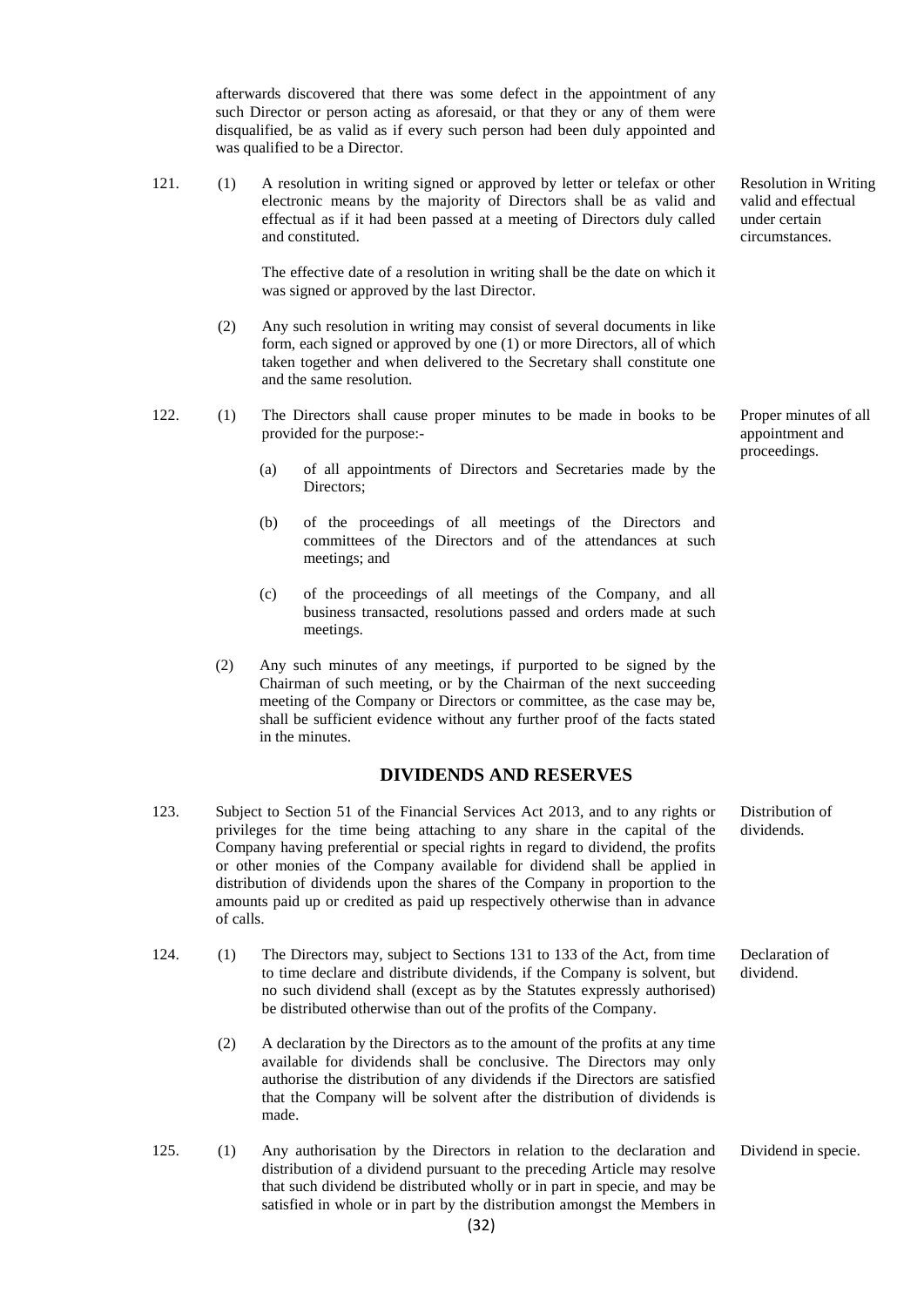accordance with their rights of fully paid shares, debentures or other Securities of this Company or any other company, or of any other property suitable for distribution as aforesaid.

- (2) The Directors shall have full liberty to make all such valuations, adjustments and arrangements, and to issue all such certificates or documents of title as may in their opinion be necessary or expedient with a view to facilitating the equitable distribution amongst the Members of any dividends or portions of dividends to be satisfied as aforesaid or to giving them the benefit of their proper shares and interest in the property, and no valuation, adjustment or arrangement so made shall be questioned by any Member.
- (3) Where required a proper contract shall be filed pursuant to Section 78 of the Act and the Director may appoint any person to sign such contract on behalf of the Members or any of them.
- 126. (1) The Directors shall, before authorising the distribution of any dividend, set aside, out of the profits of the Company such sum or sums as may be prescribed, or such additional sums as they deem fit, to comply with the requirement of or under the Financial Services Act 2013, and the Directors may set aside any further sum or sums as they think proper as a separate reserve fund or as separate reserve funds.
	- (2) Subject to any provisions to the contrary contained in the Statutes, any such reserve fund or reserve funds shall be applicable for:-
		- (a) meeting contingencies;
		- (b) equalising dividends;
		- (c) special dividends;
		- (d) repairing, improving and maintaining any of the property of the Company; or
		- (e) such other purposes as the Directors shall at their absolute discretion think conducive to the interests of the Company.

Pending such application, the Directors may invest the sums set aside for such reserve fund or reserve funds upon such investments as they may think fit, and from time to time may deal with and vary such investments and dispose of all or any part of the reserve funds for the benefit of the Company, and may divide any reserve fund into such special funds as they think fit, and employ the reserve fund or funds or reserve funds in the business of the Company without being bound to keep the same separate from the other assets.

- 127. Notice of any dividend that may have been declared shall be given to such Members as are entitled under this Constitution to receive notices from the Company. Notice of dividend.
- 128. The Directors may deduct from any dividend, bonus or other monies payable in respect of any shares held by a Member all such sums of money (if any) as may be due and payable by him to the Company on account of calls or otherwise in relation to the shares of the Company held by him.
- 129. Any dividend, instalment of dividend, bonus or interest in respect of any share may be distributed by cheque or warrant payable to the order of the Member registered in the Record of Depositors or through a crediting of funds into a specified bank account of such Member. Payment by cheque or warrant or electronic transfer.
- 130. (1) Every such cheque or warrant shall be sent by post to the last registered Payment by post and

Reserve funds.

Application of reserve funds.

Debts may be deducted.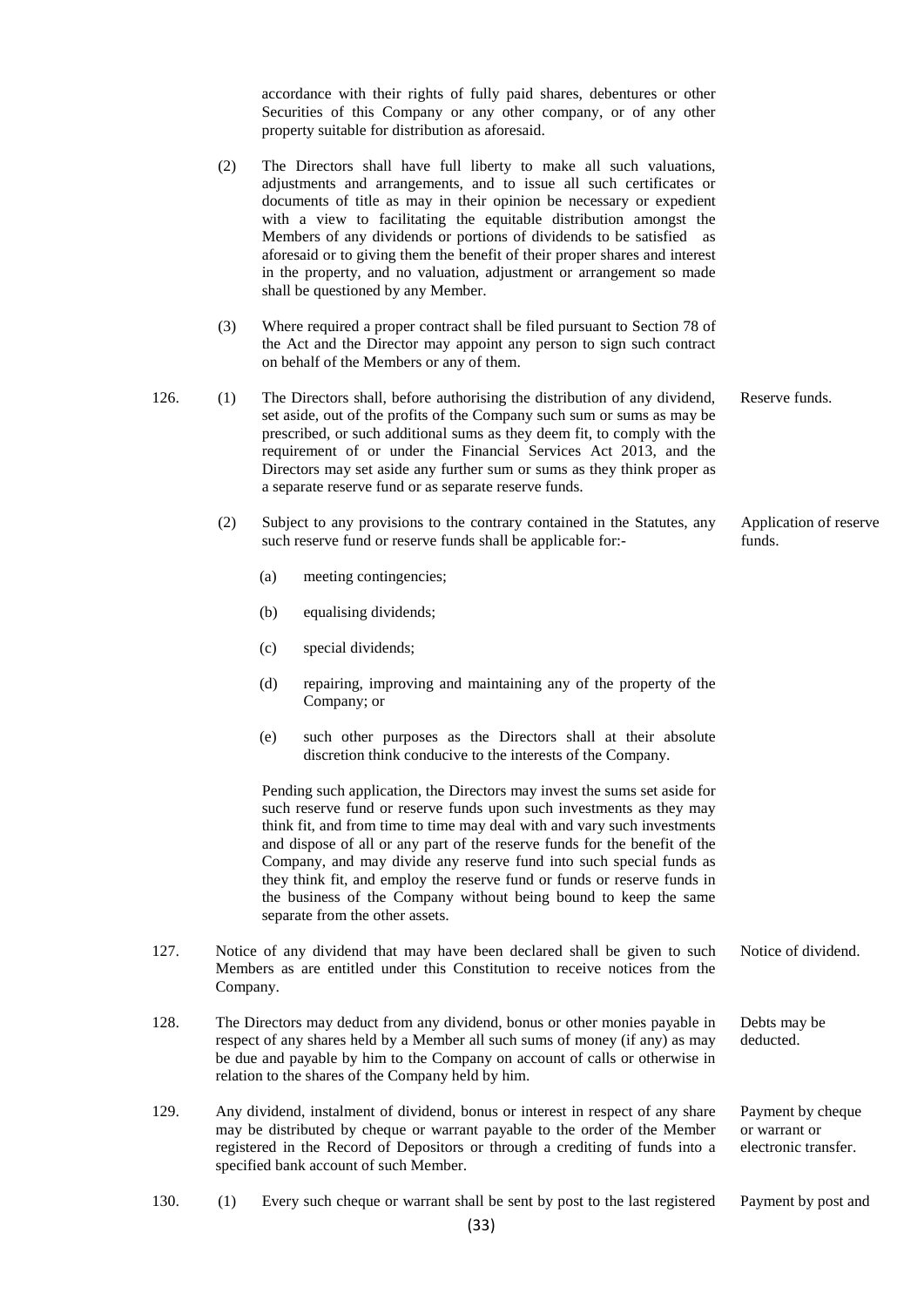address of a Member appearing on the Record of Depositors or to such person and to such address as a Member may in writing direct and the receipt of such a Member or any confirmation of the crediting of funds by the relevant financial institution with which the specified bank account of such Member is held, shall be a good discharge to the Company for all dividends, bonuses, or other payments made in respect of such share. Every such cheque or warrant shall be sent at the risk of the person entitled to the money represented thereby.

- (2) The Company shall not be responsible for the loss of any cheque or warrant which shall be sent by post duly addressed to the Member for whom it is intended.
- (3) The Company may exercise the power to cease sending cheques for dividend entitlements or dividend warrants after the first occasion on which such a cheque or warrant is returned undelivered.
- 131. Unless otherwise provided by the rights attached to shares or the terms of their issue, all dividends shall be declared and distributed proportionately to the capital paid up on the shares on which the dividend is distributed, but if any shares are issued on terms providing that they shall rank for dividend as from a specified date to a specified extent, they shall rank for dividend accordingly.
- 132. No unpaid dividend, bonus or interest shall bear interest as against the Company unless otherwise provided by the rights attached to the share.
- 133. Subject to the Unclaimed Monies Act 1965, all dividends unclaimed for one (1) year, after having been declared, may be invested or otherwise made use by the Directors for the benefit of the Company until claimed or paid pursuant to the Unclaimed Monies Act 1965.

#### **CAPITALISATION OF PROFITS AND RESERVES**

- 134. (1) (a) The Company in General Meeting may, upon the recommendation of the Directors, resolve that it is desirable to capitalise any part of the amount for the time being:-
	- (i) standing to the credit of the Company's reserve funds;
	- (ii) standing to the credit of the profit and loss account, or
	- (iii) otherwise available for distribution.
	- (b) Such resolution shall provide that such sum shall be set free for distribution amongst the Members who would have been entitled to such sum if distributed by way of dividend, and in the same proportions, on condition that the same be not paid in cash but be applied either in or towards:-
		- (i) paying up any amounts for the time being unpaid on any shares held by such Members respectively; or
		- (ii) paying up in full unissued shares or debentures of the Company to be allotted and distributed and credited as fully paid up to such Members or their nominees in the proportion aforesaid,

or partly in the one way and partly in the other, and the Directors shall give effect to such resolution.

(2) (a) Whenever such a resolution as aforesaid shall have been passed, Fractional certificates.

(34)

No interest on unpaid

dividend.

Unclaimed dividends may be invested.

Capitalisation of profits and reserves.

Proportionality.

discharge.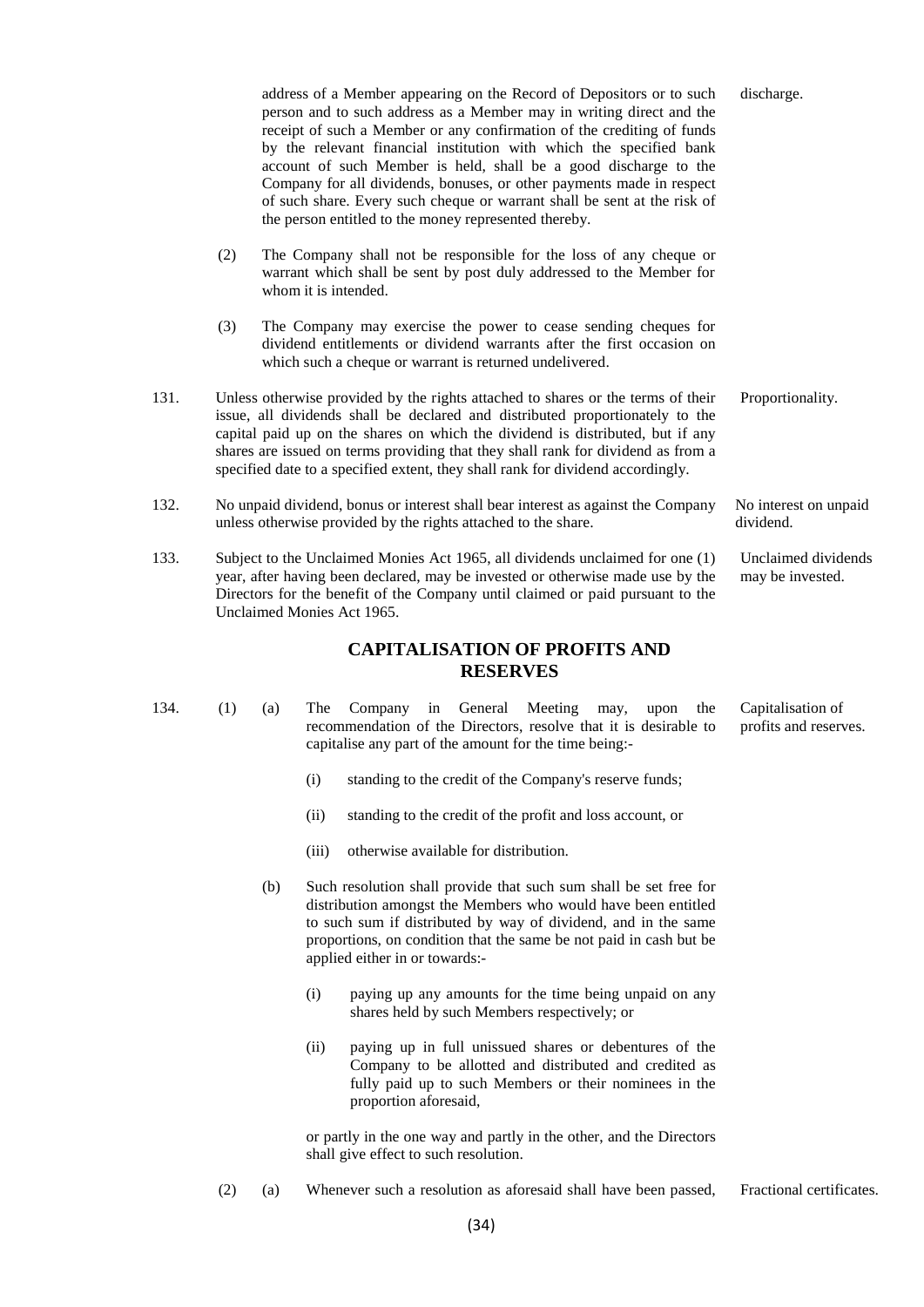the Directors shall:-

- (i) make all appropriations and applications of the amounts resolved to be capitalised;
- (ii) make all allotments and issues of fully paid shares or debentures, if any; and
- (iii) generally shall do all acts and things required to give effect to such resolution,

with full power to the Directors to make such provision for the satisfaction of the right of any Member under such resolution to a fractional part of a share by the issue of fractional certificates, or by payment in cash or otherwise, as they think fit.

(b) The Directors shall also authorise any person to enter, on behalf of all the Members entitled or their nominees, into an agreement with the Company providing for the allotment to them respectively, credited as fully paid up of any further shares to which they may be entitled upon such capitalisation, and any agreement made under such authority shall be effective and binding on all such Members and their nominees.

#### **ACCOUNTS**

| 135. | The Directors shall ensure that proper books of account are kept in accordance<br>with the Act giving a true and fair view of the state of the Company's affairs<br>and explaining its transactions.                                                                                                                                                                                                                                                                                                              | Books of account.                                                                                              |  |
|------|-------------------------------------------------------------------------------------------------------------------------------------------------------------------------------------------------------------------------------------------------------------------------------------------------------------------------------------------------------------------------------------------------------------------------------------------------------------------------------------------------------------------|----------------------------------------------------------------------------------------------------------------|--|
| 136. | The books of account shall be kept at the Office or, subject to the provisions of<br>Section 245 of the Act, at such other place or places as the Directors think fit,<br>and shall always be open to the inspection of the Directors.                                                                                                                                                                                                                                                                            | Where to be kept.                                                                                              |  |
| 137. | The Directors shall from time to time determine whether and to what extent and<br>what time and places and under what conditions or regulations, the accounts<br>and books of the Company or any of them, shall be open to the inspection of<br>Members, and no Member (not being a Director) shall have any right of<br>inspecting any account or book or document of the Company except as<br>conferred by the Statutes or authorised by the Directors or by a resolution of the<br>Company in General Meeting. | Inspection by<br>Members.<br><b>Audited Financial</b><br>Statements and<br>Directors' and Auditor's<br>report. |  |
| 138. | The interval between the close of a financial year of the Company and the issue<br>of the audited financial statements, the Directors' and Auditors' Reports relating<br>to it shall be as determined by the Statutes, regulations and rules as may be<br>amended, modified or varied from time to time, and other relevant regulatory<br>bodies.                                                                                                                                                                 |                                                                                                                |  |
| 139. | (1)<br>A copy of the audited financial statements (including every document<br>required by law to be annexed to the said audited financial statements)<br>which is to be laid before the Company in the General Meeting, together<br>with a copy of the Auditor's Report in printed form or in CD-ROM form<br>or in such form of electronic media or any combination thereof                                                                                                                                      | Members to have<br>copies of accounts.                                                                         |  |

(2) The requisite copies of each of the documents as referred to above shall at the same time be forwarded to Bursa Securities.

Company is not aware.

permitted under the Listing Requirements, shall not less than twenty-one (21) days before the date of the General Meeting be sent to every Member of and every holder of debentures of the Company. No copy of those documents is to be sent to any Member of whose address the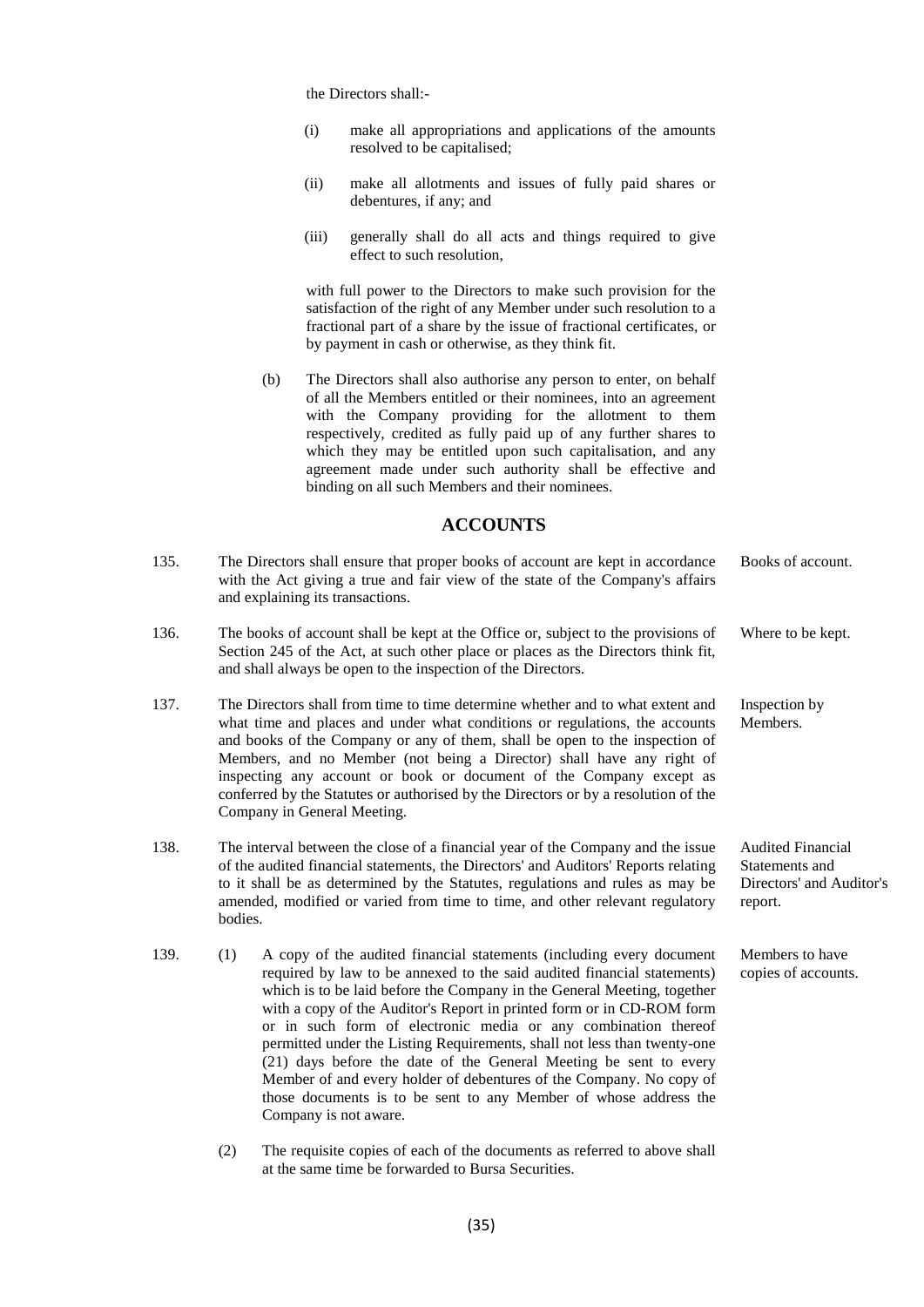#### **AUDIT**

140. Auditors shall be appointed in accordance with Section 271 of the Act and their remuneration, rights and duties shall be regulated in accordance with Section 266 of the Act and the Listing Requirements, where applicable. No person may be appointed as auditor of the company if he cannot consent to be appointed as auditor under Section 264(1) of the Act.

#### **NOTICE**

- 141. A notice shall be in writing and such notice may be served or delivered to any Member in the following manner at the election of the Company:-
	- (1) personally;
	- (2) by sending it by post to the Member to his registered address or (if he has no registered address within Malaysia) to the address in Malaysia appearing in the Record of Depositors; or
	- (3) by sending it using electronic communications; or
	- (4) in a combination of both by post and electronic communications.
- 142. (1) Subject to the Act and Listing Requirements in relation to the electronic communication, any notice or document (including the annual report) which is required or permitted to be given, sent or served under the Act or under this Constitution by the Company, or by its Directors, to the Member may be given, sent or served using electronic communications in the following manner:-
	- (a) to the electronic address provided by that Member to the Company. For clarity, the electronic contact details of a Member as provided to the Central Depository shall be deemed as the last known address provided by the Member to the Company for purposes of electronic communication with the Member; or
	- (b) by making it available on a website prescribed by the Company from time to time. For clarity, the Company shall separately and immediately notify the Member in writing (either by sending to the Member personally or through the post to his registered address, within Malaysia or using the electronic communications) such publication of notice or document on the website and state the designated website link or address where a copy of the notice or document may be downloaded.
- 143. Without prejudice to the last preceding Article, a notice exhibited at the Office shall be deemed to have been duly given to any such Member or Members as are mentioned in the last preceding Article upon the day it was first exhibited.
- 144. Any document other than a notice requiring to be served on a Member, may be served in like manner as a notice may be given to him under this Constitution, and in the case where notice might be given exhibiting the same at the Office such document shall be deemed to be duly served if the same is available for him at the Office and the notice exhibited so states.
- 145. Any notice or document if sent by post shall be deemed to be given or served on the day on which the notice or document is put into the post.
- 146. Any notice or document if given, sent or served by electronic communication to the electronic address of a Member shall be deemed to have been duly given, sent or served at the time of transmission of the electronic communication by the email server of facility operated by:-

Audit provisions.

How notices are to be served on Members.

Notice by way of electronic means.

Notice exhibited at the Office.

Service of documents other than notice.

When notice by post deemed served.

When notice given by electronic communication deemed served.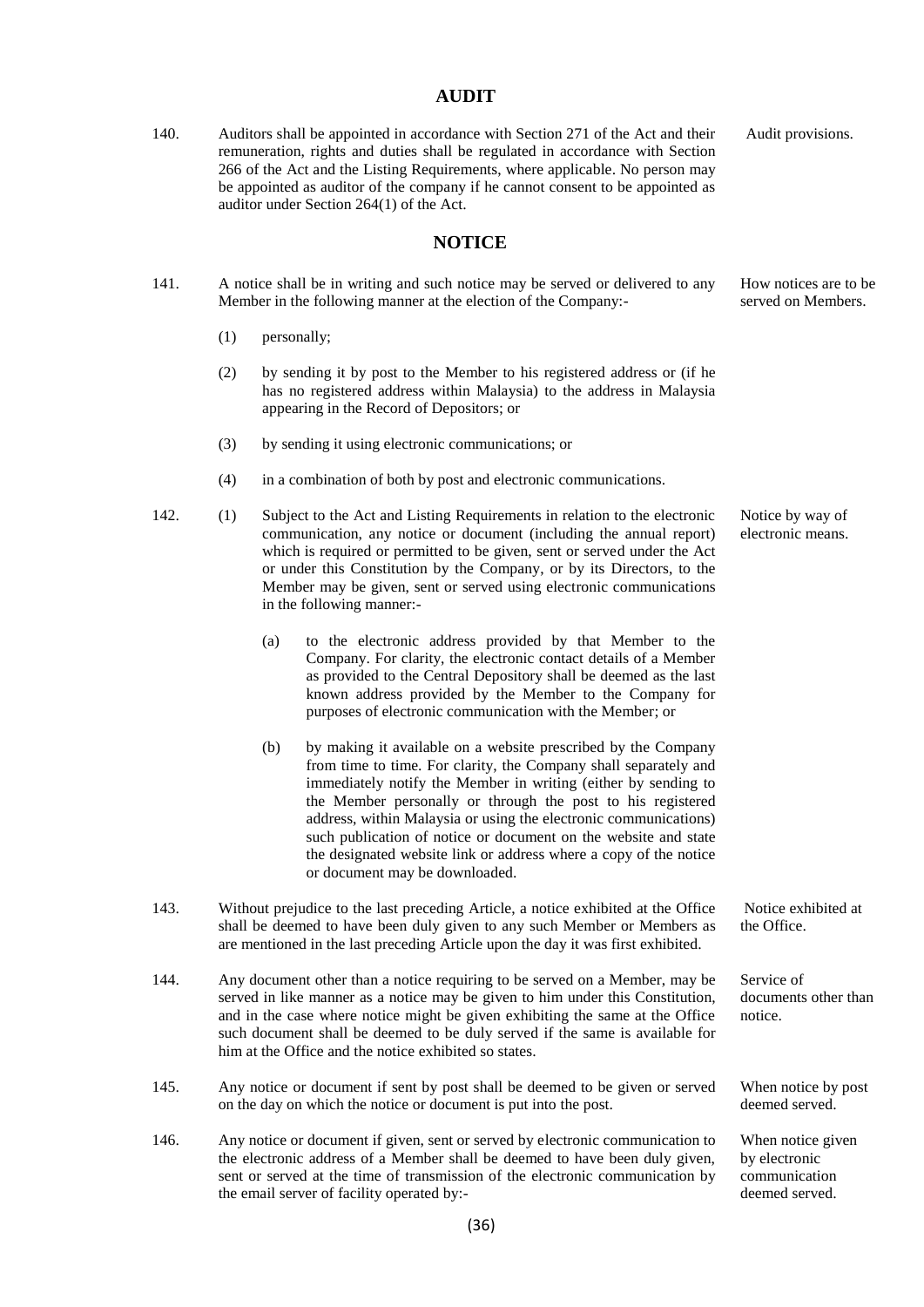- (a) the Company; or
- (b) its service provider,

to the electronic address of such Member, provided always that the Company obtains the reply message or other applicable proof indicating that the electronic communication has been delivered.

#### **WINDING UP**

- 147. If the Company shall be wound up:-
	- (a) due provision shall be made by setting aside sufficient assets to satisfy the claims of any holders of shares having attached thereto any special rights in regard to the repayment of capital; and
	- (b) the surplus assets (if any) shall be applied in repayment of the capital paid up or credited as paid up on the ordinary shares at the commencement of the winding-up.
- 148. (1) If the Company shall be wound up, the liquidators may, with the sanction of a Special Resolution and any other sanction required by the Act, divide among the Members in specie any part of the assets of the Company, and any such division may be otherwise than in accordance with the existing rights of the Members, but so that, if any division is resolved on otherwise than in accordance with such rights, the Members shall have the same right of dissent and consequential rights as if such resolution was a Special Resolution passed pursuant to Section 457 of the Act.
	- (2) On the voluntary liquidation of the Company, no commission or fee shall be paid to a liquidator unless it shall have been ratified by the Members. The amount of such payment shall be notified to all Members at least seven (7) days prior to the General Meeting at which it is to be considered.

### **INDEMNITY**

149. Save and except so far as the provision of this Constitution shall be avoided by Section 288 of the Act, every Director, manager, Secretary and other officer and servant of the Company and each of them and their respective heirs executors and administrators shall be indemnified by the Company against all costs losses damages and expenses which any such Director, manager, Secretary or other officer or servant may incur or become liable to, by reason of any covenant contract or agreement entered into or act or deed done by him as such Director, manager or other officer or servant in carrying into effect the objects and purposes of the Company or any of them, or in or about any action suit or proceeding connected with the affairs thereof or otherwise in or about the execution of his office unless the same shall be incurred or occasioned by his own willful act or default. In particular and without prejudice to the generality of the foregoing every Director, Manager, Auditor, Secretary and other officer or servant for the time being of the Company shall be indemnified out of the funds and assets of the Company from and against all liability incurred by him as such Director, manager, Auditor, Secretary, officer or servant in defending any proceedings, whether civil or criminal in which judgement is given in his favour or in which he is acquitted or in connection with any application under the Act in which relief is granted to him by the Court from liability for negligence, breach of duty, default or breach of trust in relation to the affairs of the Company.

Distribution of assets.

Distribution of assets in specie.

Indemnity.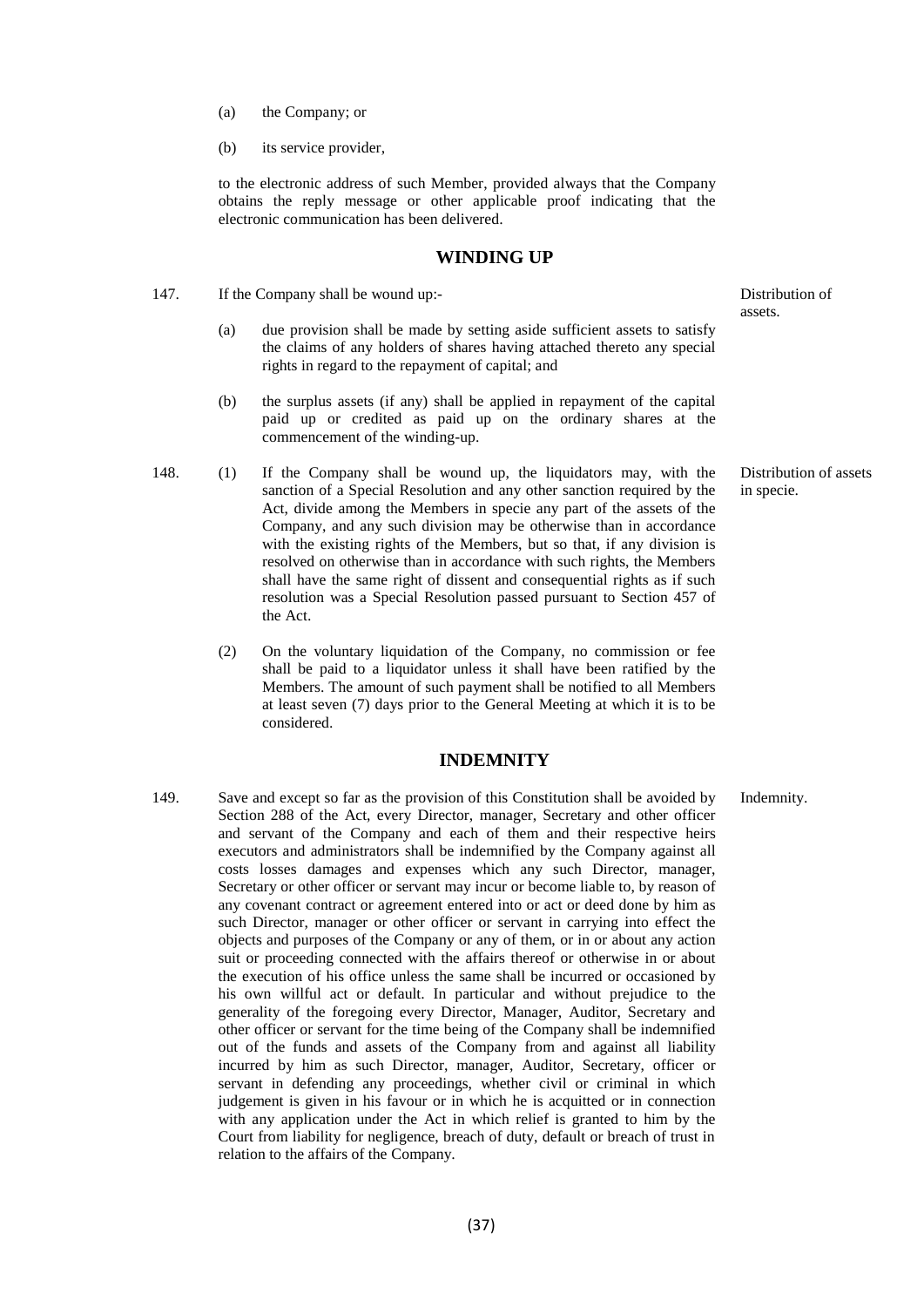#### **INFORMATION OF SHAREHOLDING**

150. (1) The Company may require any information of a Member.

Information of shareholding.

The Company may by notice in writing require any Member within such reasonable time as specified in the notice:-

- (a) to inform the Company whether he holds any voting shares in the Company as beneficial owner or as trustee; and
- (b) if he holds them as trustee, to indicate so far as he can the persons for whom he holds them by name and by other particulars sufficient to enable those persons to be identified and the nature of their interest.
- (2) The Company may require any information of beneficial interest.

Where the Company is informed in pursuance of a notice given to any person that any other person has an interest in any of the voting shares in the Company, the Company may by notice in writing require that other person within such reasonable time as is specified in the notice:-

- (a) to inform the Company whether he holds that interest as beneficial owner or as trustee; and
- (b) if he holds the interest as trustee, to indicate so far as he can the persons for whom he holds such interest by name and by other particulars sufficient to enable them to be identified and the nature of their interest.
- (3) Member to inform Company.

The Company may by notice in writing require a Member to inform the Company, within such reasonable time:-

- (a) whether any of the voting rights carried by any voting shares in the Company held by him are the subject of an agreement or arrangement under which another person is entitled to control his exercise of those rights; and
- (b) if so, he has to give particulars of the agreement or arrangement and the parties to such agreement or arrangement.

### **ALTERATION OF CONSTITUTION**

151. Subject to the Act, the Company may by Special Resolution add to, amend or Alteration of delete any of these Articles of this Constitution.

Constitution.

#### **AUTHENTICATION OF DOCUMENTS**

152. Any Director or the Secretary or any person appointed by the Directors shall have power to authenticate any documents affecting the Constitution of the Company and any resolution passed by the Company or the Directors and any books, records, documents and accounts relating to the business of the Company, and to certify copies thereof or extracts therefrom as true copies or extracts. Authentication of documents.

## **EFFECT OF THE LISTING REQUIREMENTS**

153. (1) Notwithstanding anything contained in this Constitution, if the Listing Requirements prohibit an act being done the act shall not be done;

Effect of the Listing Requirements.